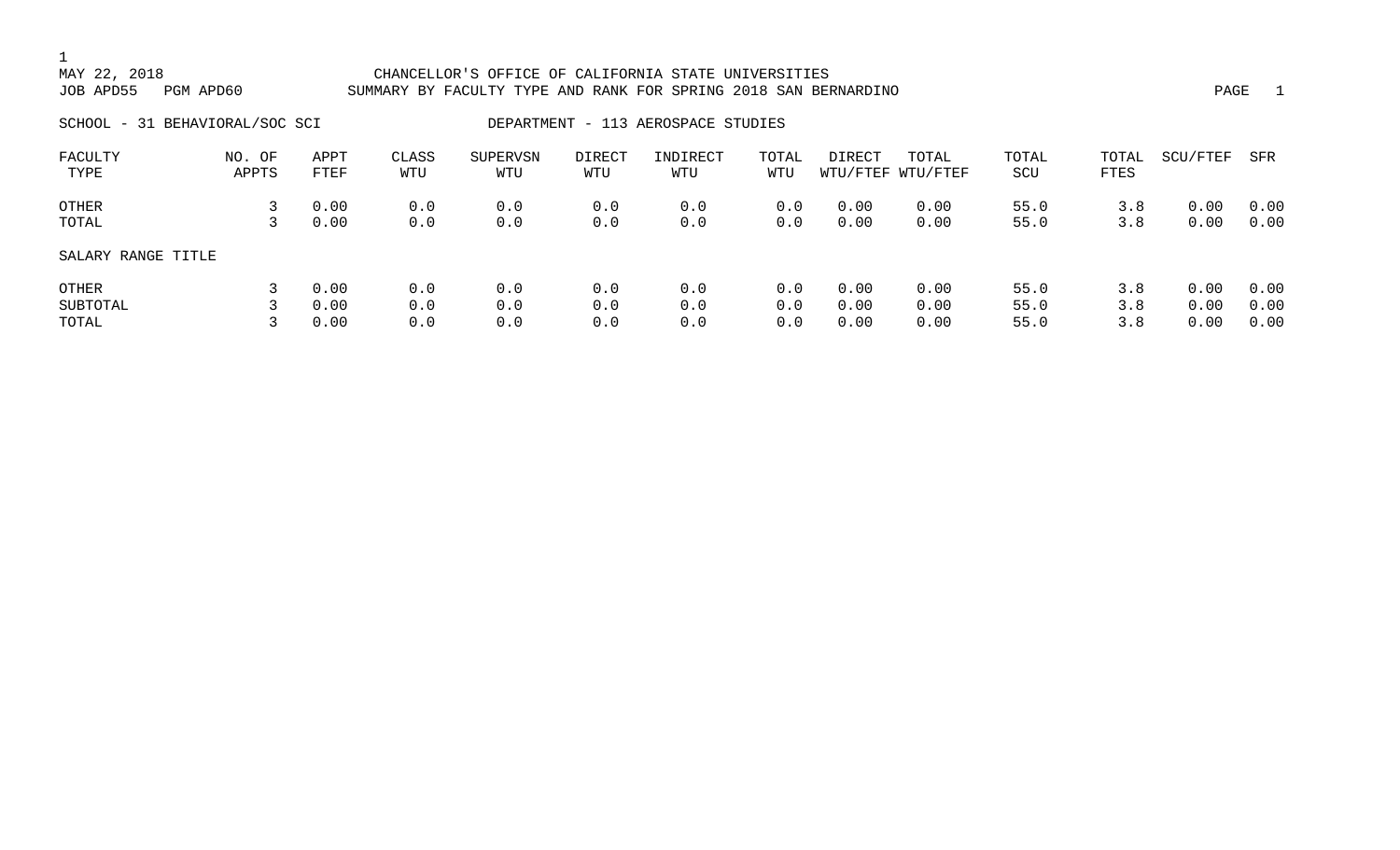#### CHANCELLOR'S OFFICE OF CALIFORNIA STATE UNIVERSITIES JOB APD55 PGM APD60 SUMMARY BY FACULTY TYPE AND RANK FOR SPRING 2018 SAN BERNARDINO PAGE 2

SCHOOL - 31 BEHAVIORAL/SOC SCI DEPARTMENT - 134 ANTHROPOLOGY

| FACULTY<br>TYPE    | NO. OF<br>APPTS | APPT<br>FTEF | CLASS<br>WTU | <b>SUPERVSN</b><br>WTU | DIRECT<br>WTU | INDIRECT<br>WTU | TOTAL<br>WTU | DIRECT | TOTAL<br>WTU/FTEF WTU/FTEF | TOTAL<br>SCU | TOTAL<br>FTES | SCU/FTEF   | SFR   |
|--------------------|-----------------|--------------|--------------|------------------------|---------------|-----------------|--------------|--------|----------------------------|--------------|---------------|------------|-------|
|                    |                 |              |              |                        |               |                 |              |        |                            |              |               |            |       |
| FULL TIME          | 6               | 4.92         | 42.0         | 5.8                    | 49.8          | 20.0            | 69.8         | 10.13  | 14.20                      | 889.0        | 61.1          | 180<br>.87 | 12.42 |
| PART TIME          | 6               | 2.54         | 38.0         | 0.0                    | 38.0          | 0.0             | 38.0         | 14.98  | 14.98                      | 1823.0       | 122.0         | 718.85     | 48.11 |
| SUBTOTAL           | 12              | 7.45         | 80.0         | 5.8                    | 87.8          | 20.0            | 107.8        | 11.78  | 14.47                      | 2712.0       | 183.1         | 363.98     | 24.57 |
| TOTAL              | 12              | 7.45         | 80.0         | 5.8                    | 87.8          | 20.0            | 107.8        | 11.78  | 14.47                      | 2712.0       | 183.1         | 363.98     | 24.57 |
| SALARY RANGE TITLE |                 |              |              |                        |               |                 |              |        |                            |              |               |            |       |
| PROFESSOR/LECT D   |                 | 2.09         | 22.0         | 5.3                    | 29.3          | 4.0             | 33.3         | 14.00  | 15.91                      | 552.0        | 37.9          | 263.74     | 18.11 |
| ASST PROF/LECT B   |                 | 2.82         | 20.0         | 0.5                    | 20.5          | 16.0            | 36.5         | 7.26   | 12.93                      | 337.0        | 23.1          | 119.42     | 8.20  |
| INSTRUCTOR/LECT A  | 6               | 2.54         | 38.0         | 0.0                    | 38.0          | 0.0             | 38.0         | 14.98  | 14.98                      | 1823.0       | 122.0         | 718.85     | 48.11 |
| SUBTOTAL           | 12              | 7.45         | 80.0         | 5.8                    | 87.8          | 20.0            | 107.8        | 11.78  | 14.47                      | 2712.0       | 183.1         | 363.98     | 24.57 |
| TOTAL              | 12              | 7.45         | 80.0         | 5.8                    | 87.8          | 20.0            | 107.8        | 11.78  | 14.47                      | 2712.0       | 183.1         | 363.98     | 24.57 |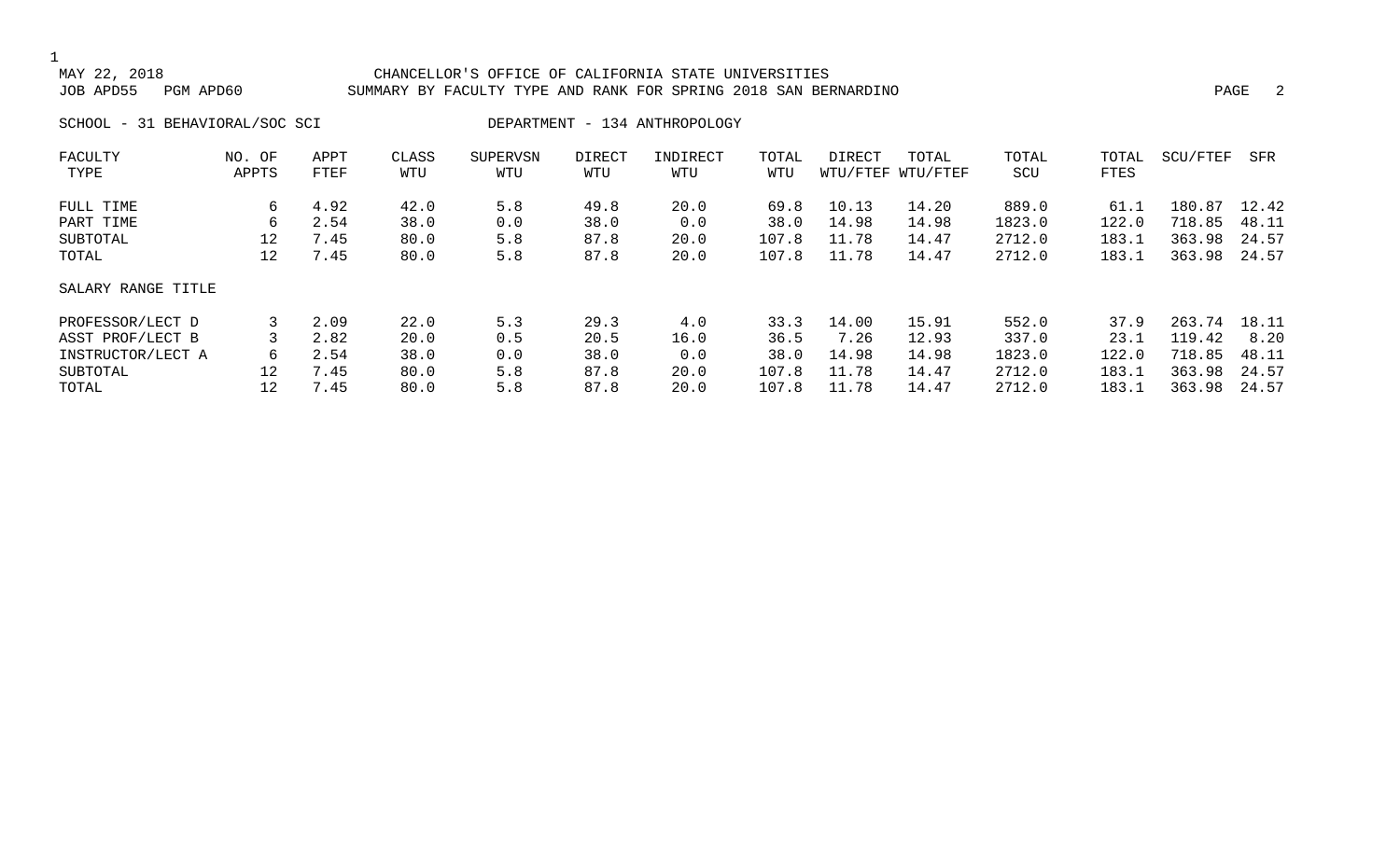#### CHANCELLOR'S OFFICE OF CALIFORNIA STATE UNIVERSITIES JOB APD55 PGM APD60 SUMMARY BY FACULTY TYPE AND RANK FOR SPRING 2018 SAN BERNARDINO PAGE 3

SCHOOL - 31 BEHAVIORAL/SOC SCI DEPARTMENT - 197 CRIMINOLOGY

| FACULTY            | NO. OF | APPT  | CLASS | <b>SUPERVSN</b> | DIRECT | INDIRECT | TOTAL | DIRECT | TOTAL             | TOTAL  | TOTAL | SCU/FTEF | SFR   |
|--------------------|--------|-------|-------|-----------------|--------|----------|-------|--------|-------------------|--------|-------|----------|-------|
| TYPE               | APPTS  | FTEF  | WTU   | WTU             | WTU    | WTU      | WTU   |        | WTU/FTEF WTU/FTEF | SCU    | FTES  |          |       |
| FULL TIME          | 14     | 12.33 | 104.0 | 9.0             | 113.0  | 60.0     | 173.0 | 9.16   | 14.03             | 3958.0 | 265.6 | 320.90   | 21.53 |
| PART TIME          | 6      | 1.87  | 28.0  | 0.0             | 28.0   | 0.0      | 28.0  | 14.98  | 14.98             | 1152.0 | 76.8  | 616.37   | 41.09 |
| SUBTOTAL           | 20     | 14.20 | 132.0 | 9.0             | 141.0  | 60.0     | 201.0 | 9.93   | 14.15             | 5110.0 | 342.4 | 359.78   | 24.11 |
| OTHER              | 2      | 0.00  | 0.0   | 0.0             | 0.0    | 0.0      | 0.0   | 0.00   | 0.00              | 0.0    | 0.0   | 0.00     | 0.00  |
| TOTAL              | 22     | 14.20 | 132.0 | 9.0             | 141.0  | 60.0     | 201.0 | 9.93   | 14.15             | 5110.0 | 342.4 | 359.78   | 24.11 |
| SALARY RANGE TITLE |        |       |       |                 |        |          |       |        |                   |        |       |          |       |
| PROFESSOR/LECT D   |        | 4.33  | 40.0  | 1.3             | 41.3   | 24.0     | 65.3  | 9.53   | 15.07             | 1318.0 | 88.0  | 304.11   | 20.31 |
| ASSOC PROF/LECT C  | 2      | 2.00  | 8.0   | 5.4             | 13.4   | 16.0     | 29.4  | 6.70   | 14.70             | 320.0  | 22.1  | 160.00   | 11.07 |
| ASST PROF/LECT B   | 4      | 4.00  | 32.0  | 2.0             | 34.0   | 16.0     | 50.0  | 8.50   | 12.50             | 1336.0 | 89.3  | 334.00   | 22.32 |
| INSTRUCTOR/LECT A  | 6      | 1.87  | 28.0  | 0.0             | 28.0   | 0.0      | 28.0  | 14.98  | 14.98             | 1152.0 | 76.8  | 616.37   | 41.09 |
| TCHNG ASSOCIATE    |        | 2.00  | 24.0  | 0.3             | 24.3   | 4.0      | 28.3  | 12.15  | 14.15             | 984.0  | 66.1  | 492.00   | 33.07 |
| SUBTOTAL           | 21     | 14.20 | 132.0 | 9.0             | 141.0  | 60.0     | 201.0 | 9.93   | 14.15             | 5110.0 | 342.4 | 359.78   | 24.11 |
| ADMINISTRATOR      |        | 0.00  | 0.0   | 0.0             | 0.0    | 0.0      | 0.0   | 0.00   | 0.00              | 0.0    | 0.0   | 0.00     | 0.00  |
| SUBTOTAL           |        | 0.00  | 0.0   | 0.0             | 0.0    | 0.0      | 0.0   | 0.00   | 0.00              | 0.0    | 0.0   | 0.00     | 0.00  |
| TOTAL              | 22     | 14.20 | 132.0 | 9.0             | 141.0  | 60.0     | 201.0 | 9.93   | 14.15             | 5110.0 | 342.4 | 359.78   | 24.11 |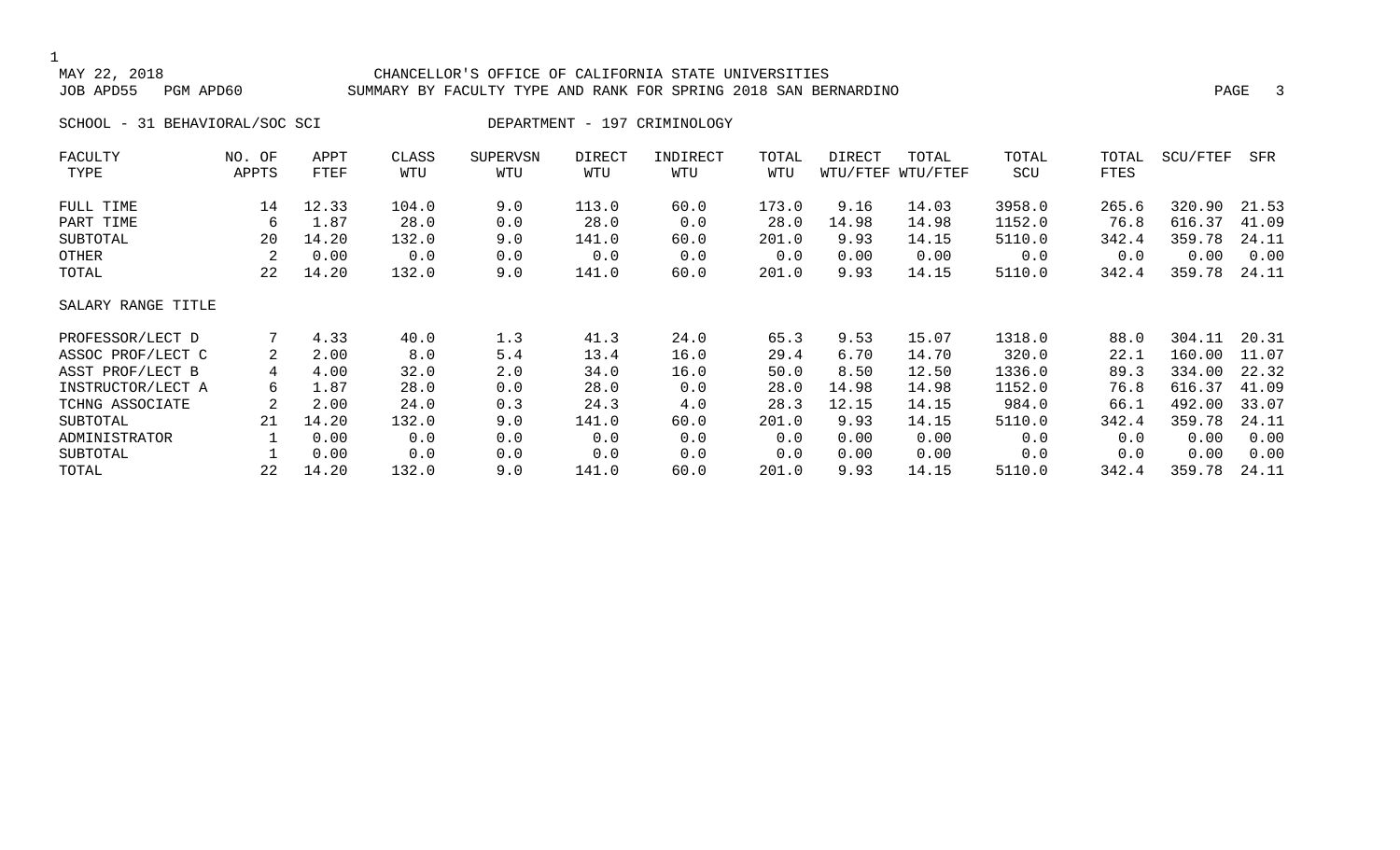#### CHANCELLOR'S OFFICE OF CALIFORNIA STATE UNIVERSITIES JOB APD55 PGM APD60 SUMMARY BY FACULTY TYPE AND RANK FOR SPRING 2018 SAN BERNARDINO PAGE 4

SCHOOL - 31 BEHAVIORAL/SOC SCI DEPARTMENT - 235 ECONOMICS

| FACULTY            | NO. OF | APPT | CLASS | SUPERVSN | <b>DIRECT</b> | INDIRECT | TOTAL | DIRECT | TOTAL             | TOTAL  | TOTAL | SCU/FTEF | SFR   |
|--------------------|--------|------|-------|----------|---------------|----------|-------|--------|-------------------|--------|-------|----------|-------|
| TYPE               | APPTS  | FTEF | WTU   | WTU      | WTU           | WTU      | WTU   |        | WTU/FTEF WTU/FTEF | SCU    | FTES  |          |       |
| FULL TIME          | 5      | 4.00 | 36.0  | 0.0      | 36.0          | 16.0     | 52.0  | 9.00   | 13.00             | 936.0  | 62.5  | 234.06   | 15.62 |
| PART TIME          | 6      | 3.10 | 36.0  | 0.0      | 36.0          | 6.0      | 42.0  | 11.61  | 13.54             | 2316.0 | 154.5 | 746.62   | 49.79 |
| SUBTOTAL           | 11     | 7.10 | 72.0  | 0.0      | 72.0          | 22.0     | 94.0  | 10.14  | 13.24             | 3252.0 | 216.9 | 457.96   | 30.55 |
| TOTAL              | 11     | 7.10 | 72.0  | 0.0      | 72.0          | 22.0     | 94.0  | 10.14  | 13.24             | 3252.0 | 216.9 | 457.96   | 30.55 |
| SALARY RANGE TITLE |        |      |       |          |               |          |       |        |                   |        |       |          |       |
| PROFESSOR/LECT D   | 5      | 2.83 | 28.0  | 0.0      | 28.0          | 10.0     | 38.0  | 9.89   | 13.42             | 764.0  | 51.1  | 269.77   | 18.03 |
| ASST PROF/LECT B   |        | 2.67 | 20.0  | 0.0      | 20.0          | 12.0     | 32.0  | 7.50   | 12.00             | 484.0  | 32.3  | 181.48   | 12.10 |
| INSTRUCTOR/LECT A  | 3      | 1.60 | 24.0  | 0.0      | 24.0          | 0.0      | 24.0  | 14.98  | 14.98             | 2004.0 | 133.6 | 250.94   | 83.40 |
| SUBTOTAL           | 11     | 7.10 | 72.0  | 0.0      | 72.0          | 22.0     | 94.0  | 10.14  | 13.24             | 3252.0 | 216.9 | 457.96   | 30.55 |
| TOTAL              | 11     | 7.10 | 72.0  | 0.0      | 72.0          | 22.0     | 94.0  | 10.14  | 13.24             | 3252.0 | 216.9 | 457.96   | 30.55 |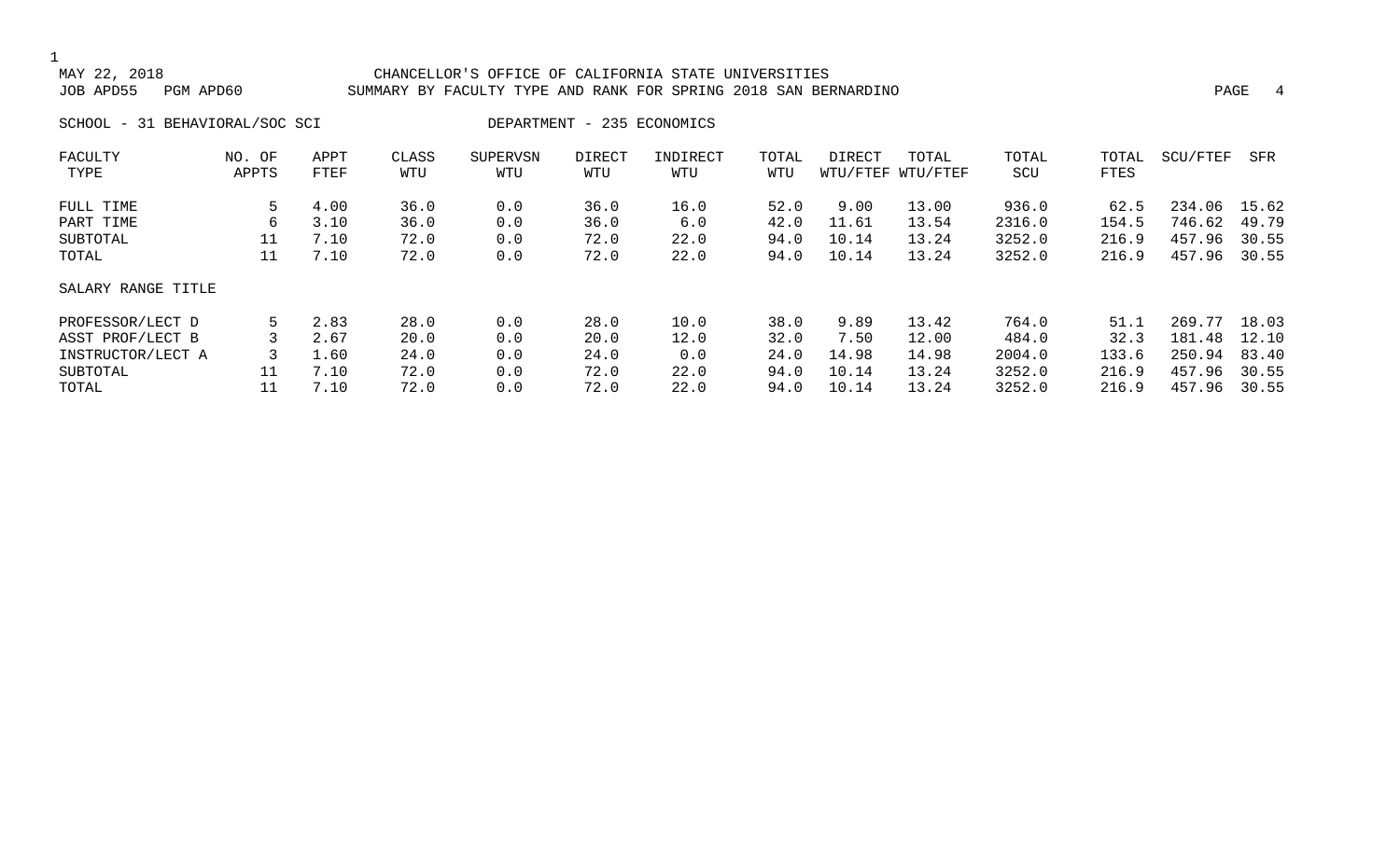#### CHANCELLOR'S OFFICE OF CALIFORNIA STATE UNIVERSITIES JOB APD55 PGM APD60 SUMMARY BY FACULTY TYPE AND RANK FOR SPRING 2018 SAN BERNARDINO PAGE 5

SCHOOL - 31 BEHAVIORAL/SOC SCI DEPARTMENT - 258 ETHNIC STUDIES

| FACULTY            | OF<br>NO. | APPT | CLASS | SUPERVSN | <b>DIRECT</b> | INDIRECT | TOTAL | DIRECT | TOTAL             | TOTAL | TOTAL | SCU/FTEF | SFR   |
|--------------------|-----------|------|-------|----------|---------------|----------|-------|--------|-------------------|-------|-------|----------|-------|
| TYPE               | APPTS     | FTEF | WTU   | WTU      | WTU           | WTU      | WTU   |        | WTU/FTEF WTU/FTEF | SCU   | FTES  |          |       |
| PART TIME          |           | 0.56 | 8.0   | 0.3      | 8.3           | 0.0      | 8.3   | 14.80  | 14.80             | 456.0 | 30.4  | 812.83   | 54.19 |
| SUBTOTAL           |           | 0.56 | 8.0   | 0.3      | 8.3           | 0.0      | 8.3   | 14.80  | 14.80             | 456.0 | 30.4  | 812.83   | 54.19 |
| TOTAL              |           | 0.56 | 8.0   | 0.3      | 8.3           | 0.0      | 8.3   | 14.80  | 14.80             | 456.0 | 30.4  | 812.83   | 54.19 |
| SALARY RANGE TITLE |           |      |       |          |               |          |       |        |                   |       |       |          |       |
| PROFESSOR/LECT D   |           | 0.03 | 0.0   | 0.3      | 0.3           | 0.0      | 0.3   | 11.11  | 11.11             | 4.0   | 0.3   | 148.15   | 10.00 |
| INSTRUCTOR/LECT A  | 2         | 0.53 | 8.0   | 0.0      | 8.0           | 0.0      | 8.0   | 14.98  | 14.98             | 452.0 | 30.1  | 846.44   | 56.42 |
| SUBTOTAL           |           | 0.56 | 8.0   | 0.3      | 8.3           | 0.0      | 8.3   | 14.80  | 14.80             | 456.0 | 30.4  | 812.83   | 54.19 |
| TOTAL              |           | 0.56 | 8.0   | 0.3      | 8.3           | 0.0      | 8.3   | 14.80  | 14.80             | 456.0 | 30.4  | 812.83   | 54.19 |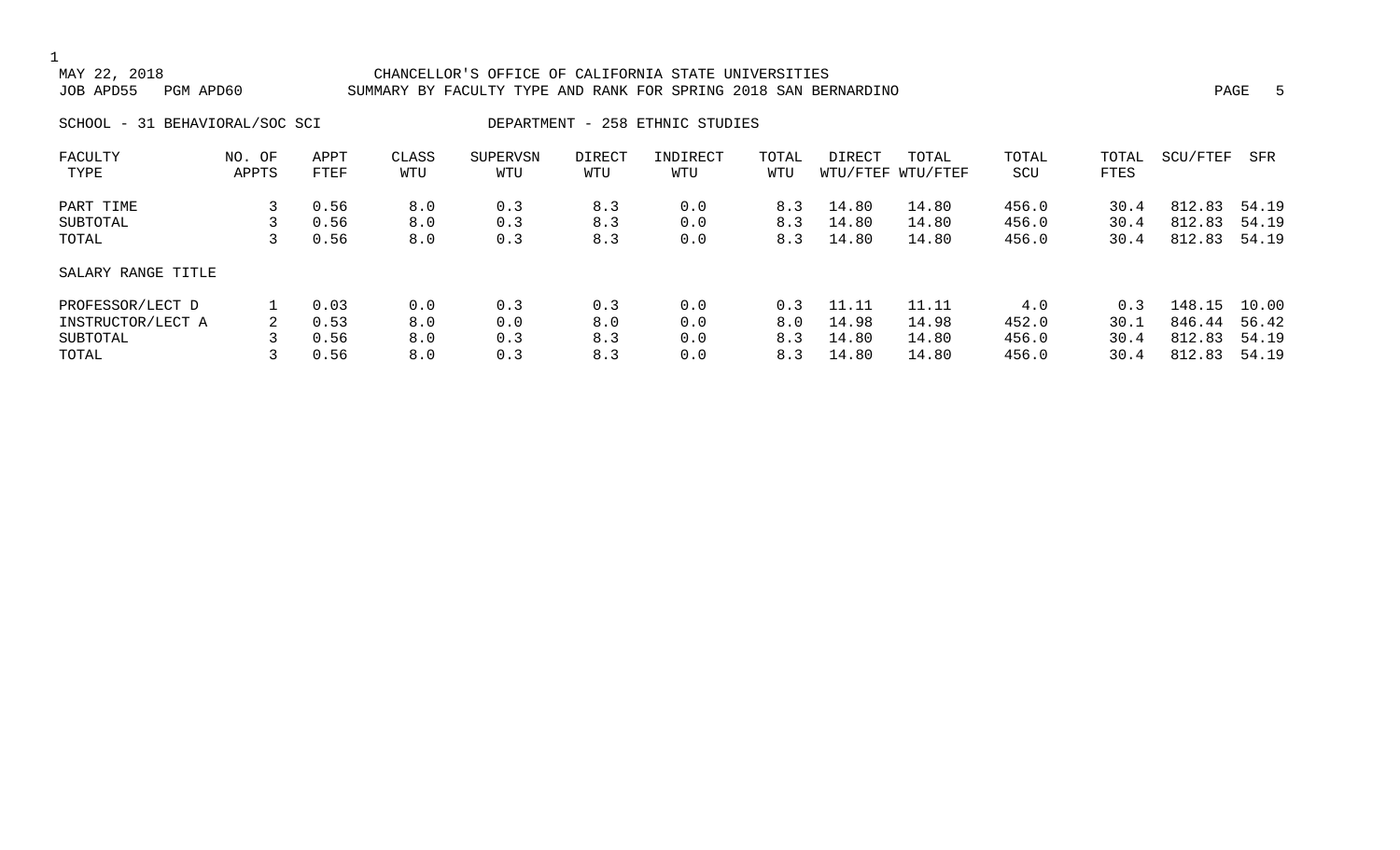#### MAY 22, 2018 CHANCELLOR'S OFFICE OF CALIFORNIA STATE UNIVERSITIES SUMMARY BY FACULTY TYPE AND RANK FOR SPRING 2018 SAN BERNARDINO PART AND RANK FOR SPRING 2018 SAN BERNARDINO

SCHOOL - 31 BEHAVIORAL/SOC SCI DEPARTMENT - 305 GEOGRAPHY

| FACULTY            | NO. OF | APPT | CLASS | <b>SUPERVSN</b> | DIRECT | INDIRECT | TOTAL | DIRECT | TOTAL             | TOTAL  | TOTAL | SCU/FTEF | SFR   |
|--------------------|--------|------|-------|-----------------|--------|----------|-------|--------|-------------------|--------|-------|----------|-------|
| TYPE               | APPTS  | FTEF | WTU   | WTU             | WTU    | WTU      | WTU   |        | WTU/FTEF WTU/FTEF | SCU    | FTES  |          |       |
| FULL TIME          | 8      | 7.21 | 66.9  | 4.7             | 73.6   | 24.0     | 97.6  | 10.21  | 13.53             | 2634.0 | 176.4 | 365.22   | 24.45 |
| SUBTOTAL           | 8      | 7.21 | 66.9  | 4.7             | 73.6   | 24.0     | 97.6  | 10.21  | 13.53             | 2634.0 | 176.4 | 365.22   | 24.45 |
| TOTAL              | 8      | 7.21 | 66.9  | 4.7             | 73.6   | 24.0     | 97.6  | 10.21  | 13.53             | 2634.0 | 176.4 | 365.22   | 24.45 |
| SALARY RANGE TITLE |        |      |       |                 |        |          |       |        |                   |        |       |          |       |
| PROFESSOR/LECT D   | 2      | 2.00 | 16.0  | 0.0             | 16.0   | 8.0      | 24.0  | 8.00   | 12.00             | 361.0  | 24.6  | 180.50   | 12.30 |
| ASSOC PROF/LECT C  | 2      | 2.00 | 18.0  | 0.6             | 20.6   | 4.0      | 24.6  | 10.30  | 12.30             | 374.0  | 25.1  | 187.00   | 12.55 |
| ASST PROF/LECT B   |        | 1.00 | 8.0   | 1.0             | 9.0    | 4.0      | 13.0  | 9.01   | 13.01             | 278.0  | 18.5  | 278.28   | 18.55 |
| INSTRUCTOR/LECT A  |        | 1.00 | 4.9   | 0.3             | 5.2    | 8.0      | 13.2  | 5.20   | 13.20             | 61.0   | 4.1   | 61.00    | 4.07  |
| TCHNG ASSOCIATE    |        | 0.46 | 4.0   | 2.8             | 6.8    | 0.0      | 6.8   | 14.69  | 14.69             | 136.0  | 9.1   | 293.74   | 19.72 |
| SUBTOTAL           |        | 6.46 | 50.9  | 4.7             | 57.6   | 24.0     | 81.6  | 8.91   | 12.63             | 1210.0 | 81.4  | 187.25   | 12.60 |
| OTHER              |        | 0.75 | 16.0  | 0.0             | 16.0   | 0.0      | 16.0  | 21.33  | 21.33             | 1424.0 | 94.9  | 898.67   | 26.57 |
| SUBTOTAL           |        | 0.75 | 16.0  | 0.0             | 16.0   | 0.0      | 16.0  | 21.33  | 21.33             | 1424.0 | 94.9  | 898.67   | 26.57 |
| TOTAL              | 8      | 7.21 | 66.9  | 4.7             | 73.6   | 24.0     | 97.6  | 10.21  | 13.53             | 2634.0 | 176.4 | 365.22   | 24.45 |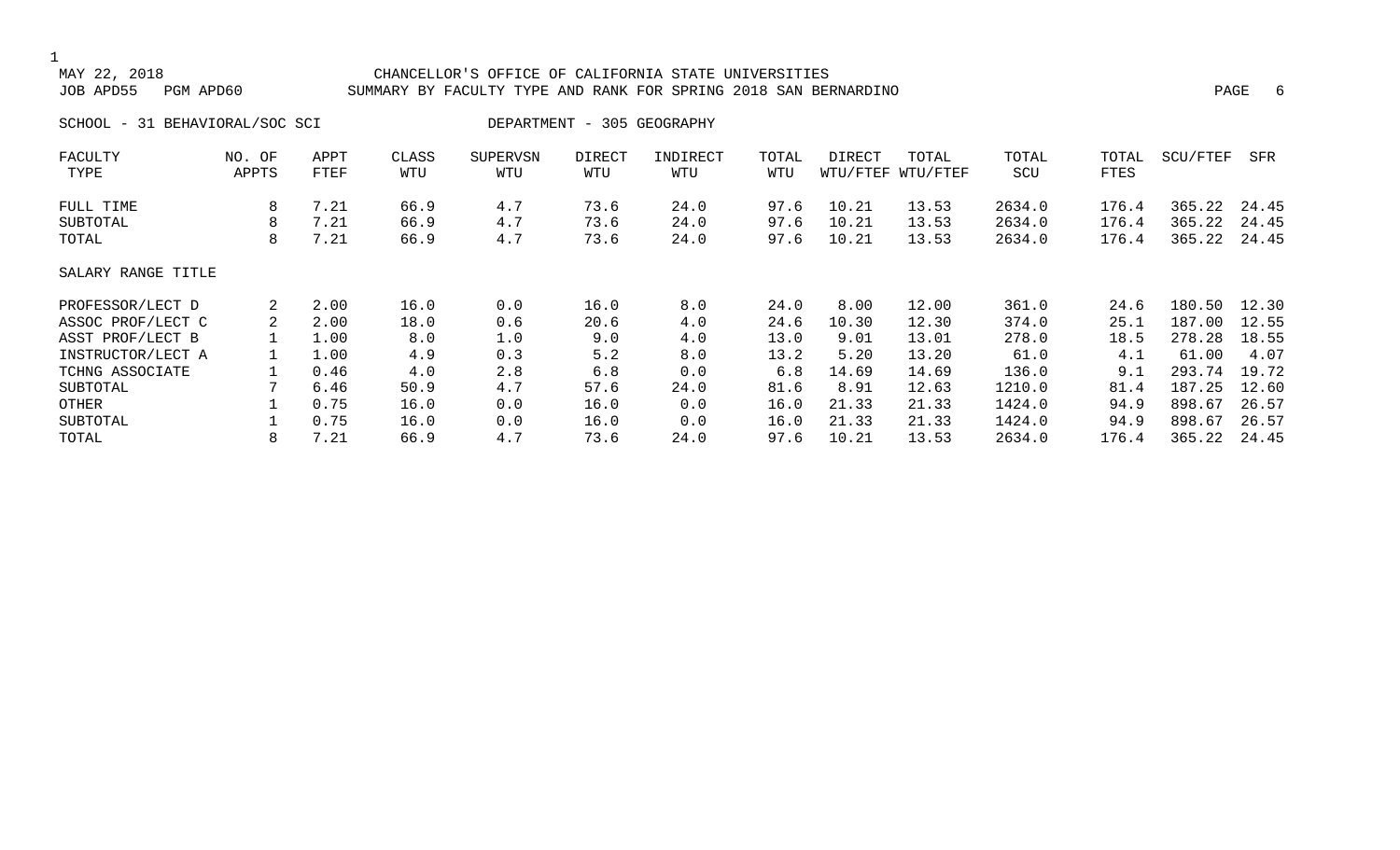#### CHANCELLOR'S OFFICE OF CALIFORNIA STATE UNIVERSITIES JOB APD55 PGM APD60 SUMMARY BY FACULTY TYPE AND RANK FOR SPRING 2018 SAN BERNARDINO PAGE 7

SCHOOL - 31 BEHAVIORAL/SOC SCI DEPARTMENT - 348 HISTORY

| FACULTY            | NO. OF | APPT  | CLASS | <b>SUPERVSN</b> | <b>DIRECT</b> | INDIRECT | TOTAL | DIRECT | TOTAL             | TOTAL  | TOTAL | SCU/FTEF | SFR   |
|--------------------|--------|-------|-------|-----------------|---------------|----------|-------|--------|-------------------|--------|-------|----------|-------|
| TYPE               | APPTS  | FTEF  | WTU   | WTU             | WTU           | WTU      | WTU   |        | WTU/FTEF WTU/FTEF | SCU    | FTES  |          |       |
| FULL TIME          | 12     | 9.84  | 84.0  | 8.4             | 100.4         | 44.0     | 144.4 | 10.21  | 14.68             | 3602.0 | 240.7 | 366.17   | 24.47 |
| PART TIME          | 8      | 2.94  | 52.0  | 0.0             | 52.0          | 6.0      | 58.0  | 17.71  | 19.75             | 4388.0 | 292.5 | 494.04   | 99.60 |
| SUBTOTAL           | 20     | 12.77 | 136.0 | 8.4             | 152.4         | 50.0     | 202.4 | 11.93  | 15.84             | 7990.0 | 533.3 | 625.49   | 41.75 |
| TOTAL              | 20     | 12.77 | 136.0 | 8.4             | 152.4         | 50.0     | 202.4 | 11.93  | 15.84             | 7990.0 | 533.3 | 625.49   | 41.75 |
| SALARY RANGE TITLE |        |       |       |                 |               |          |       |        |                   |        |       |          |       |
| PROFESSOR/LECT D   | 6      | 4.75  | 40.0  | 5.1             | 49.1          | 22.0     | 71.1  | 10.35  | 14.98             | 1592.0 | 106.5 | 335.51   | 22.45 |
| ASSOC PROF/LECT C  | 4      | 3.33  | 28.0  | 2.7             | 34.7          | 8.0      | 42.7  | 10.41  | 12.81             | 1134.0 | 75.6  | 340.23   | 22.68 |
| ASST PROF/LECT B   |        | 1.76  | 16.0  | 0.6             | 16.6          | 20.0     | 36.6  | 9.44   | 20.81             | 876.0  | 58.6  | 498.01   | 33.31 |
| INSTRUCTOR/LECT A  | 6      | 2.67  | 48.0  | 0.0             | 48.0          | 0.0      | 48.0  | 17.98  | 17.98             | 3808.0 | 253.9 | 426.22   | 95.08 |
| TCHNG ASSOCIATE    |        | 0.27  | 4.0   | 0.0             | 4.0           | 0.0      | 4.0   | 14.98  | 14.98             | 580.0  | 38.7  | 172.28   | 44.83 |
| SUBTOTAL           | 20     | 12.77 | 136.0 | 8.4             | 152.4         | 50.0     | 202.4 | 11.93  | 15.84             | 7990.0 | 533.3 | 625.49   | 41.75 |
| TOTAL              | 20     | 12.77 | 136.0 | 8.4             | 152.4         | 50.0     | 202.4 | 11.93  | 15.84             | 7990.0 | 533.3 | 625.49   | 41.75 |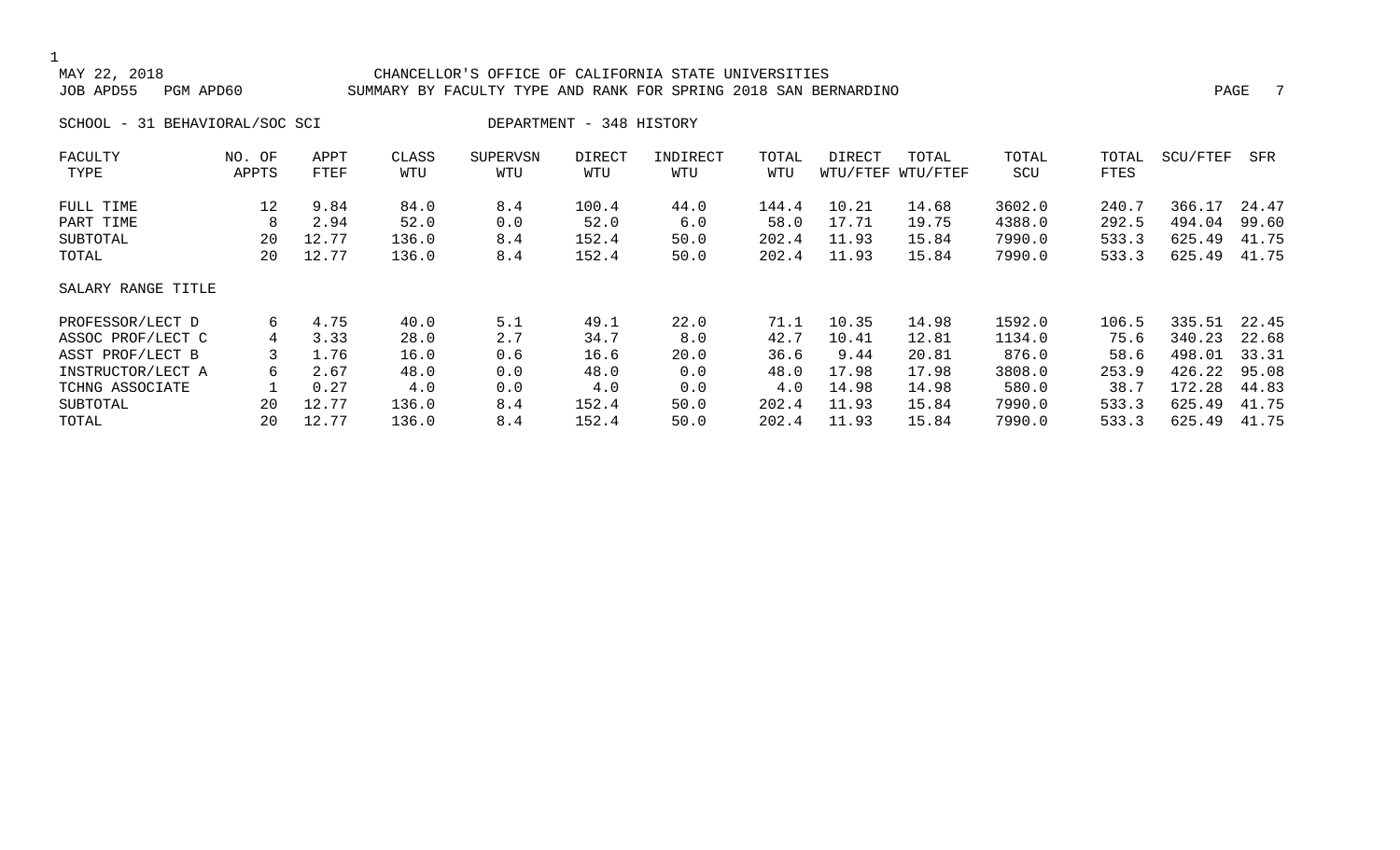### 1<br>MAY 22, 2018 MAY 22, 2018 CHANCELLOR'S OFFICE OF CALIFORNIA STATE UNIVERSITIES SUMMARY BY FACULTY TYPE AND RANK FOR SPRING 2018 SAN BERNARDINO **PAGE 19** PAGE 8 SCHOOL - 31 BEHAVIORAL/SOC SCI DEPARTMENT - 497 MILITARY SCIENCE (ROTC) FACULTY NO. OF APPT CLASS SUPERVSN DIRECT INDIRECT TOTAL DIRECT TOTAL TOTAL TOTAL SCU/FTEF SFR TYPE APPTS FTEF WTU WTU WTU WTU WTU WTU/FTEF WTU/FTEF SCU FTES OTHER 6 0.00 0.0 0.0 0.0 0.0 0.0 0.00 0.00 76.0 5.1 0.00 0.00 TOTAL 6 0.00 0.0 0.0 0.0 0.0 0.0 0.00 0.00 76.0 5.1 0.00 0.00 SALARY RANGE TITLE

| OTHER    | 0.00   | 0.0 | 0.0               | 0.0 | 0.0 | $0.0$ $0.00$ $0.00$ | 76.0    | 5.1 | $0.00$ $0.00$ |  |
|----------|--------|-----|-------------------|-----|-----|---------------------|---------|-----|---------------|--|
| SUBTOTAL | 6 0.00 |     | $0.0$ $0.0$ $0.0$ |     | 0.0 | $0.0$ $0.00$ $0.00$ | 76.0    | 5.1 | 0.00 0.00     |  |
| TOTAL    | 0.00   | 0.0 | 0.0               | 0.0 | 0.0 | $0.0$ $0.00$ $0.00$ | 76.0 20 | 5.1 | 0.00 0.00     |  |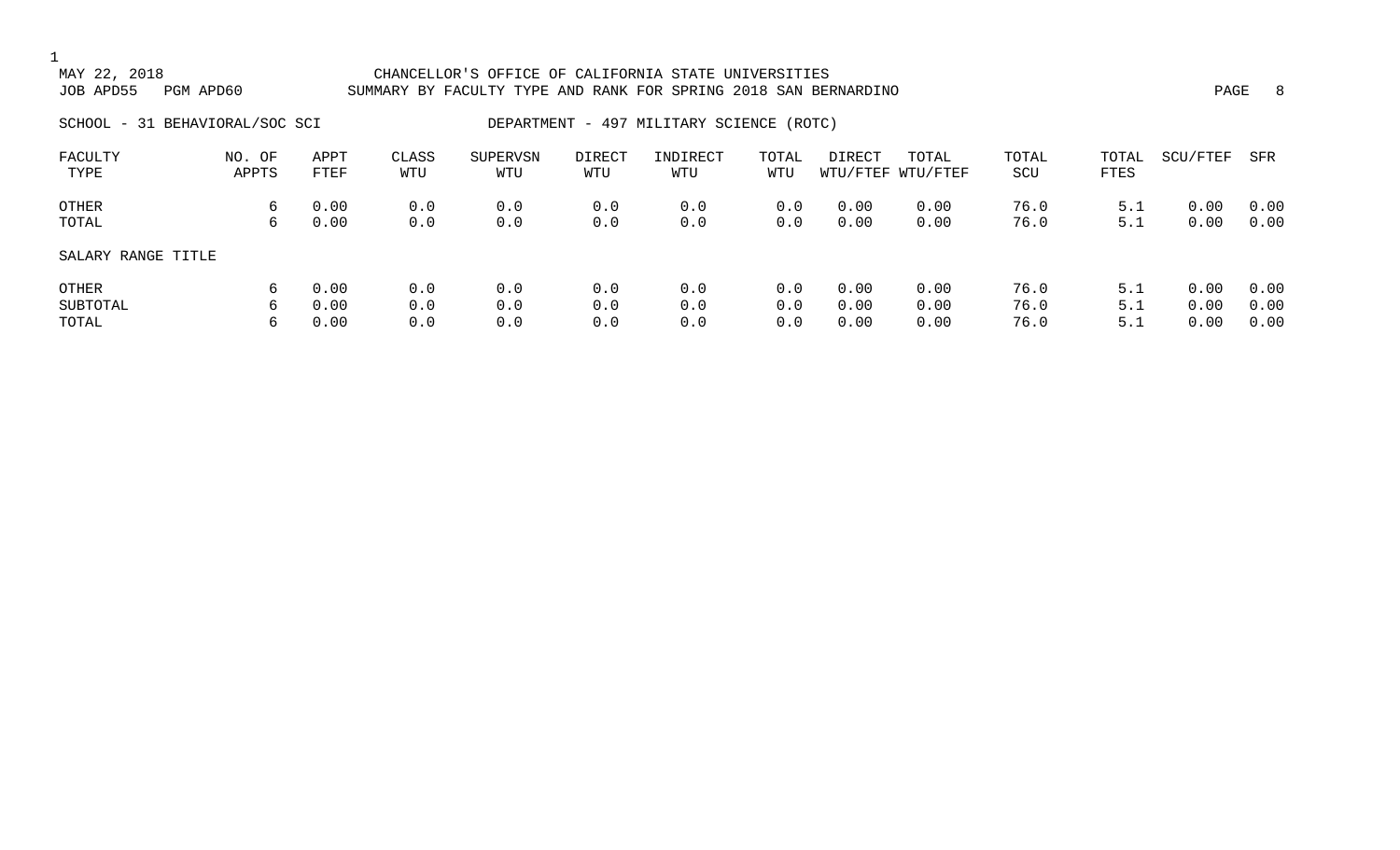#### CHANCELLOR'S OFFICE OF CALIFORNIA STATE UNIVERSITIES JOB APD55 PGM APD60 SUMMARY BY FACULTY TYPE AND RANK FOR SPRING 2018 SAN BERNARDINO PAGE 9

SCHOOL - 31 BEHAVIORAL/SOC SCI DEPARTMENT - 580 POLITICAL SCIENCE

| FACULTY            | NO. OF | APPT | CLASS | <b>SUPERVSN</b> | <b>DIRECT</b> | INDIRECT | TOTAL | DIRECT | TOTAL             | TOTAL  | TOTAL | SCU/FTEF | SFR   |
|--------------------|--------|------|-------|-----------------|---------------|----------|-------|--------|-------------------|--------|-------|----------|-------|
| TYPE               | APPTS  | FTEF | WTU   | WTU             | WTU           | WTU      | WTU   |        | WTU/FTEF WTU/FTEF | SCU    | FTES  |          |       |
| FULL TIME          | 9      | 7.46 | 68.0  | 14.0            | 94.0          | 12.0     | 106.0 | 12.60  | 14.21             | 2451.0 | 168.5 | 328.64   | 22.60 |
| PART TIME          | 8      | 2.40 | 44.0  | 0.0             | 44.0          | 0.0      | 44.0  | 18.31  | 18.31             | 5312.0 | 354.1 | 210.57   | 47.37 |
| SUBTOTAL           | 17     | 9.86 | 112.0 | 14.0            | 138.0         | 12.0     | 150.0 | 13.99  | 15.21             | 7763.0 | 522.7 | 787.24   | 53.00 |
| TOTAL              | 17     | 9.86 | 112.0 | 14.0            | 138.0         | 12.0     | 150.0 | 13.99  | 15.21             | 7763.0 | 522.7 | 787.24   | 53.00 |
| SALARY RANGE TITLE |        |      |       |                 |               |          |       |        |                   |        |       |          |       |
| PROFESSOR/LECT D   | 5      | 2.62 | 36.0  | 10.9            | 54.9          | 4.0      | 58.9  | 20.98  | 22.51             | 2899.0 | 196.3 | 107.76   | 75.01 |
| ASSOC PROF/LECT C  |        | 1.00 | 12.0  | 0.0             | 12.0          | 0.0      | 12.0  | 12.01  | 12.01             | 292.0  | 20.7  | 292.29   | 20.69 |
| ASST PROF/LECT B   |        | 3.00 | 20.0  | 1.6             | 25.6          | 4.0      | 29.6  | 8.53   | 9.87              | 590.0  | 39.5  | 196.67   | 13.16 |
| INSTRUCTOR/LECT A  | 8      | 3.25 | 44.0  | 1.5             | 45.5          | 4.0      | 49.5  | 14.02  | 15.25             | 3982.0 | 266.2 | 227.12   | 82.04 |
| SUBTOTAL           | 17     | 9.86 | 112.0 | 14.0            | 138.0         | 12.0     | 150.0 | 13.99  | 15.21             | 7763.0 | 522.7 | 787.24   | 53.00 |
| TOTAL              | 17     | 9.86 | 112.0 | 14.0            | 138.0         | 12.0     | 150.0 | 13.99  | 15.21             | 7763.0 | 522.7 | 787.24   | 53.00 |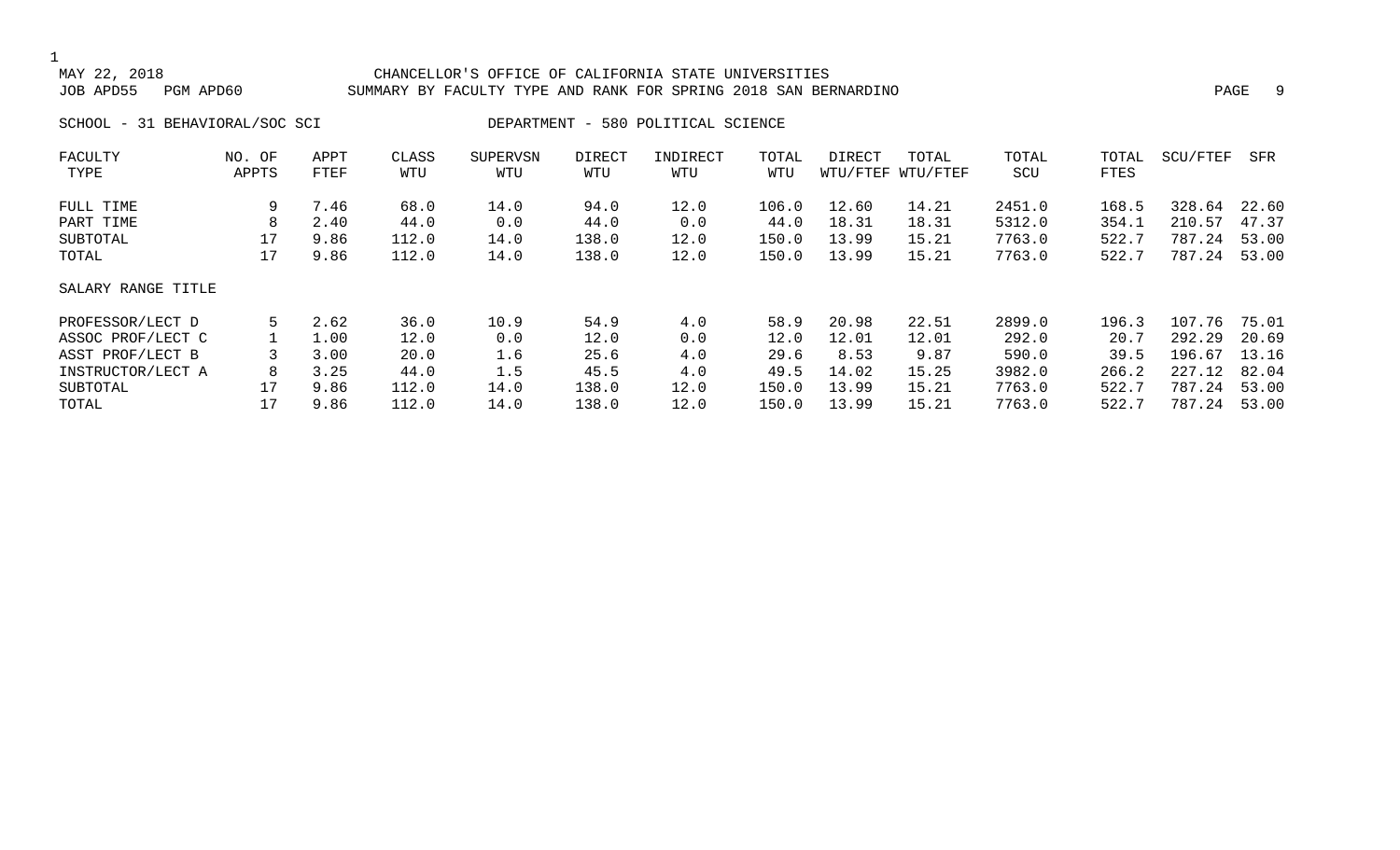#### CHANCELLOR'S OFFICE OF CALIFORNIA STATE UNIVERSITIES JOB APD55 PGM APD60 SUMMARY BY FACULTY TYPE AND RANK FOR SPRING 2018 SAN BERNARDINO PAGE 10

SCHOOL - 31 BEHAVIORAL/SOC SCI DEPARTMENT - 590 PSYCHOLOGY

| FACULTY            | NO. OF | APPT  | CLASS | <b>SUPERVSN</b> | <b>DIRECT</b> | INDIRECT | TOTAL | DIRECT | TOTAL             | TOTAL   | TOTAL  | SCU/FTEF | SFR   |
|--------------------|--------|-------|-------|-----------------|---------------|----------|-------|--------|-------------------|---------|--------|----------|-------|
| TYPE               | APPTS  | FTEF  | WTU   | WTU             | WTU           | WTU      | WTU   |        | WTU/FTEF WTU/FTEF | SCU     | FTES   |          |       |
| FULL TIME          | 38     | 29.89 | 302.0 | 48.9            | 370.9         | 150.0    | 520.9 | 12.41  | 17.43             | 15192.0 | 1024.8 | 508.26   | 34.29 |
| PART TIME          | 33     | 9.58  | 150.0 | 28.7            | 178.7         | 6.0      | 184.7 | 18.66  | 19.28             | 8021.0  | 536.0  | 837.35   | 55.96 |
| SUBTOTAL           | 71     | 39.47 | 452.0 | 77.6            | 549.6         | 156.0    | 705.6 | 13.92  | 17.88             | 23213.0 | 1560.9 | 588.13   | 39.55 |
| OTHER              |        | 0.00  | 0.0   | 11.0            | 11.0          | 0.0      | 11.0  | 0.00   | 0.00              | 132.0   | 8.8    | 0.00     | 0.00  |
| TOTAL              | 72     | 39.47 | 452.0 | 88.6            | 560.6         | 156.0    | 716.6 | 14.20  | 18.16             | 23345.0 | 1569.7 | 591.48   | 39.77 |
| SALARY RANGE TITLE |        |       |       |                 |               |          |       |        |                   |         |        |          |       |
| PROFESSOR/LECT D   | 19     | 10.18 | 83.0  | 38.1            | 125.1         | 92.0     | 217.1 | 12.29  | 21.33             | 3704.0  | 254.0  | 363.99   | 24.96 |
| ASSOC PROF/LECT C  | 4      | 3.66  | 11.0  | 11.9            | 28.9          | 32.0     | 60.9  | 7.90   | 16.64             | 1274.0  | 86.6   | 348.18   | 23.68 |
| ASST PROF/LECT B   | 6      | 5.11  | 38.0  | 10.7            | 58.7          | 22.0     | 80.7  | 11.48  | 15.78             | 1329.0  | 89.9   | 259.93   | 17.59 |
| INSTRUCTOR/LECT A  | 23     | 14.59 | 234.0 | 0.3             | 234.3         | 6.0      | 240.3 | 16.06  | 16.47             | 13573.0 | 907.2  | 930.55   | 62.20 |
| TCHNG ASSOCIATE    | 16     | 5.40  | 76.0  | 1.3             | 77.3          | 4.0      | 81.3  | 14.31  | 15.05             | 3147.0  | 209.9  | 582.67   | 38.86 |
| SUBTOTAL           | 68     | 38.94 | 442.0 | 62.3            | 524.3         | 156.0    | 680.3 | 13.47  | 17.47             | 23027.0 | 1547.6 | 591.42   | 39.75 |
| OTHER              | 4      | 0.53  | 10.0  | 26.3            | 36.3          | 0.0      | 36.3  | 67.98  | 67.98             | 318.0   | 22.1   | 595.51   | 41.31 |
| SUBTOTAL           | 4      | 0.53  | 10.0  | 26.3            | 36.3          | 0.0      | 36.3  | 67.98  | 67.98             | 318.0   | 22.1   | 595.51   | 41.31 |
| TOTAL              | 72     | 39.47 | 452.0 | 88.6            | 560.6         | 156.0    | 716.6 | 14.20  | 18.16             | 23345.0 | 1569.7 | 591.48   | 39.77 |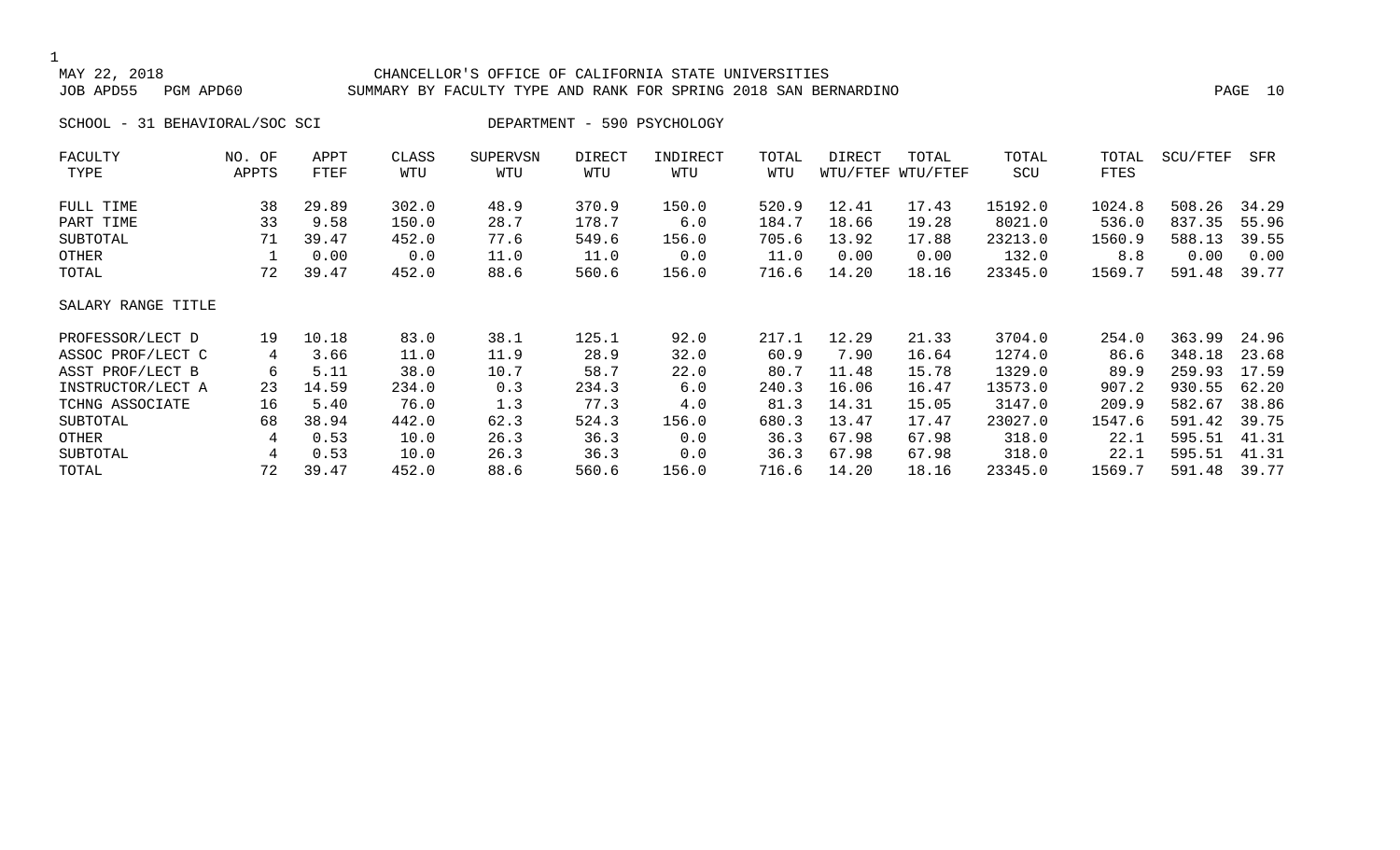#### CHANCELLOR'S OFFICE OF CALIFORNIA STATE UNIVERSITIES JOB APD55 PGM APD60 SUMMARY BY FACULTY TYPE AND RANK FOR SPRING 2018 SAN BERNARDINO PAGE 11

SCHOOL - 31 BEHAVIORAL/SOC SCI DEPARTMENT - 665 SOCIAL SCIENCE

| FACULTY            | NO. OF  | APPT | CLASS | <b>SUPERVSN</b> | DIRECT | INDIRECT | TOTAL | DIRECT | TOTAL             | TOTAL  | TOTAL | SCU/FTEF | SFR   |
|--------------------|---------|------|-------|-----------------|--------|----------|-------|--------|-------------------|--------|-------|----------|-------|
| TYPE               | APPTS   | FTEF | WTU   | WTU             | WTU    | WTU      | WTU   |        | WTU/FTEF WTU/FTEF | SCU    | FTES  |          |       |
| FULL TIME          | 2       | 1.25 | 16.0  | 0.0             | 16.0   | 0.0      | 16.0  | 12.80  | 12.80             | 1028.0 | 68.5  | 822.40   | 54.82 |
| PART TIME          | 11      | 5.94 | 88.0  | 0.0             | 88.0   | 0.0      | 88.0  | 14.81  | 14.81             | 3860.0 | 257.5 | 649.83   | 43.35 |
| SUBTOTAL           | 13      | 7.19 | 104.0 | 0.0             | 104.0  | 0.0      | 104.0 | 14.46  | 14.46             | 4888.0 | 326.0 | 679.83   | 45.34 |
| TOTAL              | 13      | 7.19 | 104.0 | 0.0             | 104.0  | 0.0      | 104.0 | 14.46  | 14.46             | 4888.0 | 326.0 | 679.83   | 45.34 |
| SALARY RANGE TITLE |         |      |       |                 |        |          |       |        |                   |        |       |          |       |
| INSTRUCTOR/LECT A  | 11      | 6.39 | 92.0  | 0.0             | 92.0   | 0.0      | 92.0  | 14.40  | 14.40             | 4588.0 | 306.0 | 718.11   | 47.89 |
| TCHNG ASSOCIATE    |         | 0.27 | 4.0   | 0.0             | 4.0    | 0.0      | 4.0   | 14.98  | 14.98             | 100.0  | 6.7   | 374.53   | 24.98 |
| SUBTOTAL           | $12 \,$ | 6.66 | 96.0  | 0.0             | 96.0   | 0.0      | 96.0  | 14.42  | 14.42             | 4688.0 | 312.7 | 704.33   | 46.98 |
| OTHER              |         | 0.53 | 8.0   | 0.0             | 8.0    | 0.0      | 8.0   | 14.98  | 14.98             | 200.0  | 13.3  | 374.53   | 24.96 |
| SUBTOTAL           |         | 0.53 | 8.0   | 0.0             | 8.0    | 0.0      | 8.0   | 14.98  | 14.98             | 200.0  | 13.3  | 374.53   | 24.96 |
| TOTAL              | 13      | 7.19 | 104.0 | 0.0             | 104.0  | 0.0      | 104.0 | 14.46  | 14.46             | 4888.0 | 326.0 | 679.83   | 45.34 |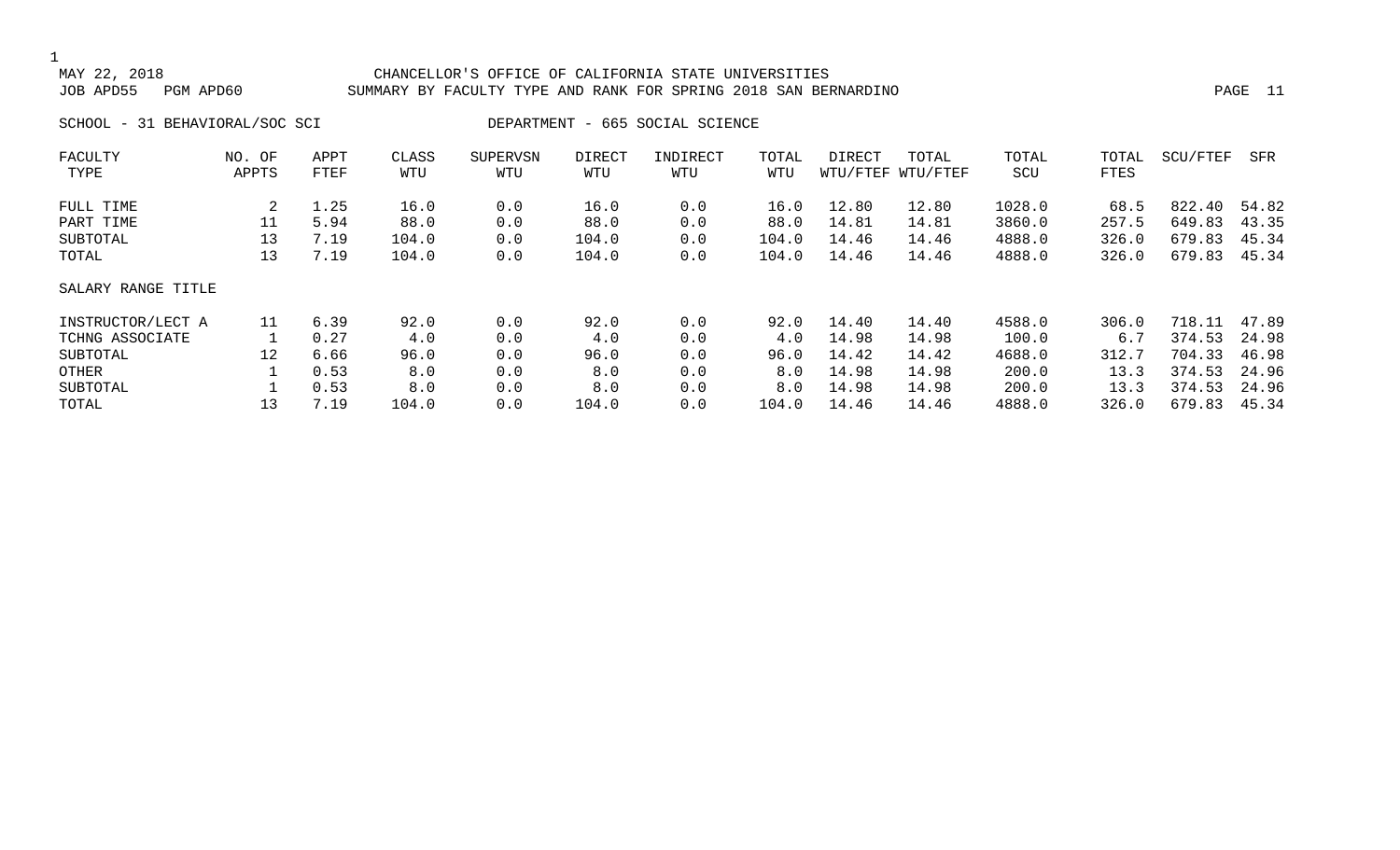#### CHANCELLOR'S OFFICE OF CALIFORNIA STATE UNIVERSITIES JOB APD55 PGM APD60 SUMMARY BY FACULTY TYPE AND RANK FOR SPRING 2018 SAN BERNARDINO PAGE 12

SCHOOL - 31 BEHAVIORAL/SOC SCI DEPARTMENT - 670 SOCIAL WORK

| NO. OF             | APPT  | CLASS | <b>SUPERVSN</b> | <b>DIRECT</b> | INDIRECT | TOTAL | DIRECT | TOTAL | TOTAL                | TOTAL |        | SFR      |
|--------------------|-------|-------|-----------------|---------------|----------|-------|--------|-------|----------------------|-------|--------|----------|
| APPTS              | FTEF  | WTU   | WTU             | WTU           | WTU      | WTU   |        |       | SCU                  | FTES  |        |          |
| 11                 | 9.20  | 46.0  | 54.7            | 100.7         | 20.0     | 120.7 | 10.95  | 13.12 | 1414.0               | 106.6 | 153.71 | 11.59    |
| 22                 | 6.51  | 50.0  | 46.6            | 96.6          | 0.0      | 96.6  | 14.85  | 14.85 | 2124.0               | 165.6 | 326.42 | 25.45    |
| 33                 | 15.71 | 96.0  | 101.3           | 197.3         | 20.0     | 217.3 | 12.56  | 13.84 | 3538.0               | 272.2 | 225.26 | 17.33    |
| 2                  | 0.00  | 2.0   | 3.0             | 5.0           | 0.0      | 5.0   | 0.00   | 0.00  | 38.0                 | 3.2   | 0.00   | 0.00     |
| 35                 | 15.71 | 98.0  | 104.3           | 202.3         | 20.0     | 222.3 | 12.88  | 14.15 | 3576.0               | 275.4 | 227.68 | 17.53    |
| SALARY RANGE TITLE |       |       |                 |               |          |       |        |       |                      |       |        |          |
| 4                  | 1.50  | 20.0  | 15.0            | 35.0          | 0.0      | 35.0  | 23.32  | 23.32 | 512.0                | 40.2  | 341.11 | 26.76    |
|                    | 1.00  | 8.0   | 3.5             | 11.5          | 4.0      | 15.5  | 11.50  | 15.50 | 158.0                | 10.8  | 158.00 | 10.77    |
| 6                  | 5.00  | 18.0  | 32.5            | 50.5          | 16.0     | 66.5  | 10.10  | 13.31 | 594.0                | 48.1  | 118.85 | 9.62     |
| 24                 | 8.21  | 52.0  | 53.3            | 105.3         | 0.0      | 105.3 | 12.83  | 12.83 | 2312.0               | 176.3 | 281.71 | 21.49    |
| 35                 | 15.71 | 98.0  | 104.3           | 202.3         | 20.0     | 222.3 | 12.88  | 14.15 | 3576.0               | 275.4 | 227.68 | 17.53    |
| 35                 | 15.71 | 98.0  | 104.3           | 202.3         | 20.0     | 222.3 | 12.88  | 14.15 | 3576.0               | 275.4 | 227.68 | 17.53    |
|                    |       |       |                 |               |          |       |        |       | WTU/FTEF<br>WTU/FTEF |       |        | SCU/FTEF |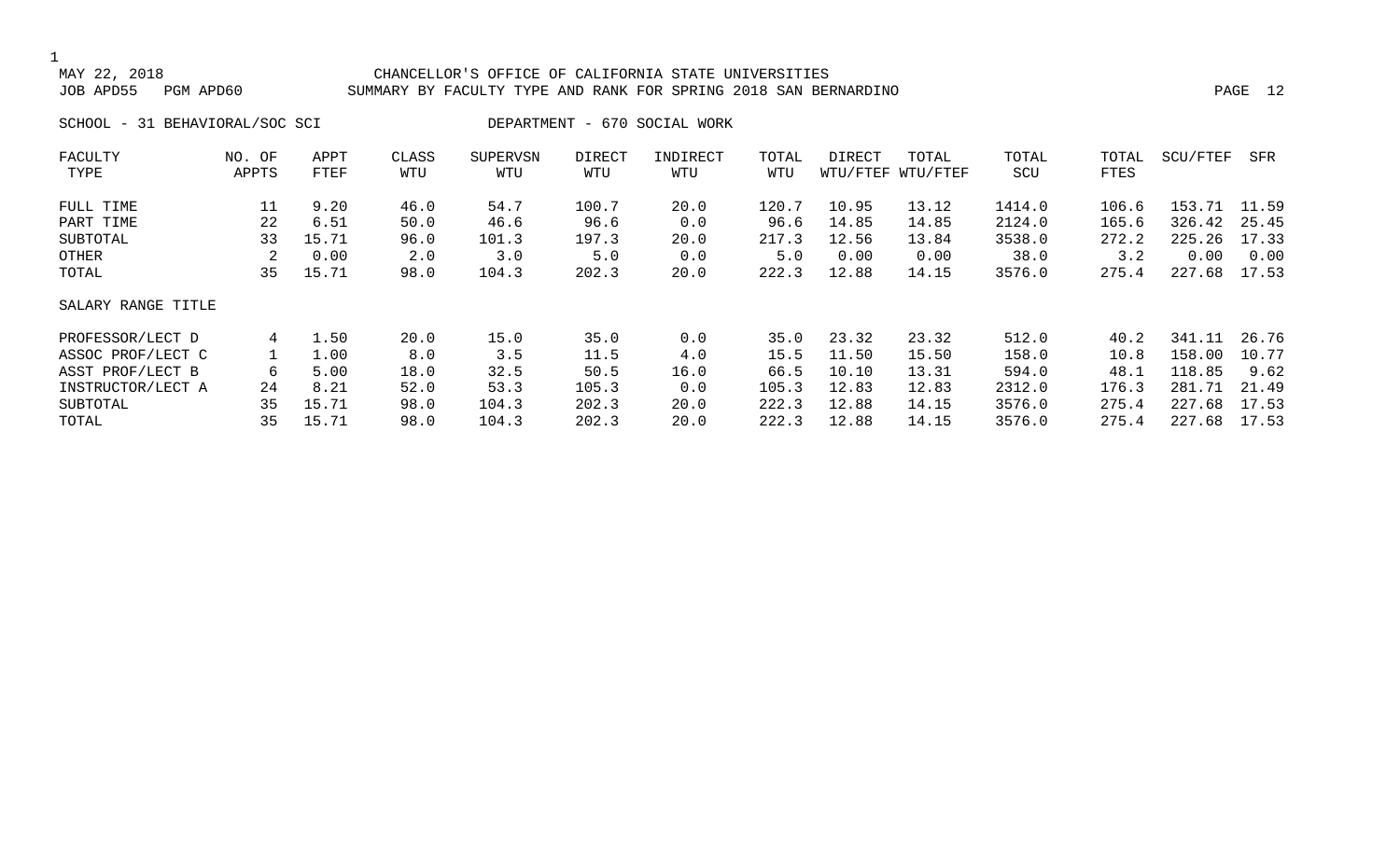#### CHANCELLOR'S OFFICE OF CALIFORNIA STATE UNIVERSITIES JOB APD55 PGM APD60 SUMMARY BY FACULTY TYPE AND RANK FOR SPRING 2018 SAN BERNARDINO PAGE 13

SCHOOL - 31 BEHAVIORAL/SOC SCI DEPARTMENT - 675 SOCIOLOGY

| FACULTY            | NO. OF | APPT  | CLASS | <b>SUPERVSN</b> | <b>DIRECT</b> | INDIRECT | TOTAL | DIRECT | TOTAL             | TOTAL  | TOTAL | SCU/FTEF | SFR   |
|--------------------|--------|-------|-------|-----------------|---------------|----------|-------|--------|-------------------|--------|-------|----------|-------|
| TYPE               | APPTS  | FTEF  | WTU   | WTU             | WTU           | WTU      | WTU   |        | WTU/FTEF WTU/FTEF | SCU    | FTES  |          |       |
| FULL TIME          | 10     | 8.07  | 83.2  | 22.8            | 110.0         | 44.0     | 154.0 | 13.63  | 19.08             | 4499.0 | 301.3 | 557.50   | 37.34 |
| PART TIME          | 10     | 4.21  | 55.9  | 1.0             | 56.9          | 4.0      | 60.9  | 13.53  | 14.48             | 3804.0 | 253.7 | 904.64   | 60.34 |
| SUBTOTAL           | 20     | 12.28 | 139.1 | 23.8            | 166.9         | 48.0     | 214.9 | 13.60  | 17.51             | 8303.0 | 555.1 | 676.42   | 45.22 |
| TOTAL              | 20     | 12.28 | 139.1 | 23.8            | 166.9         | 48.0     | 214.9 | 13.60  | 17.51             | 8303.0 | 555.1 | 676.42   | 45.22 |
| SALARY RANGE TITLE |        |       |       |                 |               |          |       |        |                   |        |       |          |       |
| PROFESSOR/LECT D   | 5      | 2.77  | 28.0  | 1.3             | 29.3          | 16.0     | 45.3  | 10.59  | 16.37             | 2016.0 | 134.4 | 728.32   | 48.55 |
| ASSOC PROF/LECT C  |        | 0.57  | 14.0  | 0.0             | 14.0          | 4.0      | 18.0  | 24.48  | 31.47             | 184.0  | 13.7  | 321.68   | 23.90 |
| ASST PROF/LECT B   | 5      | 4.00  | 25.2  | 22.5            | 51.7          | 28.0     | 79.7  | 12.93  | 19.93             | 1551.0 | 103.4 | 387.94   | 25.86 |
| INSTRUCTOR/LECT A  | 9      | 4.94  | 71.9  | 0.0             | 71.9          | 0.0      | 71.9  | 14.56  | 14.56             | 4552.0 | 303.6 | 922.02   | 61.49 |
| SUBTOTAL           | 20     | 12.28 | 139.1 | 23.8            | 166.9         | 48.0     | 214.9 | 13.60  | 17.51             | 8303.0 | 555.1 | 676.42   | 45.22 |
| TOTAL              | 20     | 12.28 | 139.1 | 23.8            | 166.9         | 48.0     | 214.9 | 13.60  | 17.51             | 8303.0 | 555.1 | 676.42   | 45.22 |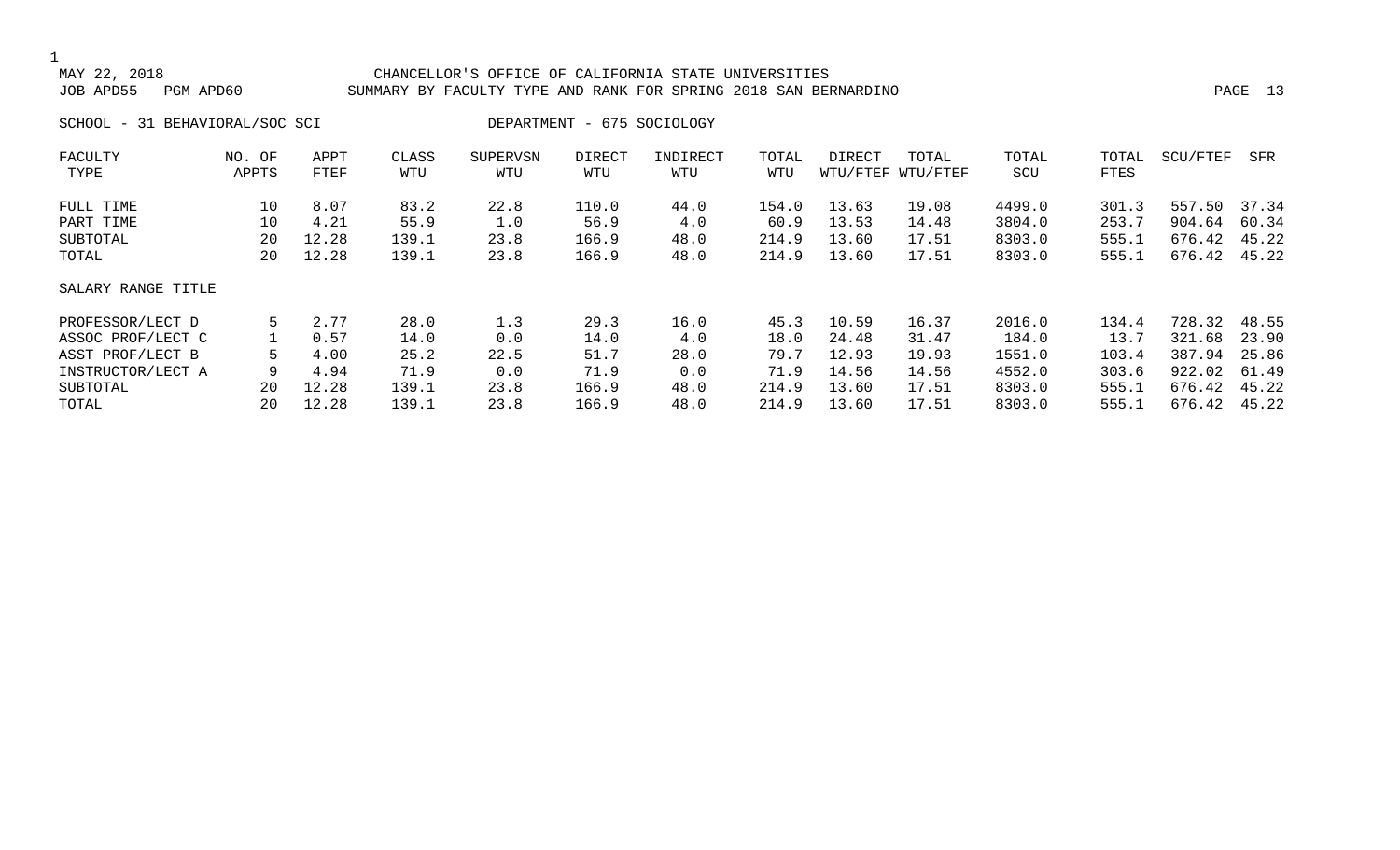#### CHANCELLOR'S OFFICE OF CALIFORNIA STATE UNIVERSITIES JOB APD55 PGM APD60 SUMMARY BY FACULTY TYPE AND RANK FOR SPRING 2018 SAN BERNARDINO PAGE 14

SCHOOL - 31 BEHAVIORAL/SOC SCI

| FACULTY            | NO. OF | APPT   | CLASS  | SUPERVSN | DIRECT | INDIRECT | TOTAL  | DIRECT   | TOTAL    | TOTAL   | TOTAL  | SCU/FTEF | SFR   |
|--------------------|--------|--------|--------|----------|--------|----------|--------|----------|----------|---------|--------|----------|-------|
| TYPE               | APPTS  | FTEF   | WTU    | WTU      | WTU    | WTU      | WTU    | WTU/FTEF | WTU/FTEF | SCU     | FTES   |          |       |
| FULL TIME          | 115    | 94.16  | 848.1  | 168.3    | 1064.4 | 390.0    | 1454.4 | 11.30    | 15.45    | 36603.0 | 2476.0 | 388.72   | 26.29 |
| PART TIME          | 113    | 39.64  | 549.9  | 76.6     | 626.5  | 22.0     | 648.5  | 15.81    | 16.36    | 33256.0 | 2243.2 | 838.97   | 56.59 |
| SUBTOTAL           | 228    | 133.80 | 1398.0 | 244.9    | 1690.9 | 412.0    | 2102.9 | 12.64    | 15.72    | 69859.0 | 4719.2 | 522.10   | 35.27 |
| OTHER              | 14     | 0.00   | 2.0    | 14.0     | 16.0   | 0.0      | 16.0   | 0.00     | 0.00     | 301.0   | 20.8   | 0.00     | 0.00  |
| TOTAL              | 242    | 133.80 | 1400.0 | 258.9    | 1706.9 | 412.0    | 2118.9 | 12.76    | 15.84    | 70160.0 | 4740.0 | 524.35   | 35.43 |
| SALARY RANGE TITLE |        |        |        |          |        |          |        |          |          |         |        |          |       |
| PROFESSOR/LECT D   | 57     | 33.09  | 313.0  | 77.3     | 408.3  | 180.0    | 588.3  | 12.34    | 17.78    | 13722.0 | 933.2  | 414.65   | 28.20 |
| ASSOC PROF/LECT C  | 15     | 13.56  | 99.0   | 24.1     | 135.1  | 68.0     | 203.1  | 9.96     | 14.97    | 3736.0  | 254.6  | 275.46   | 18.77 |
| ASST PROF/LECT B   | 34     | 29.36  | 197.2  | 71.4     | 286.6  | 138.0    | 424.6  | 9.76     | 14.46    | 7375.0  | 502.7  | 251.23   | 17.12 |
| INSTRUCTOR/LECT A  | 99     | 47.58  | 644.8  | 55.4     | 700.2  | 18.0     | 718.2  | 14.72    | 15.10    | 38307.0 | 2579.8 | 805.19   | 54.23 |
| TCHNG ASSOCIATE    | 21     | 8.40   | 112.0  | 4.4      | 116.4  | 8.0      | 124.4  | 13.86    | 14.81    | 4947.0  | 330.5  | 589.07   | 39.35 |
| SUBTOTAL           | 226    | 131.99 | 1366.0 | 232.6    | 1646.6 | 412.0    | 2058.6 | 12.48    | 15.60    | 68087.0 | 4600.8 | 515.87   | 34.86 |
| ADMINISTRATOR      |        | 0.00   | 0.0    | 0.0      | 0.0    | 0.0      | 0.0    | 0.00     | 0.00     | 0.0     | 0.0    | 0.00     | 0.00  |
| OTHER              | 15     | 1.82   | 34.0   | 26.3     | 60.3   | 0.0      | 60.3   | 33.17    | 33.17    | 2073.0  | 139.2  | 140.26   | 76.55 |
| SUBTOTAL           | 16     | 1.82   | 34.0   | 26.3     | 60.3   | 0.0      | 60.3   | 33.17    | 33.17    | 2073.0  | 139.2  | 140.26   | 76.55 |
| TOTAL              | 242    | 133.80 | 1400.0 | 258.9    | 1706.9 | 412.0    | 2118.9 | 12.76    | 15.84    | 70160.0 | 4740.0 | 524.35   | 35.43 |
|                    |        |        |        |          |        |          |        |          |          |         |        |          |       |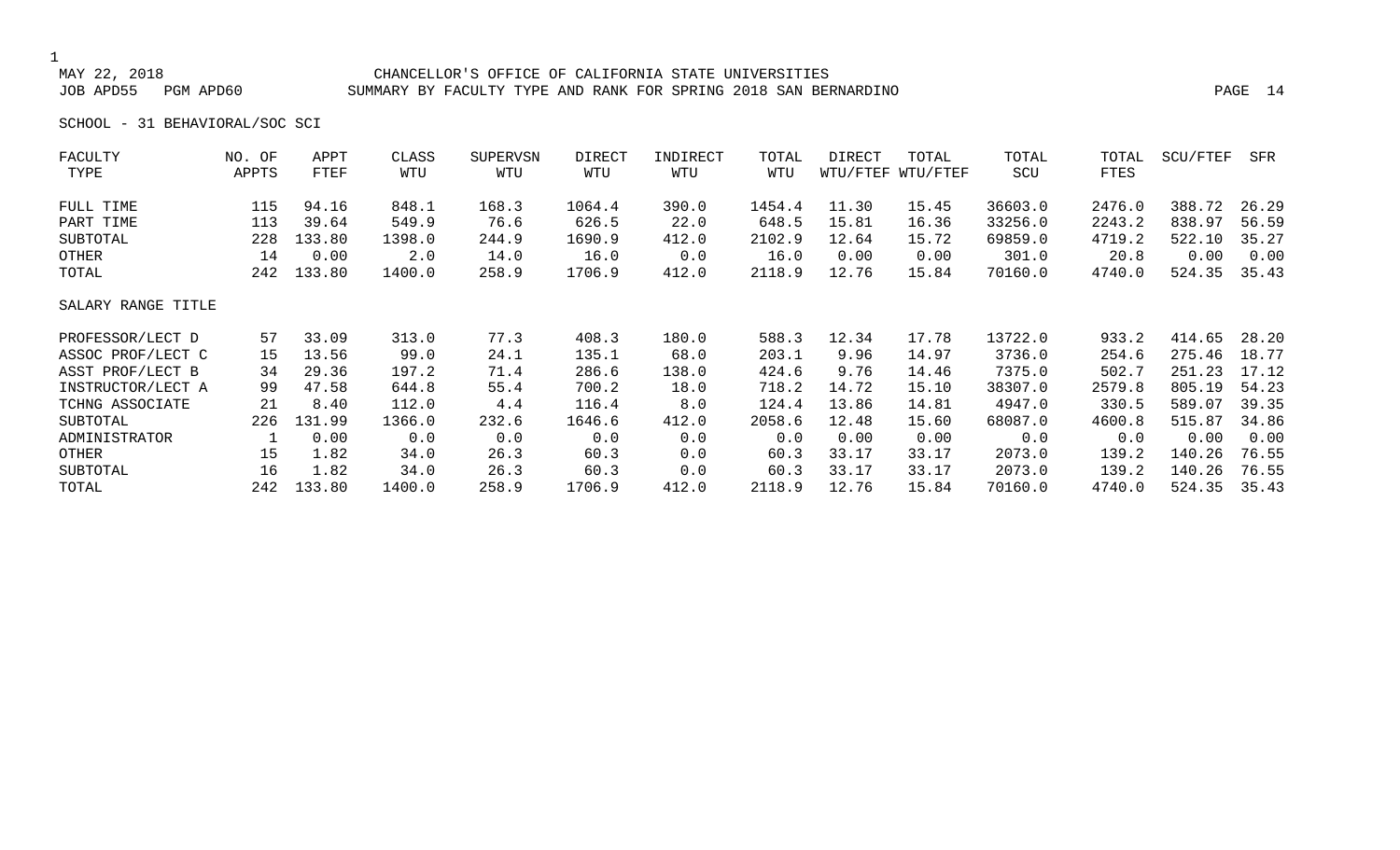#### 1<br>MAY 22, 2018 CHANCELLOR'S OFFICE OF CALIFORNIA STATE UNIVERSITIES JOB APD55 PGM APD60 SUMMARY BY FACULTY TYPE AND RANK FOR SPRING 2018 SAN BERNARDINO PAGE 15

SCHOOL - 44 BUSINESS/PUBLIC ADMIN DEPARTMENT - 102 ACCOUNTING AND FINANCE

| FACULTY            | NO. OF | APPT  | CLASS | <b>SUPERVSN</b> | <b>DIRECT</b> | INDIRECT | TOTAL | DIRECT | TOTAL             | TOTAL   | TOTAL | SCU/FTEF | SFR   |
|--------------------|--------|-------|-------|-----------------|---------------|----------|-------|--------|-------------------|---------|-------|----------|-------|
| TYPE               | APPTS  | FTEF  | WTU   | WTU             | WTU           | WTU      | WTU   |        | WTU/FTEF WTU/FTEF | SCU     | FTES  |          |       |
| FULL TIME          | 17     | 15.66 | 169.2 | 0.3             | 173.5         | 24.0     | 197.5 | 11.08  | 12.61             | 5914.0  | 404.5 | 377.63   | 25.83 |
| PART TIME          | 16     | 6.94  | 105.8 | 0.0             | 105.8         | 0.0      | 105.8 | 15.25  | 15.25             | 4166.0  | 278.8 | 600.55   | 40.19 |
| SUBTOTAL           | 33     | 22.60 | 275.0 | 0.3             | 279.3         | 24.0     | 303.3 | 12.36  | 13.42             | 10080.0 | 683.3 | 446.06   | 30.24 |
| TOTAL              | 33     | 22.60 | 275.0 | 0.3             | 279.3         | 24.0     | 303.3 | 12.36  | 13.42             | 10080.0 | 683.3 | 446.06   | 30.24 |
| SALARY RANGE TITLE |        |       |       |                 |               |          |       |        |                   |         |       |          |       |
| PROFESSOR/LECT D   | 11     | 9.66  | 104.6 | 0.3             | 104.9         | 16.0     | 120.9 | 10.86  | 12.51             | 3234.0  | 223.0 | 334.71   | 23.08 |
| ASSOC PROF/LECT C  | 2      | 2.00  | 24.6  | 0.0             | 24.6          | 4.0      | 28.6  | 12.30  | 14.30             | 912.0   | 62.3  | 456.00   | 31.17 |
| ASST PROF/LECT B   |        | 3.00  | 24.0  | 0.0             | 24.0          | 4.0      | 28.0  | 8.00   | 9.34              | 1308.0  | 88.4  | 436.15   | 29.48 |
| INSTRUCTOR/LECT A  | 17     | 7.94  | 121.8 | 0.0             | 125.8         | 0.0      | 125.8 | 15.85  | 15.85             | 4626.0  | 309.6 | 582.84   | 39.01 |
| SUBTOTAL           | 33     | 22.60 | 275.0 | 0.3             | 279.3         | 24.0     | 303.3 | 12.36  | 13.42             | 10080.0 | 683.3 | 446.06   | 30.24 |
| TOTAL              | 33     | 22.60 | 275.0 | 0.3             | 279.3         | 24.0     | 303.3 | 12.36  | 13.42             | 10080.0 | 683.3 | 446.06   | 30.24 |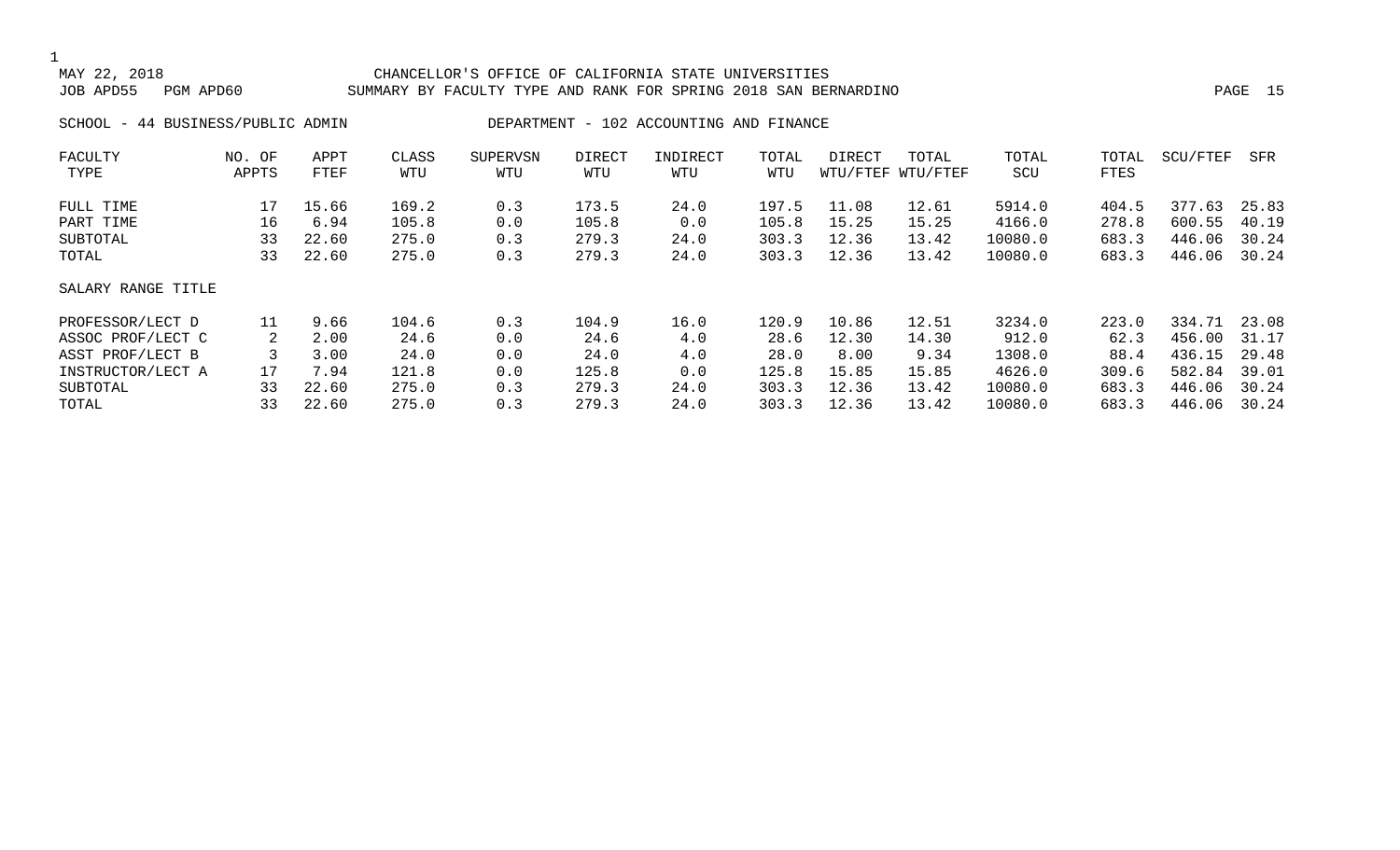#### CHANCELLOR'S OFFICE OF CALIFORNIA STATE UNIVERSITIES JOB APD55 PGM APD60 SUMMARY BY FACULTY TYPE AND RANK FOR SPRING 2018 SAN BERNARDINO PAGE 16

SCHOOL - 44 BUSINESS/PUBLIC ADMIN DEPARTMENT - 369 INFORMATION AND DECISION SCIENCES

| FACULTY            | NO. OF | APPT  | CLASS | <b>SUPERVSN</b> | <b>DIRECT</b> | INDIRECT | TOTAL | DIRECT | TOTAL             | TOTAL  | TOTAL | SCU/FTEF | SFR   |
|--------------------|--------|-------|-------|-----------------|---------------|----------|-------|--------|-------------------|--------|-------|----------|-------|
| TYPE               | APPTS  | FTEF  | WTU   | WTU             | WTU           | WTU      | WTU   |        | WTU/FTEF WTU/FTEF | SCU    | FTES  |          |       |
| FULL TIME          | 11     | 10.33 | 111.3 | 2.9             | 126.2         | 12.0     | 138.2 | 12.22  | 13.38             | 5099.0 | 343.9 | 493.56   | 33.29 |
| PART TIME          | 22     | 7.27  | 106.5 | 0.0             | 106.5         | 0.0      | 106.5 | 14.64  | 14.64             | 3335.0 | 228.5 | 458.48   | 31.41 |
| SUBTOTAL           | 33     | 17.61 | 217.8 | 2.9             | 232.7         | 12.0     | 244.7 | 13.22  | 13.90             | 8434.0 | 572.3 | 479.07   | 32.51 |
| OTHER              |        | 0.00  | 2.0   | 0.0             | 2.0           | 0.0      | 2.0   | 0.00   | 0.00              | 68.0   | 4.7   | 0.00     | 0.00  |
| TOTAL              | 34     | 17.61 | 219.8 | 2.9             | 234.7         | 12.0     | 246.7 | 13.33  | 14.01             | 8502.0 | 577.1 | 482.93   | 32.78 |
| SALARY RANGE TITLE |        |       |       |                 |               |          |       |        |                   |        |       |          |       |
| PROFESSOR/LECT D   | 8      | 6.33  | 72.3  | 2.9             | 79.2          | 4.0      | 83.2  | 12.50  | 13.14             | 2542.0 | 171.5 | 401.33   | 27.08 |
| ASST PROF/LECT B   |        | 3.00  | 28.0  | 0.0             | 28.0          | 8.0      | 36.0  | 9.34   | 12.00             | 928.0  | 63.7  | 309.44   | 21.25 |
| INSTRUCTOR/LECT A  | 18     | 7.20  | 104.4 | 0.0             | 112.4         | 0.0      | 112.4 | 15.61  | 15.61             | 4593.0 | 312.3 | 637.74   | 43.37 |
| TCHNG ASSOCIATE    | 4      | 1.07  | 13.1  | 0.0             | 13.1          | 0.0      | 13.1  | 12.24  | 12.24             | 371.0  | 24.7  | 346.73   | 23.11 |
| SUBTOTAL           | 33     | 17.61 | 217.8 | 2.9             | 232.7         | 12.0     | 244.7 | 13.22  | 13.90             | 8434.0 | 572.3 | 479.07   | 32.51 |
| ADMINISTRATOR      |        | 0.00  | 2.0   | 0.0             | 2.0           | 0.0      | 2.0   | 0.00   | 0.00              | 68.0   | 4.7   | 0.00     | 0.00  |
| SUBTOTAL           |        | 0.00  | 2.0   | 0.0             | 2.0           | 0.0      | 2.0   | 0.00   | 0.00              | 68.0   | 4.7   | 0.00     | 0.00  |
| TOTAL              | 34     | 17.61 | 219.8 | 2.9             | 234.7         | 12.0     | 246.7 | 13.33  | 14.01             | 8502.0 | 577.1 | 482.93   | 32.78 |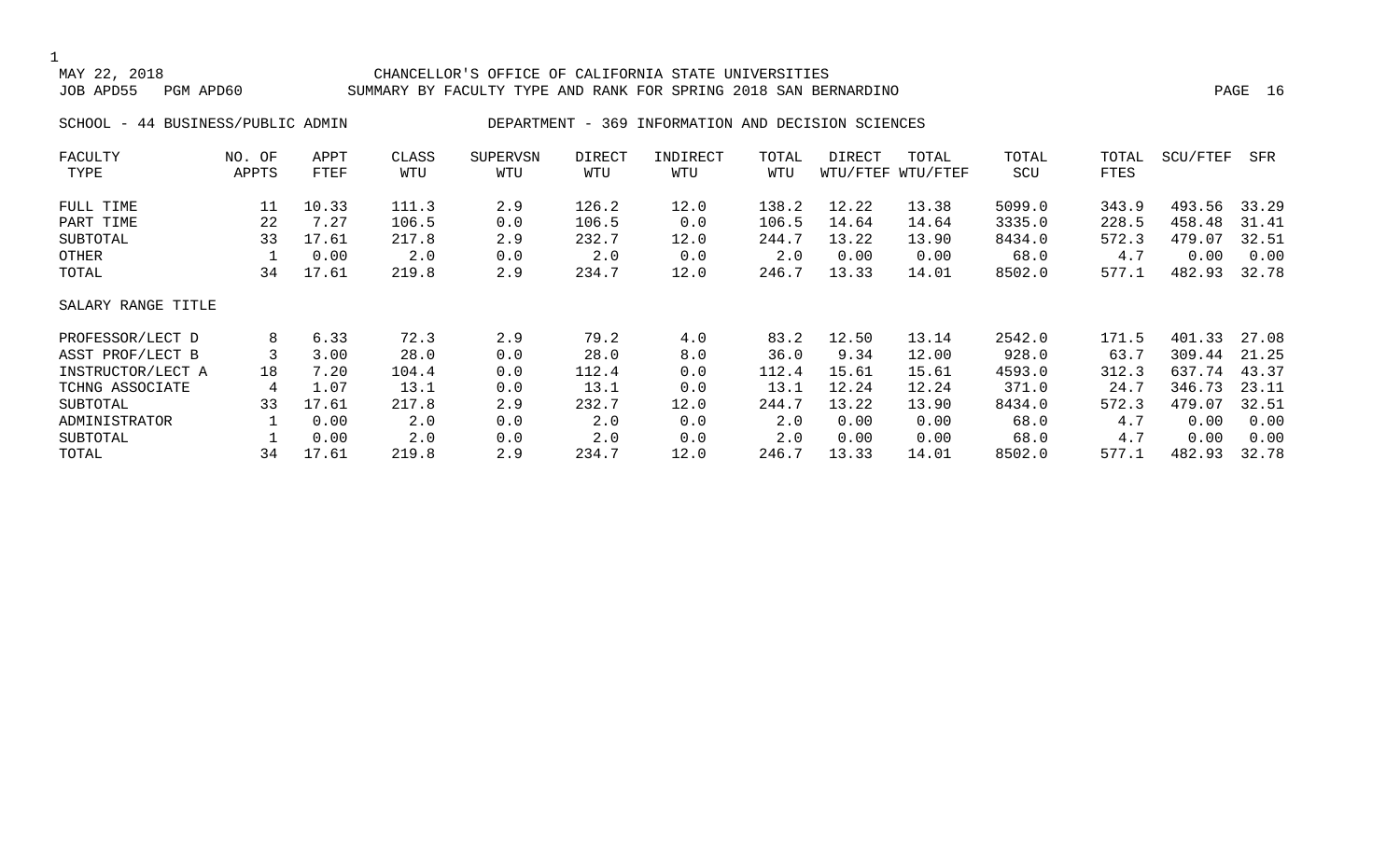#### CHANCELLOR'S OFFICE OF CALIFORNIA STATE UNIVERSITIES JOB APD55 PGM APD60 SUMMARY BY FACULTY TYPE AND RANK FOR SPRING 2018 SAN BERNARDINO PAGE 17

### SCHOOL - 44 BUSINESS/PUBLIC ADMIN DEPARTMENT - 461 MANAGEMENT

| FACULTY            | NO. OF | APPT  | CLASS | SUPERVSN | DIRECT | INDIRECT | TOTAL | DIRECT | TOTAL             | TOTAL   | TOTAL | SCU/FTEF | SFR   |
|--------------------|--------|-------|-------|----------|--------|----------|-------|--------|-------------------|---------|-------|----------|-------|
| TYPE               | APPTS  | FTEF  | WTU   | WTU      | WTU    | WTU      | WTU   |        | WTU/FTEF WTU/FTEF | SCU     | FTES  |          |       |
| FULL TIME          | 19     | 16.77 | 180.0 | 1.7      | 189.7  | 68.0     | 257.7 | 11.31  | 15.36             | 5392.0  | 364.1 | 321.49   | 21.71 |
| PART TIME          | 21     | 8.54  | 120.0 | 7.7      | 127.7  | 4.0      | 131.7 | 14.95  | 15.41             | 4664.0  | 314.3 | 545.88   | 36.79 |
| SUBTOTAL           | 40     | 25.32 | 300.0 | 9.4      | 317.4  | 72.0     | 389.4 | 12.54  | 15.38             | 10056.0 | 678.5 | 397.22   | 26.80 |
| TOTAL              | 40     | 25.32 | 300.0 | 9.4      | 317.4  | 72.0     | 389.4 | 12.54  | 15.38             | 10056.0 | 678.5 | 397.22   | 26.80 |
| SALARY RANGE TITLE |        |       |       |          |        |          |       |        |                   |         |       |          |       |
| PROFESSOR/LECT D   | 4      | 2.11  | 24.0  | 1.7      | 25.7   | 12.0     | 37.7  | 12.17  | 17.85             | 488.0   | 34.3  | 231.06   | 16.23 |
| ASSOC PROF/LECT C  | 3      | 3.00  | 24.0  | 0.0      | 24.0   | 12.0     | 36.0  | 8.00   | 12.00             | 844.0   | 56.8  | 281.33   | 18.93 |
| ASST PROF/LECT B   | 6      | 5.00  | 52.0  | 0.0      | 56.0   | 16.0     | 72.0  | 11.20  | 14.41             | 1536.0  | 102.6 | 307.32   | 20.53 |
| INSTRUCTOR/LECT A  | 27     | 15.21 | 200.0 | 7.7      | 211.7  | 32.0     | 243.7 | 13.92  | 16.03             | 7188.0  | 484.8 | 472.71   | 31.88 |
| SUBTOTAL           | 40     | 25.32 | 300.0 | 9.4      | 317.4  | 72.0     | 389.4 | 12.54  | 15.38             | 10056.0 | 678.5 | 397.22   | 26.80 |
| TOTAL              | 40     | 25.32 | 300.0 | 9.4      | 317.4  | 72.0     | 389.4 | 12.54  | 15.38             | 10056.0 | 678.5 | 397.22   | 26.80 |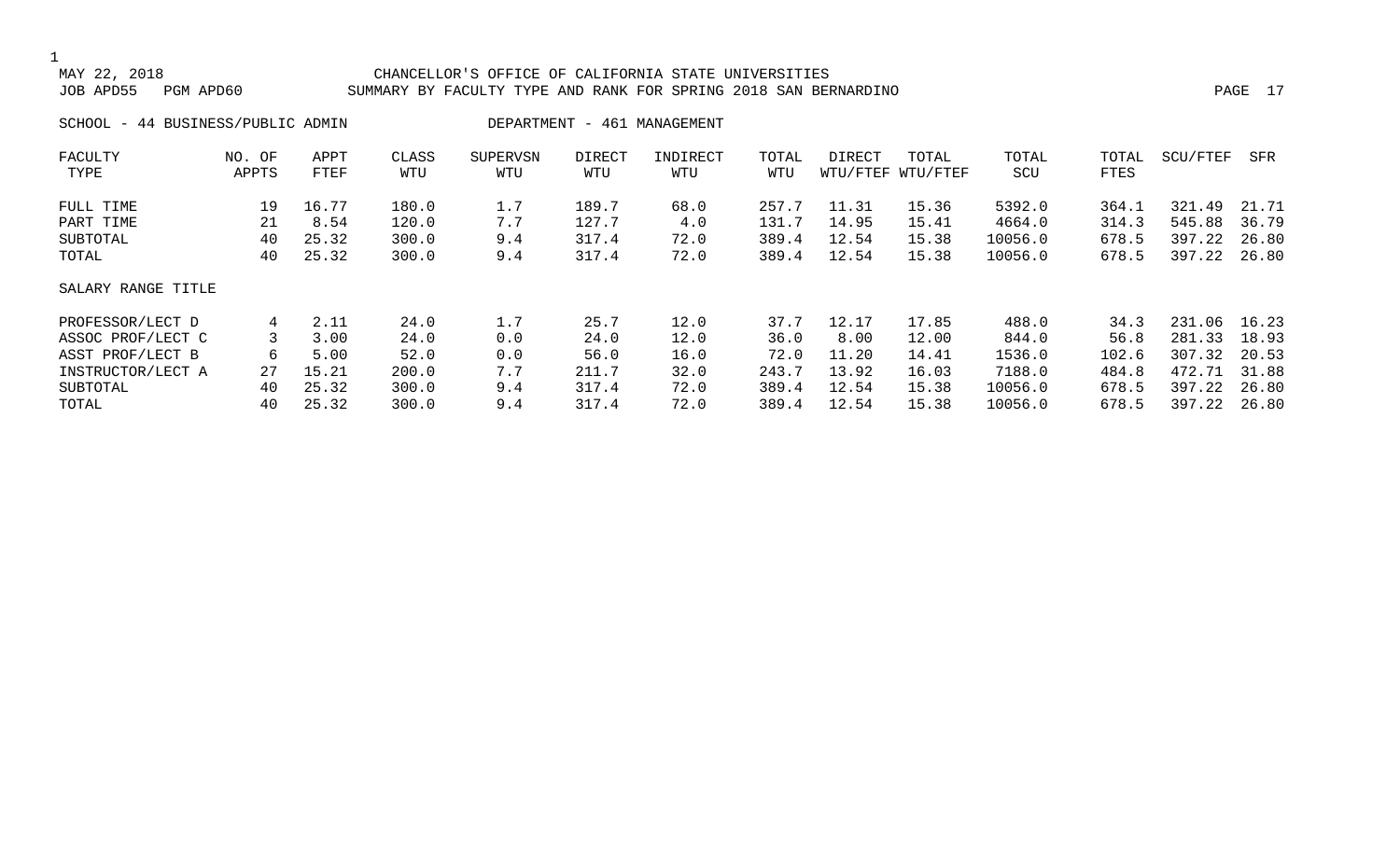| MAY 22, 2018<br>JOB APD55<br>PGM APD60 |                 |              |              | CHANCELLOR'S OFFICE OF CALIFORNIA STATE UNIVERSITIES<br>SUMMARY BY FACULTY TYPE AND RANK FOR SPRING 2018 SAN BERNARDINO |                            |                 |              |        |                            |              |               |          | PAGE 18 |
|----------------------------------------|-----------------|--------------|--------------|-------------------------------------------------------------------------------------------------------------------------|----------------------------|-----------------|--------------|--------|----------------------------|--------------|---------------|----------|---------|
| SCHOOL - 44 BUSINESS/PUBLIC ADMIN      |                 |              |              |                                                                                                                         | DEPARTMENT - 476 MARKETING |                 |              |        |                            |              |               |          |         |
| FACULTY<br>TYPE                        | NO. OF<br>APPTS | APPT<br>FTEF | CLASS<br>WTU | SUPERVSN<br>WTU                                                                                                         | DIRECT<br>WTU              | INDIRECT<br>WTU | TOTAL<br>WTU | DIRECT | TOTAL<br>WTU/FTEF WTU/FTEF | TOTAL<br>SCU | TOTAL<br>FTES | SCU/FTEF | SFR     |
| FULL TIME                              | 6               | 5.33         | 44.0         | 0.3                                                                                                                     | 44.3                       | 20.0            | 64.3         | 8.31   | 12.06                      | 1588.0       | 106.0         | 297.82   | 19.88   |
| PART TIME                              |                 | 2.14         | 36.0         | 0.0                                                                                                                     | 36.0                       | 0.0             | 36.0         | 16.85  | 16.85                      | 1344.0       | 90.9          | 629.21   | 42.54   |
| SUBTOTAL                               | 10              | 7.47         | 80.0         | 0.3                                                                                                                     | 80.3                       | 20.0            | 100.3        | 10.75  | 13.43                      | 2932.0       | 196.9         | 392.61   | 26.36   |
| TOTAL                                  | 10              | 7.47         | 80.0         | 0.3                                                                                                                     | 80.3                       | 20.0            | 100.3        | 10.75  | 13.43                      | 2932.0       | 196.9         | 392.61   | 26.36   |
| SALARY RANGE TITLE                     |                 |              |              |                                                                                                                         |                            |                 |              |        |                            |              |               |          |         |
| PROFESSOR/LECT D                       | 3               | 2.33         | 24.0         | 0.3                                                                                                                     | 24.3                       | 4.0             | 28.3         | 10.42  | 12.14                      | 800.0        | 53.4          | 343.05   | 22.90   |
| ASSOC PROF/LECT C                      |                 | 1.00         | 4.0          | 0.0                                                                                                                     | 4.0                        | 8.0             | 12.0         | 4.00   | 12.00                      | 140.0        | 9.4           | 140.00   | 9.40    |
| ASST PROF/LECT B                       |                 | 2.00         | 16.0         | 0.0                                                                                                                     | 16.0                       | 8.0             | 24.0         | 8.00   | 12.00                      | 648.0        | 43.2          | 324.00   | 21.60   |
| INSTRUCTOR/LECT A                      | 4               | 2.14         | 36.0         | 0.0                                                                                                                     | 36.0                       | 0.0             | 36.0         | 16.85  | 16.85                      | 1344.0       | 90.9          | 629.21   | 42.54   |
| SUBTOTAL                               | 10              | 7.47         | 80.0         | 0.3                                                                                                                     | 80.3                       | 20.0            | 100.3        | 10.75  | 13.43                      | 2932.0       | 196.9         | 392.61   | 26.36   |
| TOTAL                                  | 10              | 7.47         | 80.0         | 0.3                                                                                                                     | 80.3                       | 20.0            | 100.3        | 10.75  | 13.43                      | 2932.0       | 196.9         | 392.61   | 26.36   |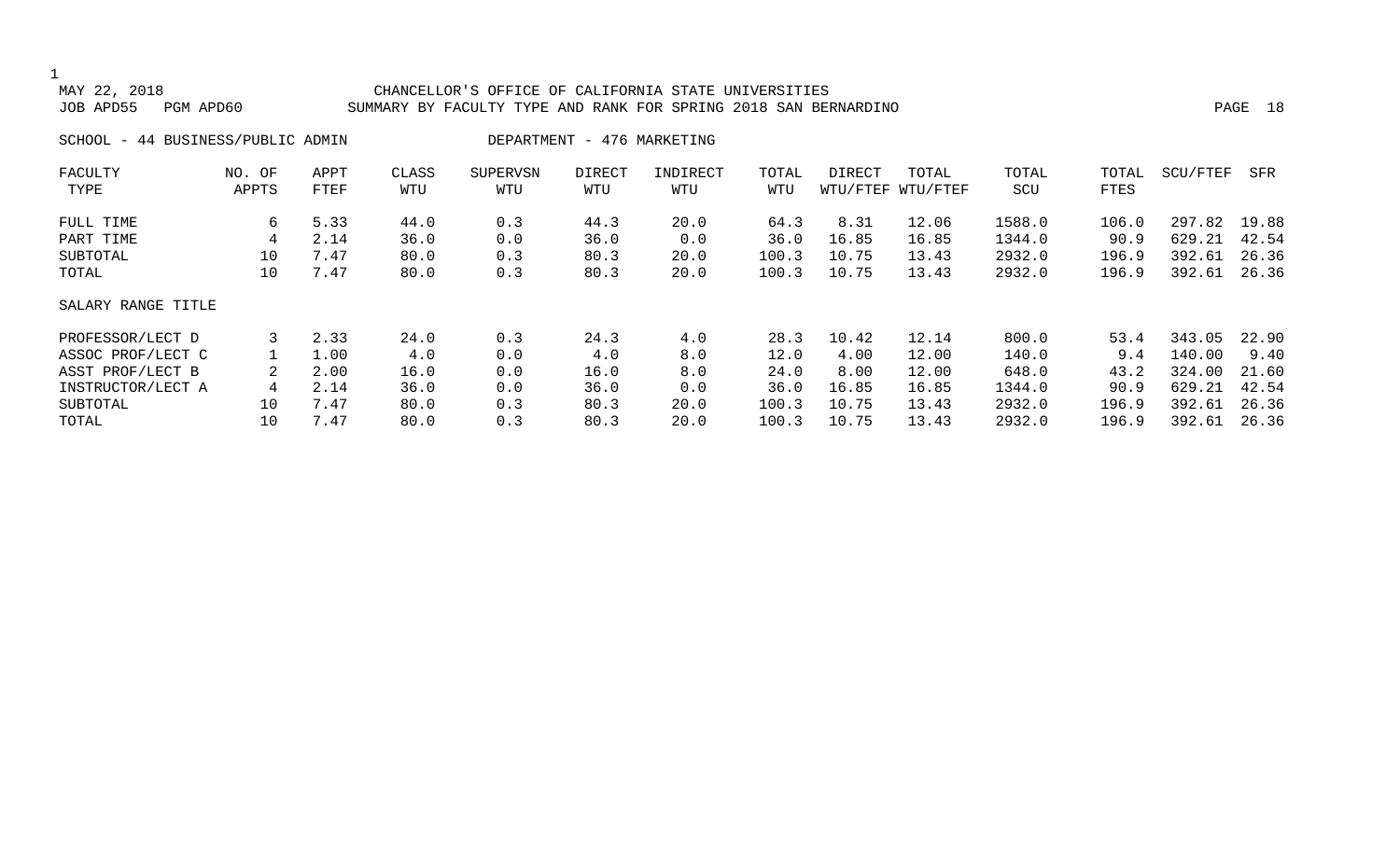#### CHANCELLOR'S OFFICE OF CALIFORNIA STATE UNIVERSITIES JOB APD55 PGM APD60 SUMMARY BY FACULTY TYPE AND RANK FOR SPRING 2018 SAN BERNARDINO PAGE 19

SCHOOL - 44 BUSINESS/PUBLIC ADMIN DEPARTMENT - 598 PUBLIC ADMINISTRATION

| FACULTY            | NO. OF | APPT  | CLASS | <b>SUPERVSN</b> | DIRECT | INDIRECT | TOTAL | DIRECT | TOTAL             | TOTAL  | TOTAL | SCU/FTEF | SFR   |
|--------------------|--------|-------|-------|-----------------|--------|----------|-------|--------|-------------------|--------|-------|----------|-------|
| TYPE               | APPTS  | FTEF  | WTU   | WTU             | WTU    | WTU      | WTU   |        | WTU/FTEF WTU/FTEF | SCU    | FTES  |          |       |
| FULL TIME          | 8      | 7.33  | 48.0  | 2.2             | 54.2   | 40.0     | 94.2  | 7.39   | 12.85             | 1118.0 | 83.7  | 152.48   | 11.42 |
| PART TIME          | 9      | 2.67  | 40.0  | 0.0             | 40.0   | 0.0      | 40.0  | 14.98  | 14.98             | 940.0  | 70.9  | 352.06   | 26.54 |
| SUBTOTAL           | 17     | 10.00 | 88.0  | 2.2             | 94.2   | 40.0     | 134.2 | 9.42   | 13.42             | 2058.0 | 154.6 | 205.76   | 15.45 |
| OTHER              |        | 0.00  | 0.0   | 11.5            | 11.5   | 0.0      | 11.5  | 0.00   | 0.00              | 138.0  | 9.4   | 0.00     | 0.00  |
| TOTAL              | 18     | 10.00 | 88.0  | 13.7            | 105.7  | 40.0     | 145.7 | 10.57  | 14.57             | 2196.0 | 164.0 | 219.56   | 16.40 |
| SALARY RANGE TITLE |        |       |       |                 |        |          |       |        |                   |        |       |          |       |
| PROFESSOR/LECT D   | 2      | 1.33  | 8.0   | 2.2             | 10.2   | 8.0      | 18.2  | 7.65   | 13.65             | 114.0  | 8.4   | 85.52    | 6.33  |
| ASSOC PROF/LECT C  | 4      | 4.00  | 20.0  | 0.0             | 20.0   | 28.0     | 48.0  | 5.00   | 12.00             | 432.0  | 34.3  | 108.00   | 8.59  |
| ASST PROF/LECT B   |        | 1.00  | 8.0   | 0.0             | 8.0    | 4.0      | 12.0  | 8.00   | 12.00             | 116.0  | 9.1   | 116.00   | 9.13  |
| INSTRUCTOR/LECT A  | 10     | 3.67  | 52.0  | 0.0             | 56.0   | 0.0      | 56.0  | 15.26  | 15.26             | 1396.0 | 102.7 | 380.49   | 27.98 |
| SUBTOTAL           | 17     | 10.00 | 88.0  | 2.2             | 94.2   | 40.0     | 134.2 | 9.42   | 13.42             | 2058.0 | 154.6 | 205.76   | 15.45 |
| OTHER              |        | 0.00  | 0.0   | 11.5            | 11.5   | 0.0      | 11.5  | 0.00   | 0.00              | 138.0  | 9.4   | 0.00     | 0.00  |
| SUBTOTAL           |        | 0.00  | 0.0   | 11.5            | 11.5   | 0.0      | 11.5  | 0.00   | 0.00              | 138.0  | 9.4   | 0.00     | 0.00  |
| TOTAL              | 18     | 10.00 | 88.0  | 13.7            | 105.7  | 40.0     | 145.7 | 10.57  | 14.57             | 2196.0 | 164.0 | 219.56   | 16.40 |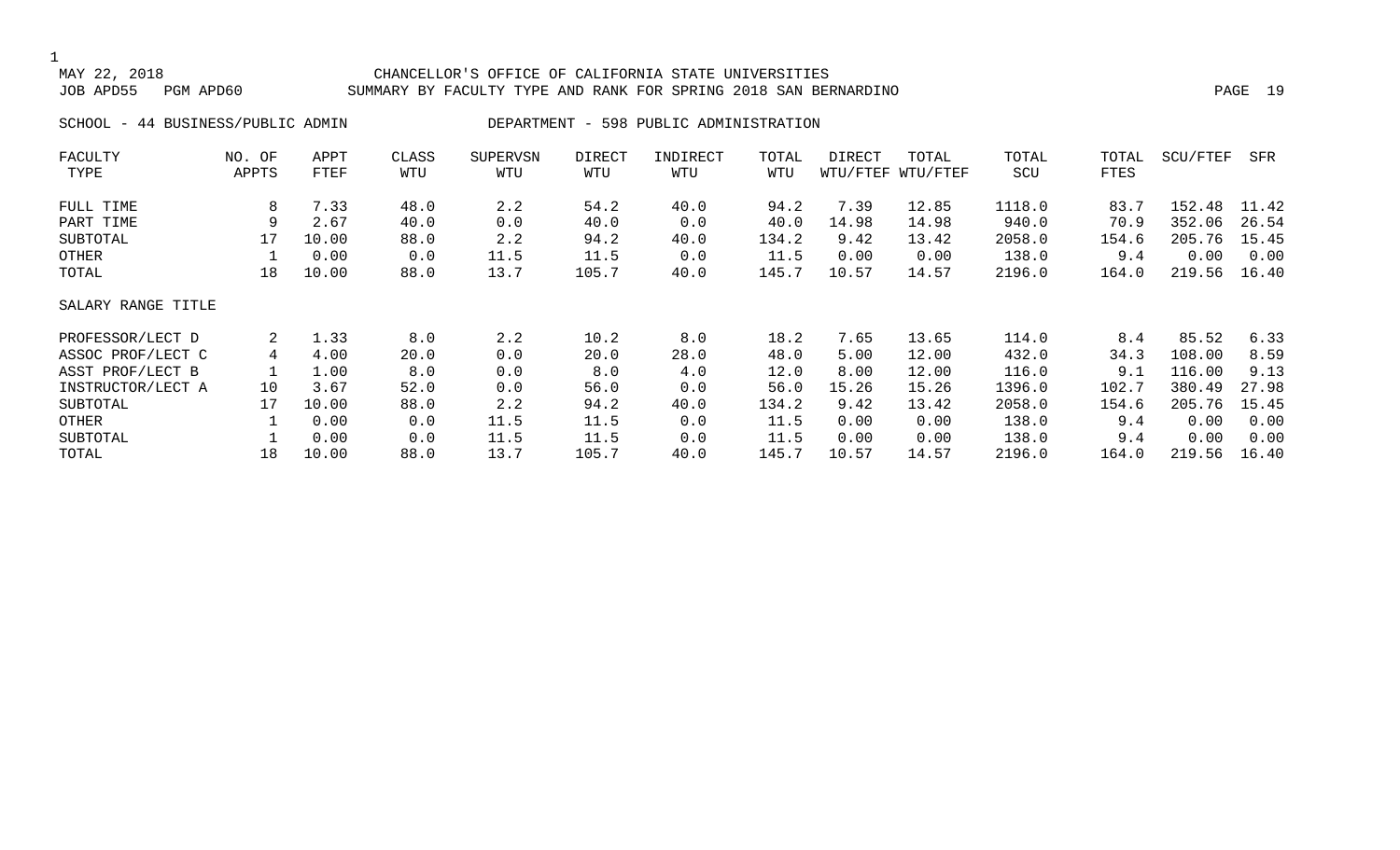#### CHANCELLOR'S OFFICE OF CALIFORNIA STATE UNIVERSITIES JOB APD55 PGM APD60 SUMMARY BY FACULTY TYPE AND RANK FOR SPRING 2018 SAN BERNARDINO PAGE 20

SCHOOL - 44 BUSINESS/PUBLIC ADMIN

| NO. OF             | APPT  | CLASS | <b>SUPERVSN</b> | DIRECT | INDIRECT | TOTAL  | DIRECT | TOTAL    | TOTAL    | TOTAL  | SCU/FTEF | SFR   |
|--------------------|-------|-------|-----------------|--------|----------|--------|--------|----------|----------|--------|----------|-------|
| APPTS              | FTEF  | WTU   | WTU             | WTU    | WTU      | WTU    |        | WTU/FTEF | SCU      | FTES   |          |       |
| 61                 | 55.43 | 552.5 | 7.4             | 587.9  | 164.0    | 751.9  | 10.61  | 13.57    | 19111.0  | 1302.2 | 344.79   | 23.49 |
| 72                 | 27.56 | 408.3 | 7.7             | 416.0  | 4.0      | 420.0  | 15.09  | 15.24    | 14449.0  | 983.3  | 524.26   | 35.68 |
| 133                | 82.99 | 960.8 | 15.1            | 1003.9 | 168.0    | 1171.9 | 12.10  | 14.12    | 33560.0  | 2285.6 | 404.39   | 27.54 |
| 2                  | 0.00  | 2.0   | 11.5            | 13.5   | 0.0      | 13.5   | 0.00   | 0.00     | 206.0    | 14.2   | 0.00     | 0.00  |
| 135                | 82.99 | 962.8 | 26.6            | 1017.4 | 168.0    | 1185.4 | 12.26  | 14.28    | 33766.0  | 2299.7 | 406.87   | 27.71 |
| SALARY RANGE TITLE |       |       |                 |        |          |        |        |          |          |        |          |       |
| 28                 | 21.77 | 232.9 | 7.4             | 244.3  | 44.0     | 288.3  | 11.22  | 13.24    | 7178.0   | 490.6  | 329.67   | 22.53 |
| 10                 | 10.00 | 72.6  | 0.0             | 72.6   | 52.0     | 124.6  | 7.26   | 12.46    | 2328.0   | 162.9  | 232.80   | 16.29 |
| 15                 | 14.00 | 128.0 | 0.0             | 132.0  | 40.0     | 172.0  | 9.43   | 12.29    | 4536.0   | 307.1  | 324.09   | 21.94 |
| 76                 | 36.15 | 514.2 | 7.7             | 541.9  | 32.0     | 573.9  | 14.99  | 15.88    | 19147.0  | 1300.3 | 529.65   | 35.97 |
| 4                  | 1.07  | 13.1  | 0.0             | 13.1   | 0.0      | 13.1   | 12.24  | 12.24    | 371.0    | 24.7   | 346.73   | 23.11 |
| 133                | 82.99 | 960.8 | 15.1            | 1003.9 | 168.0    | 1171.9 | 12.10  | 14.12    | 33560.0  | 2285.6 | 404.39   | 27.54 |
|                    | 0.00  | 2.0   | 0.0             | 2.0    | 0.0      | 2.0    | 0.00   | 0.00     | 68.0     | 4.7    | 0.00     | 0.00  |
|                    | 0.00  | 0.0   | 11.5            | 11.5   | 0.0      | 11.5   | 0.00   | 0.00     | 138.0    | 9.4    | 0.00     | 0.00  |
| 2                  | 0.00  | 2.0   | 11.5            | 13.5   | 0.0      | 13.5   | 0.00   | 0.00     | 206.0    | 14.2   | 0.00     | 0.00  |
| 135                | 82.99 | 962.8 | 26.6            | 1017.4 | 168.0    | 1185.4 | 12.26  | 14.28    | 33766.0  | 2299.7 | 406.87   | 27.71 |
|                    |       |       |                 |        |          |        |        |          | WTU/FTEF |        |          |       |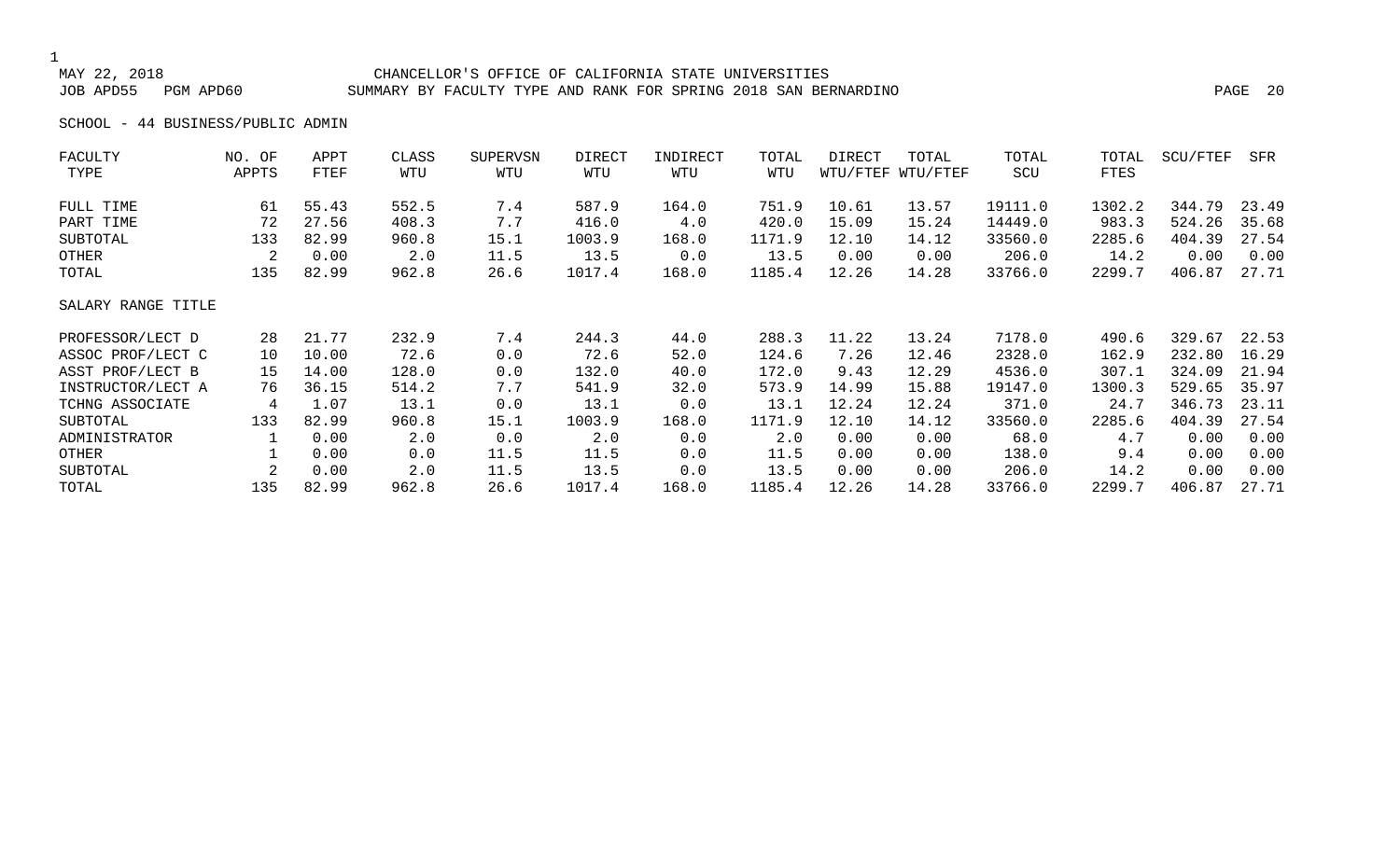#### MAY 22, 2018 CHANCELLOR'S OFFICE OF CALIFORNIA STATE UNIVERSITIES SUMMARY BY FACULTY TYPE AND RANK FOR SPRING 2018 SAN BERNARDINO PAGE 2018 PAGE 21

SCHOOL - 47 HUMANITIES DEPARTMENT - 136 ART

| FACULTY            | NO. OF | APPT  | CLASS | <b>SUPERVSN</b> | <b>DIRECT</b> | INDIRECT | TOTAL | DIRECT | TOTAL             | TOTAL  | TOTAL | SCU/FTEF | SFR   |
|--------------------|--------|-------|-------|-----------------|---------------|----------|-------|--------|-------------------|--------|-------|----------|-------|
| TYPE               | APPTS  | FTEF  | WTU   | WTU             | WTU           | WTU      | WTU   |        | WTU/FTEF WTU/FTEF | SCU    | FTES  |          |       |
| FULL TIME          | 9      | 5.50  | 31.7  | 6.3             | 38.0          | 68.0     | 106.0 | 6.91   | 19.27             | 604.0  | 41.1  | 109.82   | 7.48  |
| PART TIME          | 26     | 14.39 | 222.0 | 1.3             | 223.3         | 0.0      | 223.3 | 15.52  | 15.52             | 4352.0 | 292.0 | 302.41   | 20.29 |
| SUBTOTAL           | 35     | 19.89 | 253.7 | 7.6             | 261.3         | 68.0     | 329.3 | 13.14  | 16.56             | 4956.0 | 333.1 | 249.16   | 16.75 |
| OTHER              |        | 0.00  | 0.0   | 6.0             | 6.0           | 0.0      | 6.0   | 0.00   | 0.00              | 60.0   | 4.0   | 0.00     | 0.00  |
| TOTAL              | 36     | 19.89 | 253.7 | 13.6            | 267.3         | 68.0     | 335.3 | 13.44  | 16.86             | 5016.0 | 337.1 | 252.17   | 16.95 |
| SALARY RANGE TITLE |        |       |       |                 |               |          |       |        |                   |        |       |          |       |
| PROFESSOR/LECT D   | 5      | 3.50  | 17.8  | 12.0            | 29.8          | 22.0     | 51.8  | 8.51   | 14.80             | 429.0  | 29.3  | 122.57   | 8.38  |
| ASSOC PROF/LECT C  |        | 1.00  | 8.0   | 0.0             | 8.0           | 28.0     | 36.0  | 8.00   | 36.00             | 120.0  | 8.1   | 120.00   | 8.14  |
| ASST PROF/LECT B   |        | 1.00  | 5.9   | 0.3             | 6.2           | 18.0     | 24.2  | 6.20   | 24.20             | 115.0  | 7.7   | 115.00   | 7.67  |
| INSTRUCTOR/LECT A  | 25     | 13.99 | 216.1 | 1.3             | 217.4         | 0.0      | 217.4 | 15.54  | 15.54             | 4257.0 | 285.7 | 304.27   | 20.42 |
| TCHNG ASSOCIATE    |        | 0.40  | 5.9   | 0.0             | 5.9           | 0.0      | 5.9   | 14.75  | 14.75             | 95.0   | 6.3   | 237.50   | 15.83 |
| SUBTOTAL           | 36     | 19.89 | 253.7 | 13.6            | 267.3         | 68.0     | 335.3 | 13.44  | 16.86             | 5016.0 | 337.1 | 252.17   | 16.95 |
| TOTAL              | 36     | 19.89 | 253.7 | 13.6            | 267.3         | 68.0     | 335.3 | 13.44  | 16.86             | 5016.0 | 337.1 | 252.17   | 16.95 |
|                    |        |       |       |                 |               |          |       |        |                   |        |       |          |       |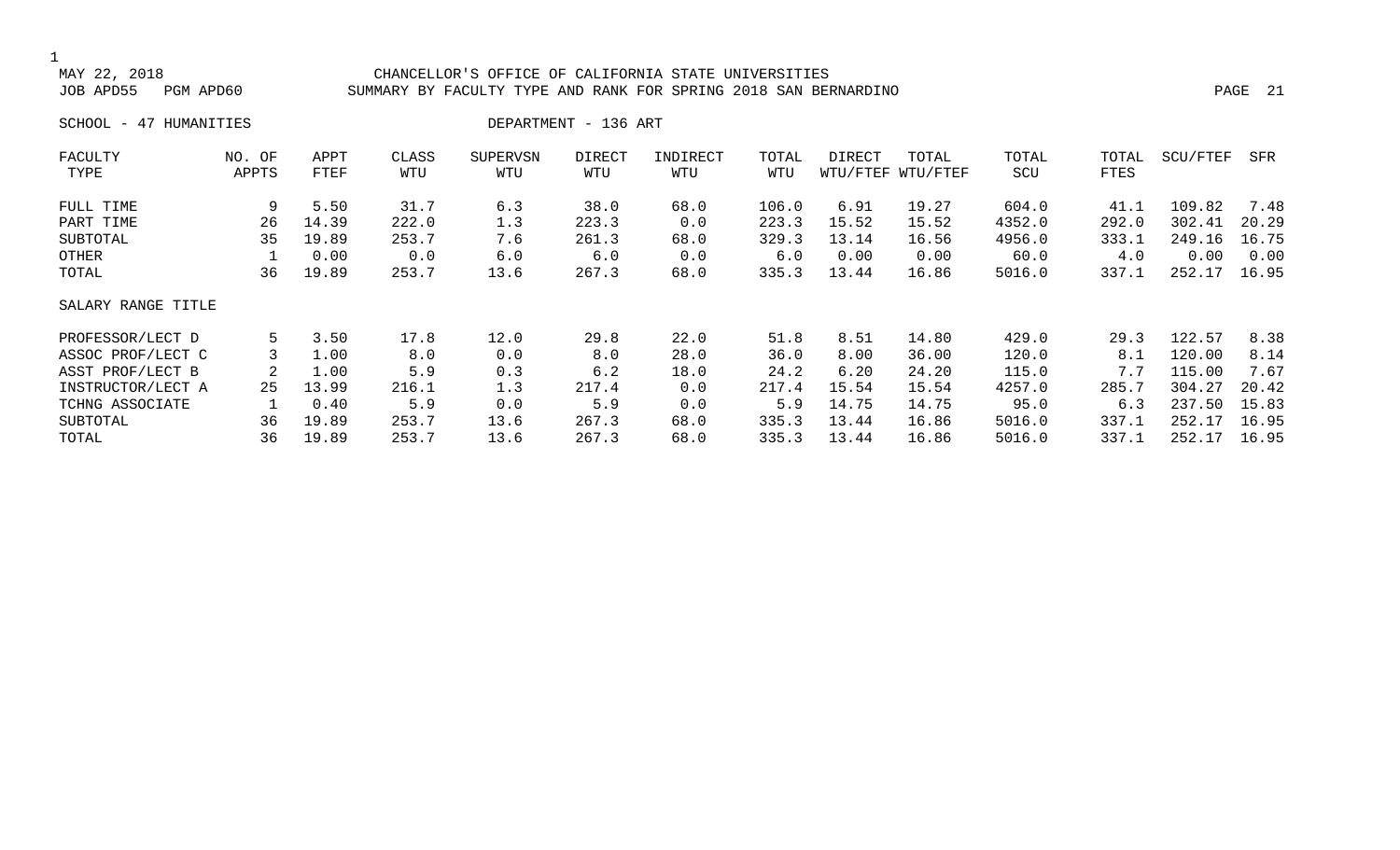### 1<br>MAY 22, 2018 MAY 22, 2018 CHANCELLOR'S OFFICE OF CALIFORNIA STATE UNIVERSITIES SUMMARY BY FACULTY TYPE AND RANK FOR SPRING 2018 SAN BERNARDINO PART AND RANK 22 PAGE 22 SCHOOL - 47 HUMANITIES DEPARTMENT - 186 COMMUNICATIONS

| FACULTY            | NO. OF | APPT  | CLASS | <b>SUPERVSN</b> | DIRECT | INDIRECT | TOTAL | DIRECT | TOTAL             | TOTAL  | TOTAL | SCU/FTEF | SFR   |
|--------------------|--------|-------|-------|-----------------|--------|----------|-------|--------|-------------------|--------|-------|----------|-------|
| TYPE               | APPTS  | FTEF  | WTU   | WTU             | WTU    | WTU      | WTU   |        | WTU/FTEF WTU/FTEF | SCU    | FTES  |          |       |
| FULL TIME          | 23     | 18.58 | 157.4 | 22.1            | 187.5  | 60.0     | 247.5 | 10.09  | 13.32             | 4202.0 | 282.9 | 226.22   | 15.23 |
| PART TIME          | 30     | 12.68 | 182.5 | 0.0             | 182.5  | 5.7      | 188.2 | 14.39  | 14.84             | 4819.0 | 322.1 | 380.08   | 25.41 |
| SUBTOTAL           | 53     | 31.25 | 339.9 | 22.1            | 370.0  | 65.7     | 435.7 | 11.84  | 13.94             | 9021.0 | 605.0 | 288.64   | 19.36 |
| OTHER              |        | 0.00  | 3.9   | 0.9             | 4.8    | 0.0      | 4.8   | 0.00   | 0.00              | 27.0   | 1.8   | 0.00     | 0.00  |
| TOTAL              | 56     | 31.25 | 343.8 | 23.0            | 374.8  | 65.7     | 440.5 | 11.99  | 14.09             | 9048.0 | 606.8 | 289.50   | 19.42 |
| SALARY RANGE TITLE |        |       |       |                 |        |          |       |        |                   |        |       |          |       |
| PROFESSOR/LECT D   |        | 4.83  | 46.5  | 3.9             | 54.4   | 14.0     | 68.4  | 11.26  | 14.15             | 1260.0 | 85.7  | 260.71   | 17.73 |
| ASSOC PROF/LECT C  | 5      | 3.00  | 30.9  | 12.7            | 43.6   | 20.0     | 63.6  | 14.54  | 21.21             | 702.0  | 48.0  | 234.08   | 16.01 |
| ASST PROF/LECT B   |        | 3.00  | 8.0   | 1.2             | 9.2    | 28.0     | 37.2  | 3.07   | 12.40             | 208.0  | 14.0  | 69.33    | 4.66  |
| INSTRUCTOR/LECT A  | 30     | 16.45 | 190.4 | 4.3             | 198.7  | 3.7      | 202.4 | 12.08  | 12.30             | 5066.0 | 338.4 | 307.94   | 20.57 |
| TCHNG ASSOCIATE    | 10     | 3.97  | 68.0  | 0.0             | 68.0   | 0.0      | 68.0  | 17.12  | 17.12             | 1800.0 | 120.0 | 453.29   | 30.22 |
| SUBTOTAL           | 55     | 31.25 | 343.8 | 22.1            | 373.9  | 65.7     | 439.6 | 11.96  | 14.07             | 9036.0 | 606.0 | 289.11   | 19.39 |
| ADMINISTRATOR      |        | 0.00  | 0.0   | 0.9             | 0.9    | 0.0      | 0.9   | 0.00   | 0.00              | 12.0   | 0.8   | 0.00     | 0.00  |
| SUBTOTAL           |        | 0.00  | 0.0   | 0.9             | 0.9    | 0.0      | 0.9   | 0.00   | 0.00              | 12.0   | 0.8   | 0.00     | 0.00  |
| TOTAL              | 56     | 31.25 | 343.8 | 23.0            | 374.8  | 65.7     | 440.5 | 11.99  | 14.09             | 9048.0 | 606.8 | 289.50   | 19.42 |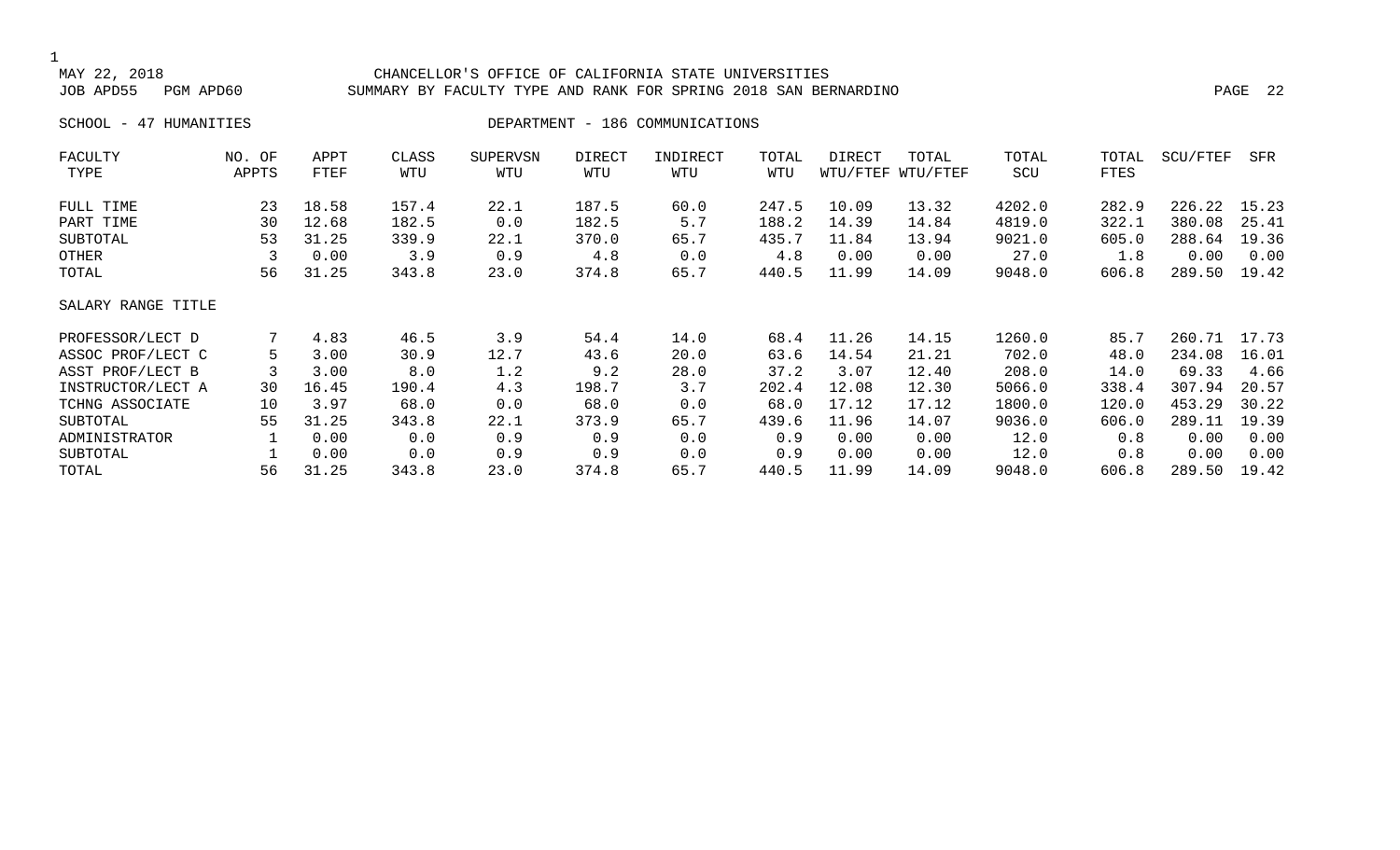#### MAY 22, 2018 CHANCELLOR'S OFFICE OF CALIFORNIA STATE UNIVERSITIES SUMMARY BY FACULTY TYPE AND RANK FOR SPRING 2018 SAN BERNARDINO **PAGE 23**

SCHOOL - 47 HUMANITIES DEPARTMENT - 254 ENGLISH

| FACULTY            | NO. OF | APPT  | CLASS | <b>SUPERVSN</b> | <b>DIRECT</b> | INDIRECT | TOTAL | DIRECT | TOTAL             | TOTAL   | TOTAL | SCU/FTEF | SFR   |
|--------------------|--------|-------|-------|-----------------|---------------|----------|-------|--------|-------------------|---------|-------|----------|-------|
| TYPE               | APPTS  | FTEF  | WTU   | WTU             | WTU           | WTU      | WTU   |        | WTU/FTEF WTU/FTEF | SCU     | FTES  |          |       |
| FULL TIME          | 28     | 20.18 | 256.5 | 40.0            | 327.5         | 74.0     | 401.5 | 16.23  | 19.89             | 7448.0  | 503.1 | 369.01   | 24.93 |
| PART TIME          | 28     | 15.65 | 224.0 | 1.8             | 231.8         | 8.0      | 239.8 | 14.81  | 15.32             | 5856.0  | 391.0 | 374.21   | 24.99 |
| SUBTOTAL           | 56     | 35.83 | 480.5 | 41.8            | 559.3         | 82.0     | 641.3 | 15.61  | 17.90             | 13304.0 | 894.1 | 371.28   | 24.95 |
| OTHER              |        | 0.00  | 0.0   | 1.3             | 1.3           | 0.0      | 1.3   | 0.00   | 0.00              | 10.0    | 0.7   | 0.00     | 0.00  |
| TOTAL              | 57     | 35.83 | 480.5 | 43.1            | 560.6         | 82.0     | 642.6 | 15.64  | 17.93             | 13314.0 | 894.8 | 371.56   | 24.97 |
| SALARY RANGE TITLE |        |       |       |                 |               |          |       |        |                   |         |       |          |       |
| PROFESSOR/LECT D   | 15     | 6.76  | 63.6  | 5.4             | 87.0          | 44.0     | 131.0 | 12.87  | 19.37             | 1815.0  | 122.4 | 268.41   | 18.10 |
| ASSOC PROF/LECT C  |        | 5.00  | 33.0  | 37.7            | 77.7          | 20.0     | 97.7  | 15.53  | 19.53             | 989.0   | 69.0  | 197.72   | 13.79 |
| ASST PROF/LECT B   |        | 3.00  | 32.0  | 0.0             | 32.0          | 4.0      | 36.0  | 10.67  | 12.01             | 708.0   | 49.5  | 236.16   | 16.50 |
| INSTRUCTOR/LECT A  | 34     | 21.07 | 351.9 | 0.0             | 363.9         | 14.0     | 377.9 | 17.27  | 17.93             | 9802.0  | 653.9 | 465.19   | 31.03 |
| SUBTOTAL           | 57     | 35.83 | 480.5 | 43.1            | 560.6         | 82.0     | 642.6 | 15.64  | 17.93             | 13314.0 | 894.8 | 371.56   | 24.97 |
| TOTAL              | 57     | 35.83 | 480.5 | 43.1            | 560.6         | 82.0     | 642.6 | 15.64  | 17.93             | 13314.0 | 894.8 | 371.56   | 24.97 |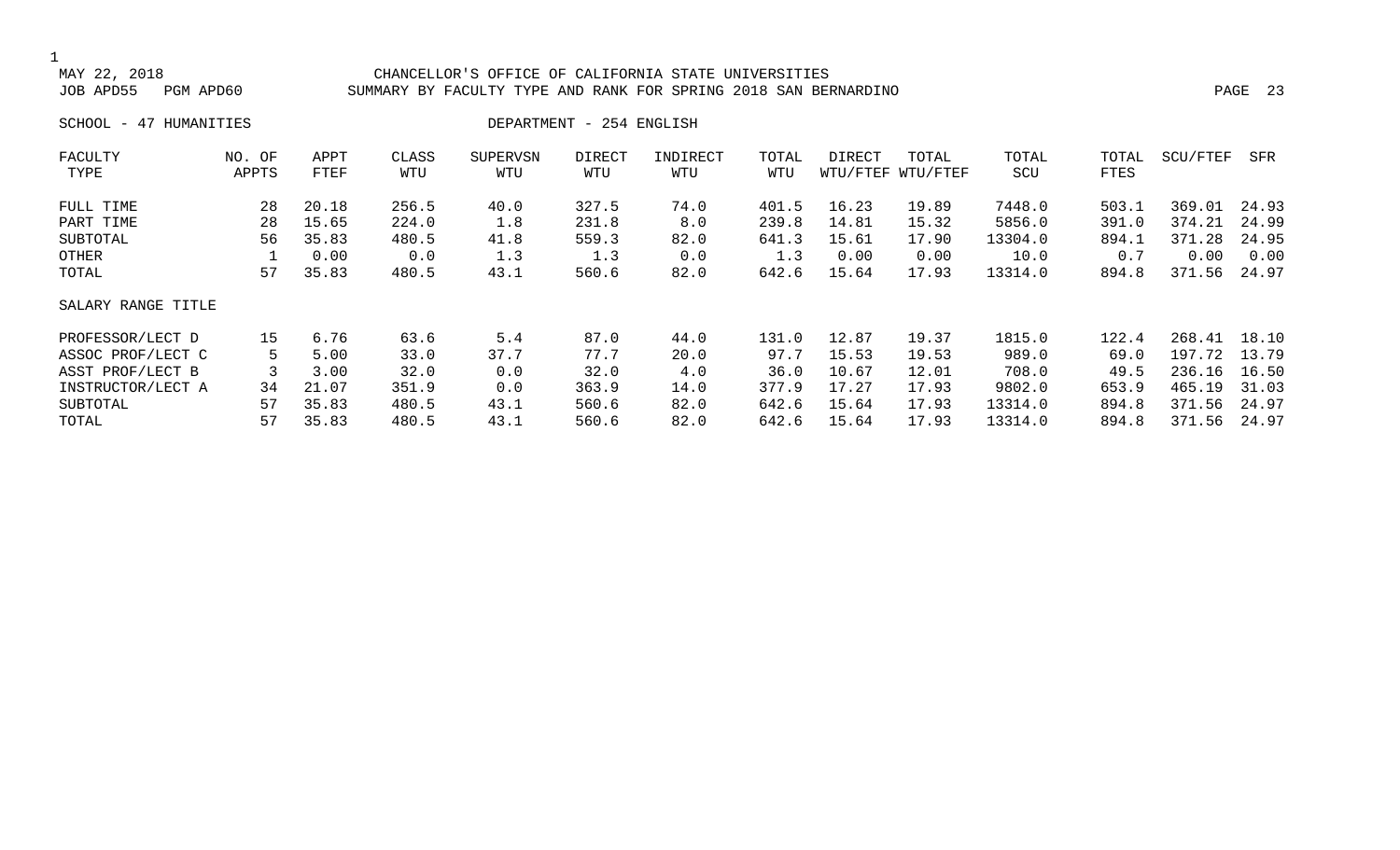#### MAY 22, 2018 CHANCELLOR'S OFFICE OF CALIFORNIA STATE UNIVERSITIES SUMMARY BY FACULTY TYPE AND RANK FOR SPRING 2018 SAN BERNARDINO **PAGE 24**

#### SCHOOL - 47 HUMANITIES **DEPARTMENT - 281 FOREIGN LANGUAGE AND LITERATURE**

| FACULTY            | NO. OF | APPT  | CLASS | <b>SUPERVSN</b> | DIRECT | INDIRECT | TOTAL | DIRECT | TOTAL             | TOTAL  | TOTAL | SCU/FTEF | SFR   |
|--------------------|--------|-------|-------|-----------------|--------|----------|-------|--------|-------------------|--------|-------|----------|-------|
| TYPE               | APPTS  | FTEF  | WTU   | WTU             | WTU    | WTU      | WTU   |        | WTU/FTEF WTU/FTEF | SCU    | FTES  |          |       |
| FULL TIME          | 17     | 14.43 | 149.0 | 22.4            | 197.4  | 32.0     | 229.4 | 13.68  | 15.90             | 3781.0 | 254.0 | 262.04   | 17.60 |
| PART TIME          | 19     | 8.43  | 134.0 | 0.3             | 134.3  | 0.0      | 134.3 | 15.93  | 15.93             | 3496.0 | 233.7 | 414.71   | 27.72 |
| SUBTOTAL           | 36     | 22.86 | 283.0 | 22.7            | 331.7  | 32.0     | 363.7 | 14.51  | 15.91             | 7277.0 | 487.6 | 318.34   | 21.33 |
| OTHER              | 2      | 0.00  | 4.0   | 0.0             | 4.0    | 6.0      | 10.0  | 0.00   | 0.00              | 16.0   | 1.3   | 0.00     | 0.00  |
| TOTAL              | 38     | 22.86 | 287.0 | 22.7            | 335.7  | 38.0     | 373.7 | 14.69  | 16.35             | 7293.0 | 488.9 | 319.04   | 21.39 |
| SALARY RANGE TITLE |        |       |       |                 |        |          |       |        |                   |        |       |          |       |
| PROFESSOR/LECT D   | 9      | 5.80  | 41.0  | 4.0             | 71.0   | 34.0     | 105.0 | 12.24  | 18.10             | 919.0  | 62.1  | 158.45   | 10.70 |
| ASSOC PROF/LECT C  |        | 2.63  | 32.0  | 7.8             | 39.8   | 0.0      | 39.8  | 15.13  | 15.13             | 1284.0 | 85.7  | 488.03   | 32.57 |
| ASST PROF/LECT B   | 2      | 2.00  | 20.0  | 10.3            | 30.3   | 4.0      | 34.3  | 15.15  | 17.15             | 416.0  | 28.5  | 208.00   | 14.24 |
| INSTRUCTOR/LECT A  | 21     | 11.63 | 182.0 | 0.6             | 182.6  | 0.0      | 182.6 | 15.70  | 15.70             | 4438.0 | 296.9 | 381.70   | 25.53 |
| TCHNG ASSOCIATE    |        | 0.80  | 12.0  | 0.0             | 12.0   | 0.0      | 12.0  | 14.98  | 14.98             | 236.0  | 15.8  | 294.63   | 19.73 |
| SUBTOTAL           | 38     | 22.86 | 287.0 | 22.7            | 335.7  | 38.0     | 373.7 | 14.69  | 16.35             | 7293.0 | 488.9 | 319.04   | 21.39 |
| TOTAL              | 38     | 22.86 | 287.0 | 22.7            | 335.7  | 38.0     | 373.7 | 14.69  | 16.35             | 7293.0 | 488.9 | 319.04   | 21.39 |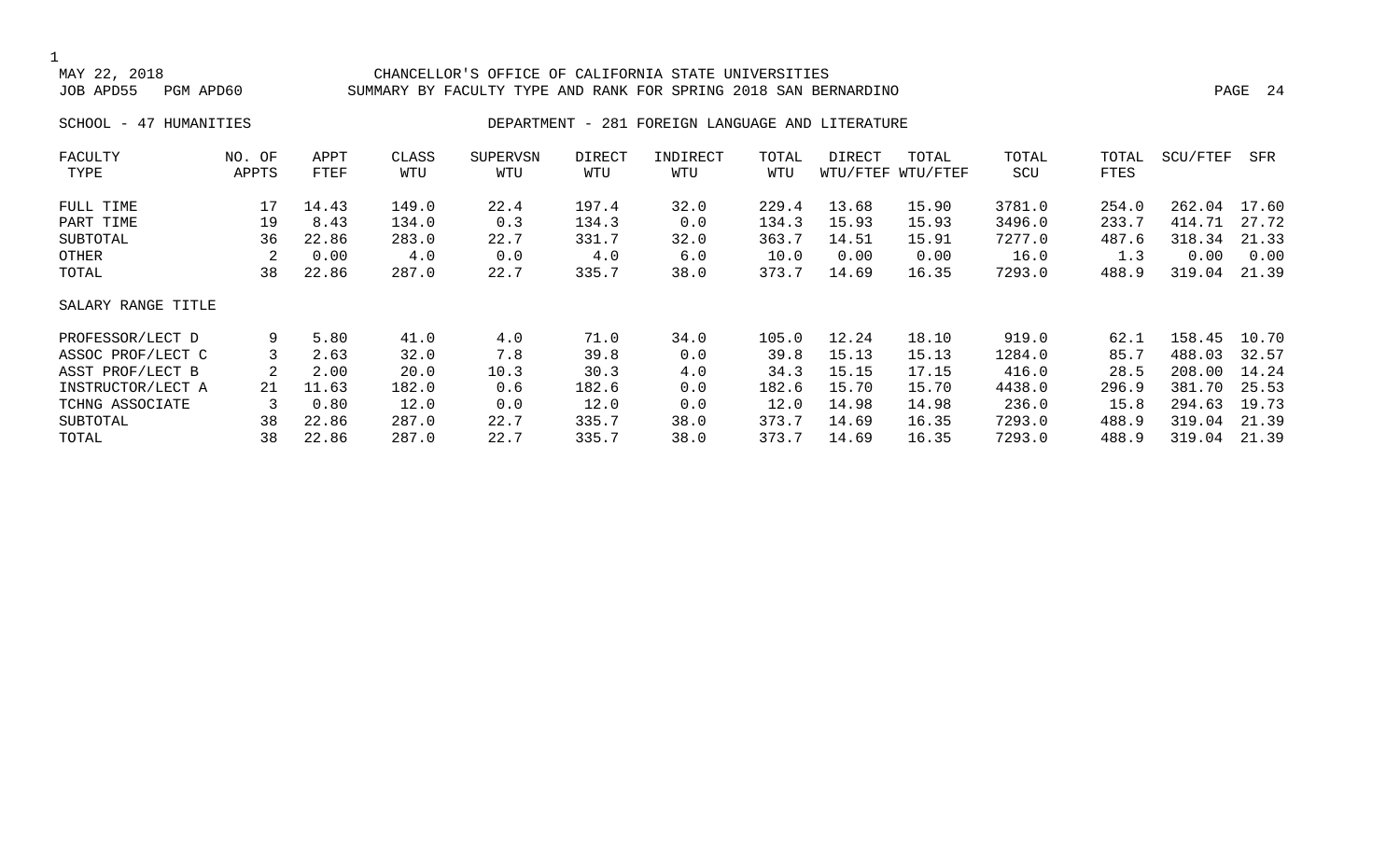#### MAY 22, 2018 CHANCELLOR'S OFFICE OF CALIFORNIA STATE UNIVERSITIES SUMMARY BY FACULTY TYPE AND RANK FOR SPRING 2018 SAN BERNARDINO PAGE 25 PAGE 25

SCHOOL - 47 HUMANITIES DEPARTMENT - 350 HUMANITIES

| FACULTY            | NO. OF | APPT | CLASS | <b>SUPERVSN</b> | DIRECT | INDIRECT | TOTAL | DIRECT | TOTAL             | TOTAL  | TOTAL | SCU/FTEF | SFR   |
|--------------------|--------|------|-------|-----------------|--------|----------|-------|--------|-------------------|--------|-------|----------|-------|
| TYPE               | APPTS  | FTEF | WTU   | WTU             | WTU    | WTU      | WTU   |        | WTU/FTEF WTU/FTEF | SCU    | FTES  |          |       |
| FULL TIME          | 4      | 1.75 | 3.0   | 4.3             | 7.3    | 12.0     | 19.3  | 4.17   | 11.03             | 312.0  | 20.8  | 178.39   | 11.89 |
| PART TIME          | 6      | 1.60 | 20.0  | 0.0             | 20.0   | 4.0      | 24.0  | 12.48  | 12.48             | 2040.0 | 136.0 | 273.41   | 84.89 |
| SUBTOTAL           | 10     | 3.35 | 23.0  | 4.3             | 27.3   | 16.0     | 43.3  | 8.15   | 11.73             | 2352.0 | 156.8 | 701.88   | 46.79 |
| OTHER              |        | 0.00 | 0.0   | 0.0             | 0.0    | 0.0      | 0.0   | 0.00   | 0.00              | 0.0    | 0.0   | 0.00     | 0.00  |
| TOTAL              | 11     | 3.35 | 23.0  | 4.3             | 27.3   | 16.0     | 43.3  | 8.15   | 11.73             | 2352.0 | 156.8 | 701.88   | 46.79 |
| SALARY RANGE TITLE |        |      |       |                 |        |          |       |        |                   |        |       |          |       |
| INSTRUCTOR/LECT A  | 10     | 3.35 | 23.0  | 4.3             | 27.3   | 16.0     | 43.3  | 8.15   | 11.73             | 2352.0 | 156.8 | 701.88   | 46.79 |
| SUBTOTAL           | 10     | 3.35 | 23.0  | 4.3             | 27.3   | 16.0     | 43.3  | 8.15   | 11.73             | 2352.0 | 156.8 | 701.88   | 46.79 |
| ADMINISTRATOR      |        | 0.00 | 0.0   | 0.0             | 0.0    | 0.0      | 0.0   | 0.00   | 0.00              | 0.0    | 0.0   | 0.00     | 0.00  |
| SUBTOTAL           |        | 0.00 | 0.0   | 0.0             | 0.0    | 0.0      | 0.0   | 0.00   | 0.00              | 0.0    | 0.0   | 0.00     | 0.00  |
| TOTAL              | 11     | 3.35 | 23.0  | 4.3             | 27.3   | 16.0     | 43.3  | 8.15   | 11.73             | 2352.0 | 156.8 | 701.88   | 46.79 |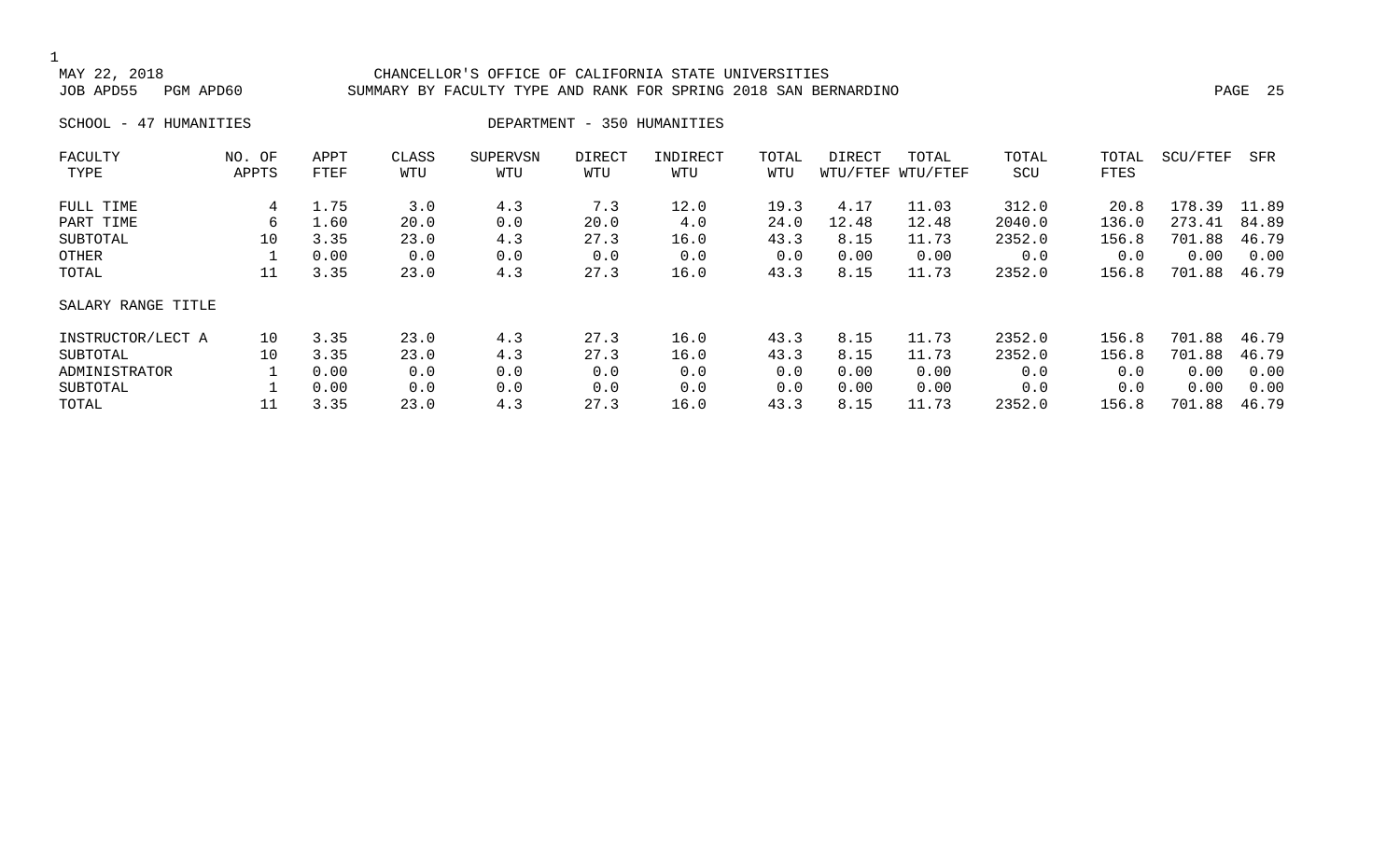#### MAY 22, 2018 CHANCELLOR'S OFFICE OF CALIFORNIA STATE UNIVERSITIES SUMMARY BY FACULTY TYPE AND RANK FOR SPRING 2018 SAN BERNARDINO **PAGE 26** PAGE 26

SCHOOL - 47 HUMANITIES DEPARTMENT - 498 MUSIC

| FACULTY            | NO. OF | APPT  | CLASS | <b>SUPERVSN</b> | DIRECT | INDIRECT | TOTAL | DIRECT | TOTAL             | TOTAL  | TOTAL | SCU/FTEF | SFR   |
|--------------------|--------|-------|-------|-----------------|--------|----------|-------|--------|-------------------|--------|-------|----------|-------|
| TYPE               | APPTS  | FTEF  | WTU   | WTU             | WTU    | WTU      | WTU   |        | WTU/FTEF WTU/FTEF | SCU    | FTES  |          |       |
| FULL TIME          | 6      | 5.34  | 39.2  | 9.0             | 54.2   | 10.0     | 64.2  | 10.16  | 12.03             | 1191.0 | 79.4  | 223.16   | 14.88 |
| PART TIME          | 12     | 5.73  | 57.9  | 21.8            | 81.7   | 0.0      | 81.7  | 14.27  | 14.27             | 1652.0 | 110.1 | 288.56   | 19.24 |
| SUBTOTAL           | 18     | 11.06 | 97.1  | 30.8            | 135.9  | 10.0     | 145.9 | 12.29  | 13.19             | 2843.0 | 189.5 | 257.01   | 17.13 |
| TOTAL              | 18     | 11.06 | 97.1  | 30.8            | 135.9  | 10.0     | 145.9 | 12.29  | 13.19             | 2843.0 | 189.5 | 257.01   | 17.13 |
| SALARY RANGE TITLE |        |       |       |                 |        |          |       |        |                   |        |       |          |       |
| PROFESSOR/LECT D   | 4      | 2.84  | 21.6  | 4.0             | 31.6   | 2.0      | 33.6  | 11.15  | 11.85             | 940.0  | 62.7  | 331.57   | 22.11 |
| ASSOC PROF/LECT C  |        | 1.00  | 6.0   | 1.4             | 9.4    | 2.0      | 11.4  | 9.40   | 11.40             | 122.0  | 8.1   | 122.00   | 8.13  |
| ASST PROF/LECT B   |        | 2.00  | 15.6  | 3.6             | 19.2   | 6.0      | 25.2  | 9.59   | 12.59             | 205.0  | 13.7  | 102.40   | 6.83  |
| INSTRUCTOR/LECT A  | 10     | 5.05  | 53.9  | 20.0            | 73.9   | 0.0      | 73.9  | 14.63  | 14.63             | 1569.0 | 104.6 | 310.69   | 20.71 |
| SUBTOTAL           | 17     | 10.89 | 97.1  | 29.0            | 134.1  | 10.0     | 144.1 | 12.32  | 13.24             | 2836.0 | 189.1 | 260.49   | 17.37 |
| OTHER              |        | 0.18  | 0.0   | 1.8             | 1.8    | 0.0      | 1.8   | 10.29  | 10.29             | 7.0    | 0.5   | 40.00    | 2.69  |
| SUBTOTAL           |        | 0.18  | 0.0   | 1.8             | 1.8    | 0.0      | 1.8   | 10.29  | 10.29             | 7.0    | 0.5   | 40.00    | 2.69  |
| TOTAL              | 18     | 11.06 | 97.1  | 30.8            | 135.9  | 10.0     | 145.9 | 12.29  | 13.19             | 2843.0 | 189.5 | 257.01   | 17.13 |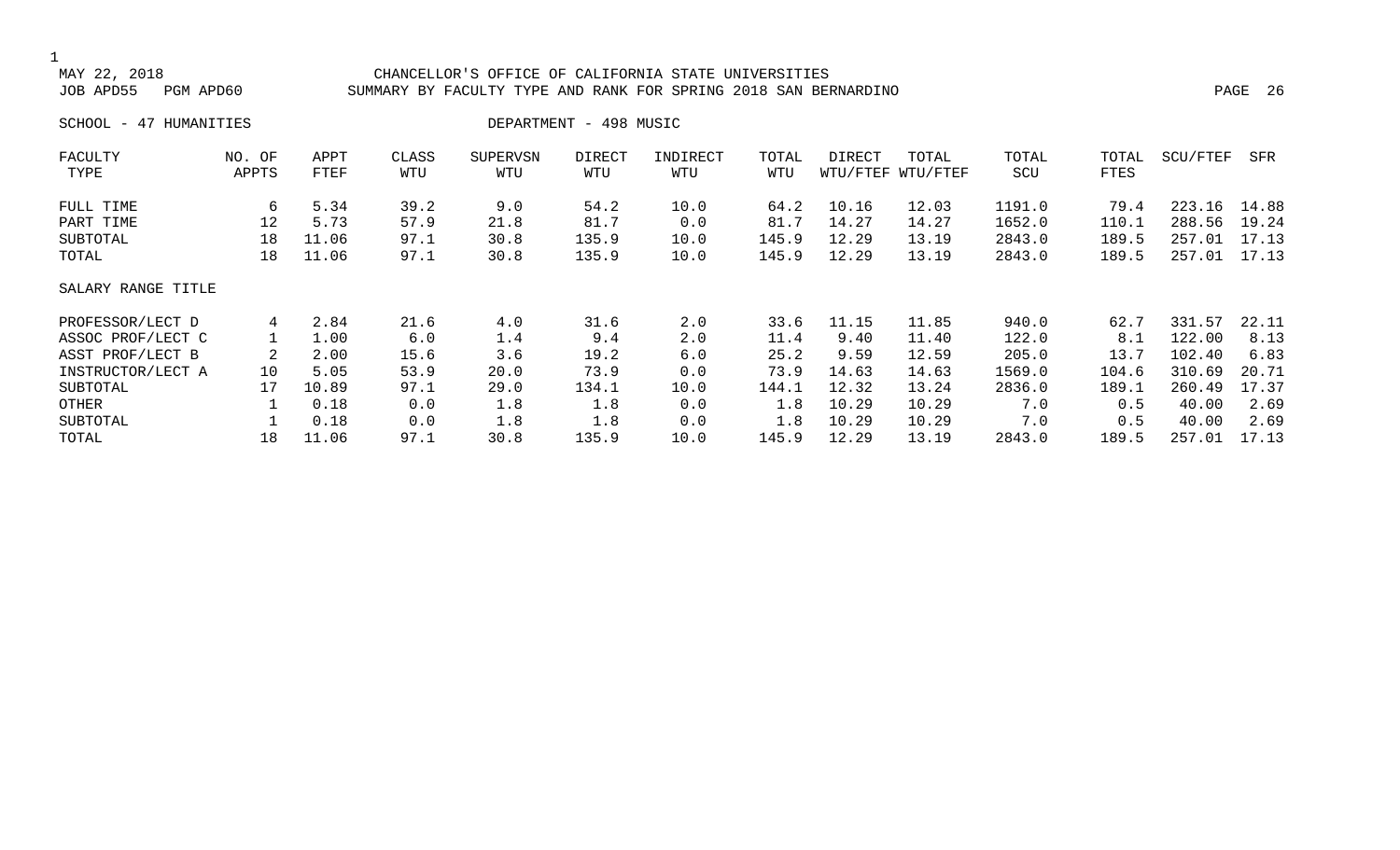#### MAY 22, 2018 CHANCELLOR'S OFFICE OF CALIFORNIA STATE UNIVERSITIES SUMMARY BY FACULTY TYPE AND RANK FOR SPRING 2018 SAN BERNARDINO PAGE 2018 - PAGE 27

SCHOOL - 47 HUMANITIES DEPARTMENT - 560 PHILOSOPHY

| FACULTY            | NO. OF | APPT  | CLASS | <b>SUPERVSN</b> | DIRECT | INDIRECT | TOTAL | DIRECT | TOTAL             | TOTAL  | TOTAL | SCU/FTEF | SFR   |
|--------------------|--------|-------|-------|-----------------|--------|----------|-------|--------|-------------------|--------|-------|----------|-------|
| TYPE               | APPTS  | FTEF  | WTU   | WTU             | WTU    | WTU      | WTU   |        | WTU/FTEF WTU/FTEF | SCU    | FTES  |          |       |
| FULL TIME          | 8      | 6.75  | 72.0  | 1.3             | 73.3   | 16.0     | 89.3  | 10.87  | 13.24             | 2153.0 | 143.5 | 319.15   | 21.28 |
| PART TIME          | 14     | 8.47  | 126.0 | 0.3             | 126.3  | 0.0      | 126.3 | 14.90  | 14.90             | 3718.0 | 247.9 | 438.75   | 29.25 |
| SUBTOTAL           | 22     | 15.22 | 198.0 | 1.6             | 199.6  | 16.0     | 215.6 | 13.11  | 14.17             | 5871.0 | 391.4 | 385.74   | 25.72 |
| TOTAL              | 22     | 15.22 | 198.0 | 1.6             | 199.6  | 16.0     | 215.6 | 13.11  | 14.17             | 5871.0 | 391.4 | 385.74   | 25.72 |
| SALARY RANGE TITLE |        |       |       |                 |        |          |       |        |                   |        |       |          |       |
| PROFESSOR/LECT D   | 6      | 4.33  | 44.0  | 1.3             | 45.3   | 8.0      | 53.3  | 10.46  | 12.31             | 1029.0 | 68.6  | 237.64   | 15.84 |
| ASST PROF/LECT B   |        | 1.00  | 4.0   | 0.0             | 4.0    | 8.0      | 12.0  | 4.00   | 12.00             | 116.0  | 7.7   | 116.00   | 7.73  |
| INSTRUCTOR/LECT A  | 15     | 9.89  | 150.0 | 0.3             | 150.3  | 0.0      | 150.3 | 15.20  | 15.20             | 4726.0 | 315.1 | 477.86   | 31.86 |
| SUBTOTAL           | 22     | 15.22 | 198.0 | 1.6             | 199.6  | 16.0     | 215.6 | 13.11  | 14.17             | 5871.0 | 391.4 | 385.74   | 25.72 |
| TOTAL              | 22     | 15.22 | 198.0 | 1.6             | 199.6  | 16.0     | 215.6 | 13.11  | 14.17             | 5871.0 | 391.4 | 385.74   | 25.72 |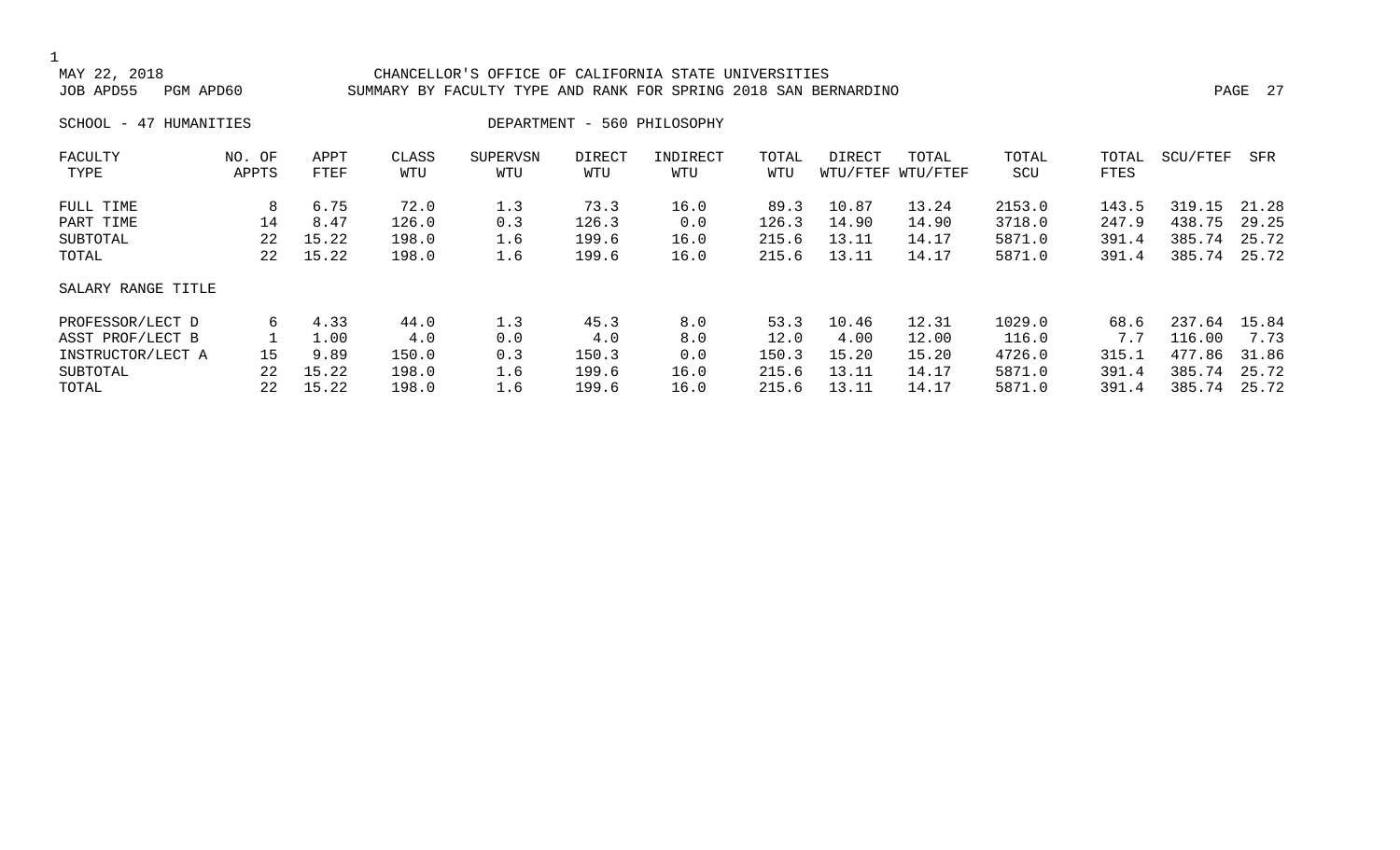### 1<br>MAY 22, 2018 MAY 22, 2018 CHANCELLOR'S OFFICE OF CALIFORNIA STATE UNIVERSITIES SUMMARY BY FACULTY TYPE AND RANK FOR SPRING 2018 SAN BERNARDINO **PAGE 28** 28 SCHOOL - 47 HUMANITIES **DEPARTMENT - 711 THEATRE AND DANCE** FACULTY NO. OF APPT CLASS SUPERVSN DIRECT INDIRECT TOTAL DIRECT TOTAL TOTAL TOTAL SCU/FTEF SFR

| TYPE               | APPTS | FTEF  | WTU   | WTU | WTU   | WTU | WTU   |       | WTU/FTEF WTU/FTEF | SCU    | FTES  |        |       |
|--------------------|-------|-------|-------|-----|-------|-----|-------|-------|-------------------|--------|-------|--------|-------|
| FULL TIME          | 8     | 6.40  | 72.8  | 4.2 | 78.4  | 8.0 | 86.4  | 12.25 | 13.50             | 2770.0 | 184.7 | 432.81 | 28.85 |
| PART TIME          | 10    | 4.47  | 66.4  | 0.0 | 68.4  | 0.0 | 68.4  | 15.32 | 16.21             | 1753.0 | 116.9 | 392.52 | 26.17 |
| SUBTOTAL           | 18    | 10.87 | 139.2 | 4.2 | 146.8 | 8.0 | 154.8 | 13.51 | 14.61             | 4523.0 | 301.5 | 416.25 | 27.75 |
| TOTAL              | 18    | 10.87 | 139.2 | 4.2 | 146.8 | 8.0 | 154.8 | 13.51 | 14.61             | 4523.0 | 301.5 | 416.25 | 27.75 |
| SALARY RANGE TITLE |       |       |       |     |       |     |       |       |                   |        |       |        |       |
| PROFESSOR/LECT D   | 6     | 4.50  | 52.0  | 4.2 | 59.6  | 4.0 | 63.6  | 13.25 | 14.14             | 1878.0 | 125.2 | 417.43 | 27.83 |
| ASST PROF/LECT B   |       | 1.00  | 8.9   | 0.0 | 8.9   | 4.0 | 12.9  | 8.90  | 12.90             | 84.0   | 5.6   | 84.00  | 5.60  |
| INSTRUCTOR/LECT A  | 11    | 5.37  | 78.3  | 0.0 | 78.3  | 0.0 | 78.3  | 14.59 | 15.33             | 2561.0 | 170.7 | 477.18 | 31.81 |
| SUBTOTAL           | 18    | 10.87 | 139.2 | 4.2 | 146.8 | 8.0 | 154.8 | 13.51 | 14.61             | 4523.0 | 301.5 | 416.25 | 27.75 |
| TOTAL              | 18    | 10.87 | 139.2 | 4.2 | 146.8 | 8.0 | 154.8 | 13.51 | 14.61             | 4523.0 | 301.5 | 416.25 | 27.75 |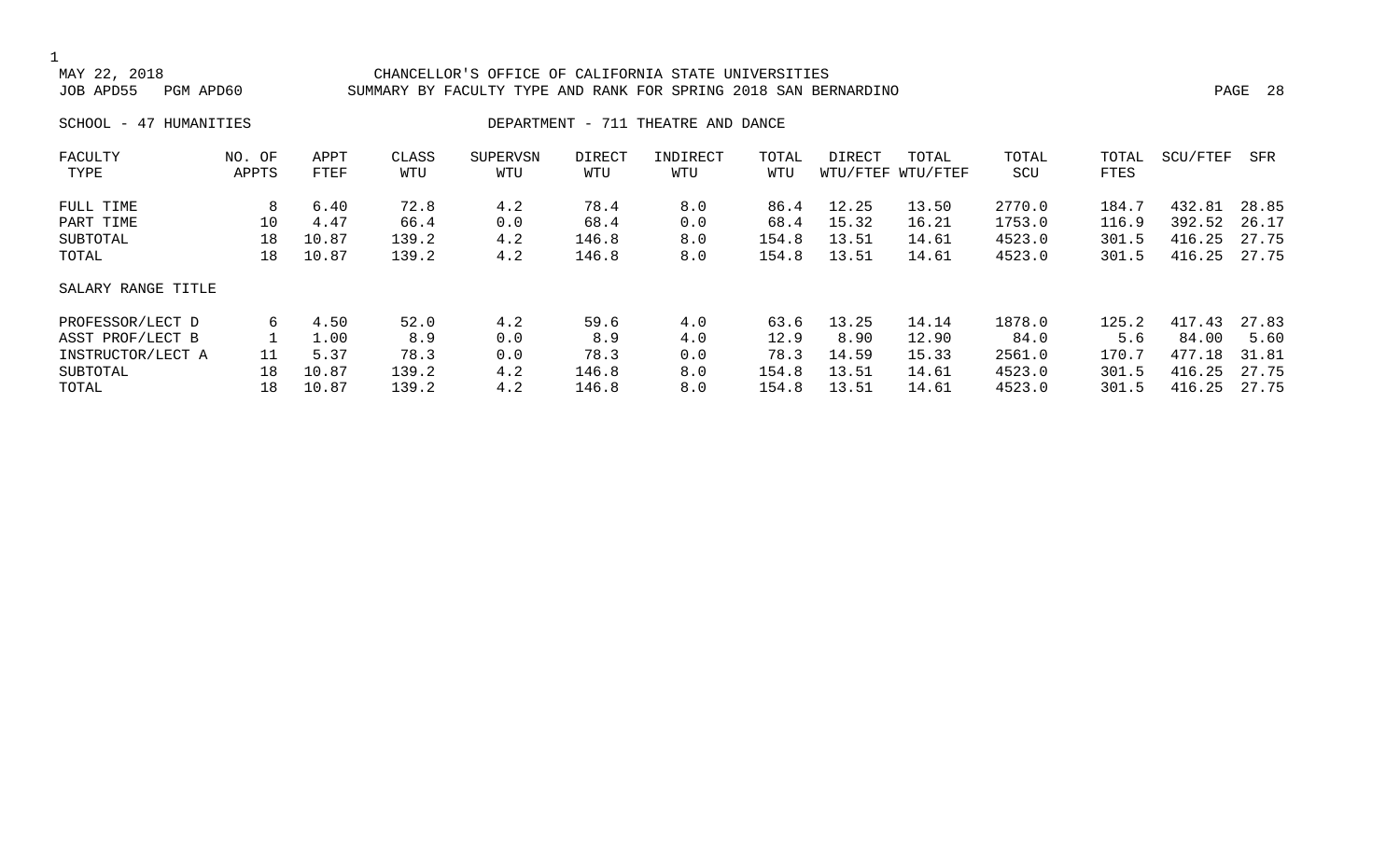#### MAY 22, 2018 CHANCELLOR'S OFFICE OF CALIFORNIA STATE UNIVERSITIES SUMMARY BY FACULTY TYPE AND RANK FOR SPRING 2018 SAN BERNARDINO PAGE 29

SCHOOL - 47 HUMANITIES

| FACULTY            | NO. OF | APPT   | CLASS  | <b>SUPERVSN</b> | DIRECT | INDIRECT | TOTAL  | DIRECT   | TOTAL    | TOTAL   | TOTAL  | SCU/FTEF | SFR   |
|--------------------|--------|--------|--------|-----------------|--------|----------|--------|----------|----------|---------|--------|----------|-------|
| TYPE               | APPTS  | FTEF   | WTU    | WTU             | WTU    | WTU      | WTU    | WTU/FTEF | WTU/FTEF | SCU     | FTES   |          |       |
| FULL TIME          | 103    | 78.92  | 781.6  | 109.6           | 963.6  | 280.0    | 1243.6 | 12.21    | 15.76    | 22461.0 | 1509.5 | 284.60   | 19.13 |
| PART TIME          | 145    | 71.42  | 1032.8 | 25.5            | 1068.3 | 17.7     | 1086.0 | 14.96    | 15.21    | 27686.0 | 1849.7 | 387.67   | 25.90 |
| SUBTOTAL           | 248    | 150.34 | 1814.4 | 135.1           | 2031.9 | 297.7    | 2329.6 | 13.52    | 15.50    | 50147.0 | 3359.2 | 333.57   | 22.34 |
| OTHER              | 8      | 0.00   | 7.9    | 8.2             | 16.1   | 6.0      | 22.1   | 0.00     | 0.00     | 113.0   | 7.7    | 0.00     | 0.00  |
| TOTAL              | 256    | 150.34 | 1822.3 | 143.3           | 2048.0 | 303.7    | 2351.7 | 13.62    | 15.64    | 50260.0 | 3366.9 | 334.32   | 22.40 |
| SALARY RANGE TITLE |        |        |        |                 |        |          |        |          |          |         |        |          |       |
| PROFESSOR/LECT D   | 52     | 32.56  | 286.5  | 34.8            | 378.7  | 128.0    | 506.7  | 11.63    | 15.56    | 8270.0  | 556.0  | 254.00   | 17.08 |
| ASSOC PROF/LECT C  | 17     | 12.63  | 109.9  | 59.6            | 178.5  | 70.0     | 248.5  | 14.13    | 19.67    | 3217.0  | 219.0  | 254.67   | 17.33 |
| ASST PROF/LECT B   | 14     | 13.00  | 94.4   | 15.4            | 109.8  | 72.0     | 181.8  | 8.45     | 13.98    | 1852.0  | 126.6  | 142.46   | 9.74  |
| INSTRUCTOR/LECT A  | 156    | 86.80  | 1245.6 | 30.8            | 1292.4 | 33.7     | 1326.1 | 14.89    | 15.28    | 34771.0 | 2322.0 | 400.60   | 26.75 |
| TCHNG ASSOCIATE    | 14     | 5.17   | 85.9   | 0.0             | 85.9   | 0.0      | 85.9   | 16.61    | 16.61    | 2131.0  | 142.1  | 412.03   | 27.48 |
| SUBTOTAL           | 253    | 150.16 | 1822.3 | 140.6           | 2045.3 | 303.7    | 2349.0 | 13.62    | 15.64    | 50241.0 | 3365.6 | 334.58   | 22.41 |
| ADMINISTRATOR      | 2      | 0.00   | 0.0    | 0.9             | 0.9    | 0.0      | 0.9    | 0.00     | 0.00     | 12.0    | 0.8    | 0.00     | 0.00  |
| OTHER              |        | 0.18   | 0.0    | 1.8             | 1.8    | 0.0      | 1.8    | 10.29    | 10.29    | 7.0     | 0.5    | 40.00    | 2.69  |
| SUBTOTAL           |        | 0.18   | 0.0    | 2.7             | 2.7    | 0.0      | 2.7    | 15.43    | 15.43    | 19.0    | 1.3    | 108.57   | 7.26  |
| TOTAL              | 256    | 150.34 | 1822.3 | 143.3           | 2048.0 | 303.7    | 2351.7 | 13.62    | 15.64    | 50260.0 | 3366.9 | 334.32   | 22.40 |
|                    |        |        |        |                 |        |          |        |          |          |         |        |          |       |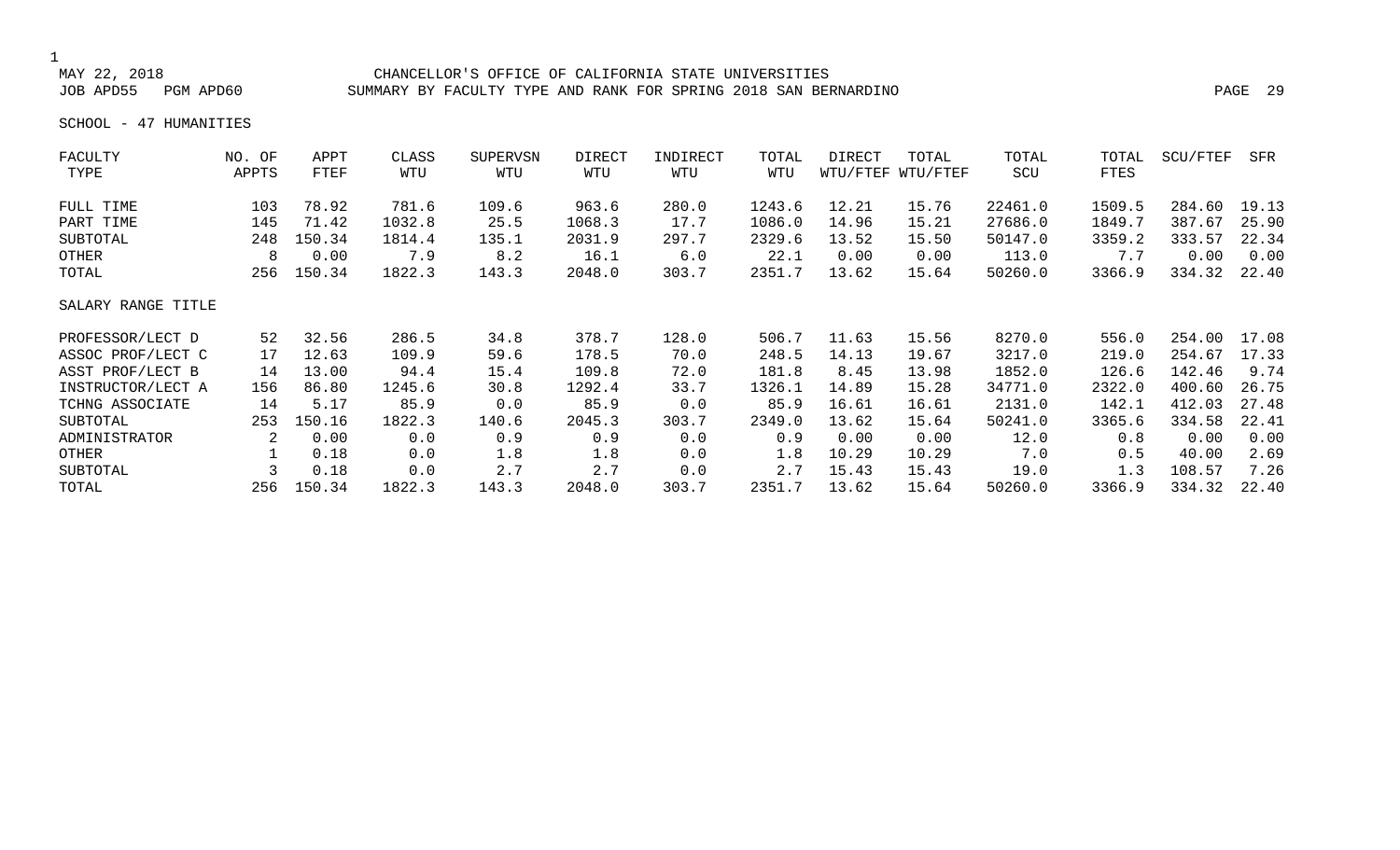### 1<br>MAY 22, 2018 CHANCELLOR'S OFFICE OF CALIFORNIA STATE UNIVERSITIES JOB APD55 PGM APD60 SUMMARY BY FACULTY TYPE AND RANK FOR SPRING 2018 SAN BERNARDINO PAGE 30

SCHOOL - 50 EDUCATION  $\overline{D}$ 

| FACULTY            | NO. OF | APPT | CLASS | SUPERVSN | DIRECT | INDIRECT | TOTAL | DIRECT | TOTAL             | TOTAL | TOTAL | SCU/FTEF | SFR  |
|--------------------|--------|------|-------|----------|--------|----------|-------|--------|-------------------|-------|-------|----------|------|
| TYPE               | APPTS  | FTEF | WTU   | WTU      | WTU    | WTU      | WTU   |        | WTU/FTEF WTU/FTEF | SCU   | FTES  |          |      |
| FULL TIME          |        | 0.00 | 8.0   | 0.0      | 8.0    | 0.0      | 8.0   | 0.00   | 0.00              | 312.0 | 22.1  | 0.00     | 0.00 |
| SUBTOTAL           |        | 0.00 | 8.0   | 0.0      | 8.0    | 0.0      | 8.0   | 0.00   | 0.00              | 312.0 | 22.1  | 0.00     | 0.00 |
| TOTAL              |        | 0.00 | 8.0   | 0.0      | 8.0    | 0.0      | 8.0   | 0.00   | 0.00              | 312.0 | 22.1  | 0.00     | 0.00 |
| SALARY RANGE TITLE |        |      |       |          |        |          |       |        |                   |       |       |          |      |
| PROFESSOR/LECT D   |        | 0.00 | 8.0   | 0.0      | 8.0    | 0.0      | 8.0   | 0.00   | 0.00              | 312.0 | 22.1  | 0.00     | 0.00 |
| SUBTOTAL           |        | 0.00 | 8.0   | 0.0      | 8.0    | 0.0      | 8.0   | 0.00   | 0.00              | 312.0 | 22.1  | 0.00     | 0.00 |
| TOTAL              |        | 0.00 | 8.0   | 0.0      | 8.0    | 0.0      | 8.0   | 0.00   | 0.00              | 312.0 | 22.1  | 0.00     | 0.00 |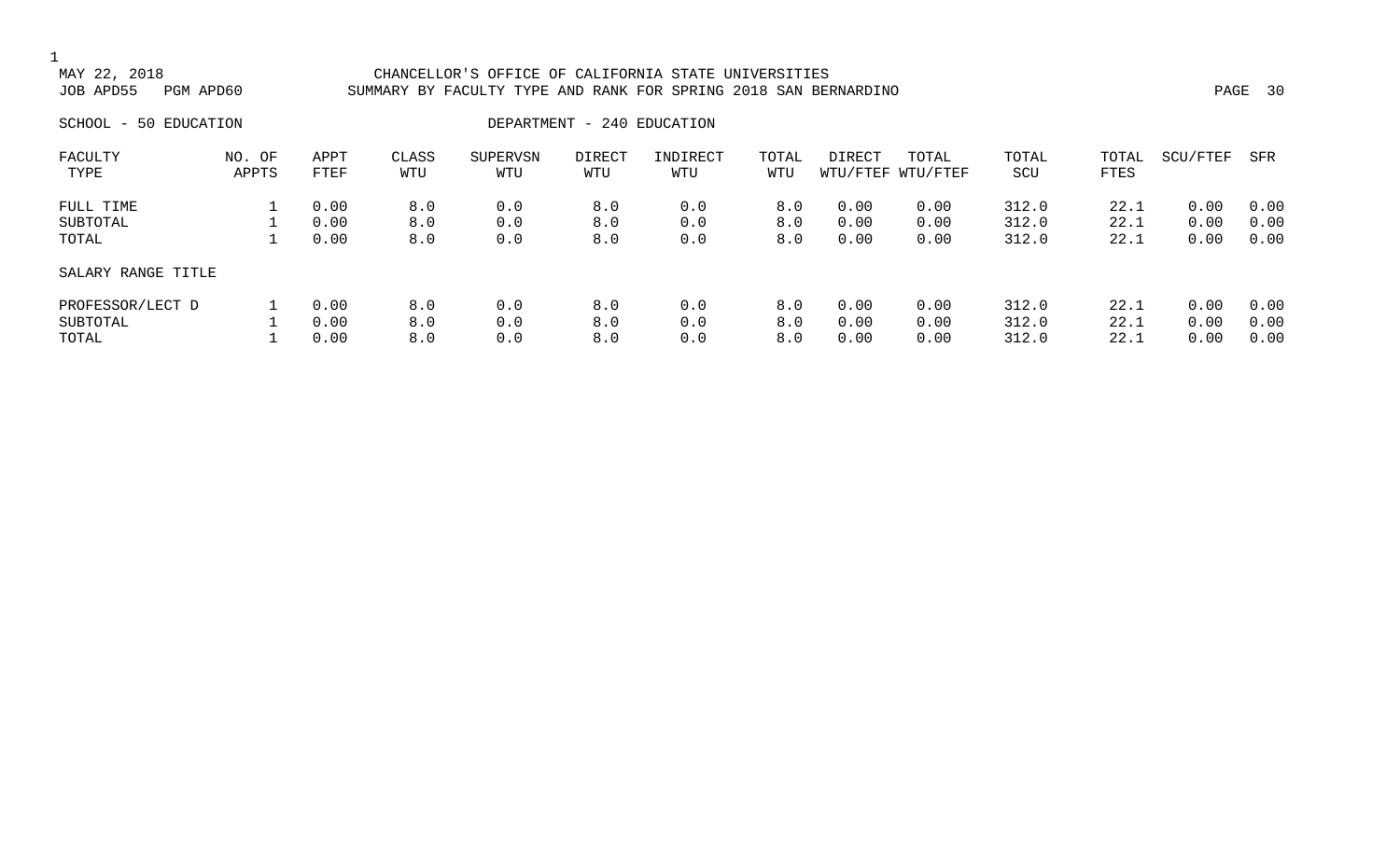#### CHANCELLOR'S OFFICE OF CALIFORNIA STATE UNIVERSITIES JOB APD55 PGM APD60 SUMMARY BY FACULTY TYPE AND RANK FOR SPRING 2018 SAN BERNARDINO PAGE 31

### SCHOOL - 50 EDUCATION **DEPARTMENT - 242 EDUCATIONAL PSYCHOLOGY**

| FACULTY            | NO. OF          | APPT  | CLASS | <b>SUPERVSN</b> | <b>DIRECT</b> | INDIRECT | TOTAL | DIRECT | TOTAL             | TOTAL  | TOTAL | SCU/FTEF | SFR   |
|--------------------|-----------------|-------|-------|-----------------|---------------|----------|-------|--------|-------------------|--------|-------|----------|-------|
| TYPE               | APPTS           | FTEF  | WTU   | WTU             | WTU           | WTU      | WTU   |        | WTU/FTEF WTU/FTEF | SCU    | FTES  |          |       |
| FULL TIME          | 15              | 11.12 | 76.0  | 9.9             | 97.9          | 74.0     | 171.9 | 8.80   | 15.46             | 1524.0 | 116.4 | 137.03   | 10.47 |
| PART TIME          | 38              | 9.40  | 77.0  | 92.3            | 169.3         | 8.0      | 177.3 | 18.02  | 18.87             | 2772.0 | 215.2 | 295.05   | 22.91 |
| SUBTOTAL           | 53              | 20.52 | 153.0 | 102.2           | 267.2         | 82.0     | 349.2 | 13.02  | 17.02             | 4296.0 | 331.7 | 209.39   | 16.17 |
| OTHER              | 8               | 0.00  | 20.0  | 8.3             | 28.3          | 0.0      | 28.3  | 0.00   | 0.00              | 428.0  | 33.3  | 0.00     | 0.00  |
| TOTAL              | 61              | 20.52 | 173.0 | 110.5           | 295.5         | 82.0     | 377.5 | 14.40  | 18.40             | 4724.0 | 365.0 | 230.25   | 17.79 |
| SALARY RANGE TITLE |                 |       |       |                 |               |          |       |        |                   |        |       |          |       |
| PROFESSOR/LECT D   | 12 <sup>°</sup> | 4.30  | 24.0  | 10.0            | 46.0          | 48.0     | 94.0  | 10.69  | 21.84             | 576.0  | 40.3  | 133.83   | 9.37  |
| ASSOC PROF/LECT C  |                 | 0.67  | 4.0   | 0.0             | 4.0           | 4.0      | 8.0   | 6.00   | 11.99             | 52.0   | 4.3   | 77.96    | 6.49  |
| ASST PROF/LECT B   | 5               | 4.55  | 36.0  | 3.6             | 39.6          | 20.0     | 59.6  | 8.70   | 13.09             | 744.0  | 58.7  | 163.41   | 12.90 |
| INSTRUCTOR/LECT A  | 43              | 10.99 | 109.0 | 96.9            | 205.9         | 10.0     | 215.9 | 18.73  | 19.64             | 3352.0 | 261.6 | 304.92   | 23.80 |
| SUBTOTAL           | 61              | 20.52 | 173.0 | 110.5           | 295.5         | 82.0     | 377.5 | 14.40  | 18.40             | 4724.0 | 365.0 | 230.25   | 17.79 |
| TOTAL              | 61              | 20.52 | 173.0 | 110.5           | 295.5         | 82.0     | 377.5 | 14.40  | 18.40             | 4724.0 | 365.0 | 230.25   | 17.79 |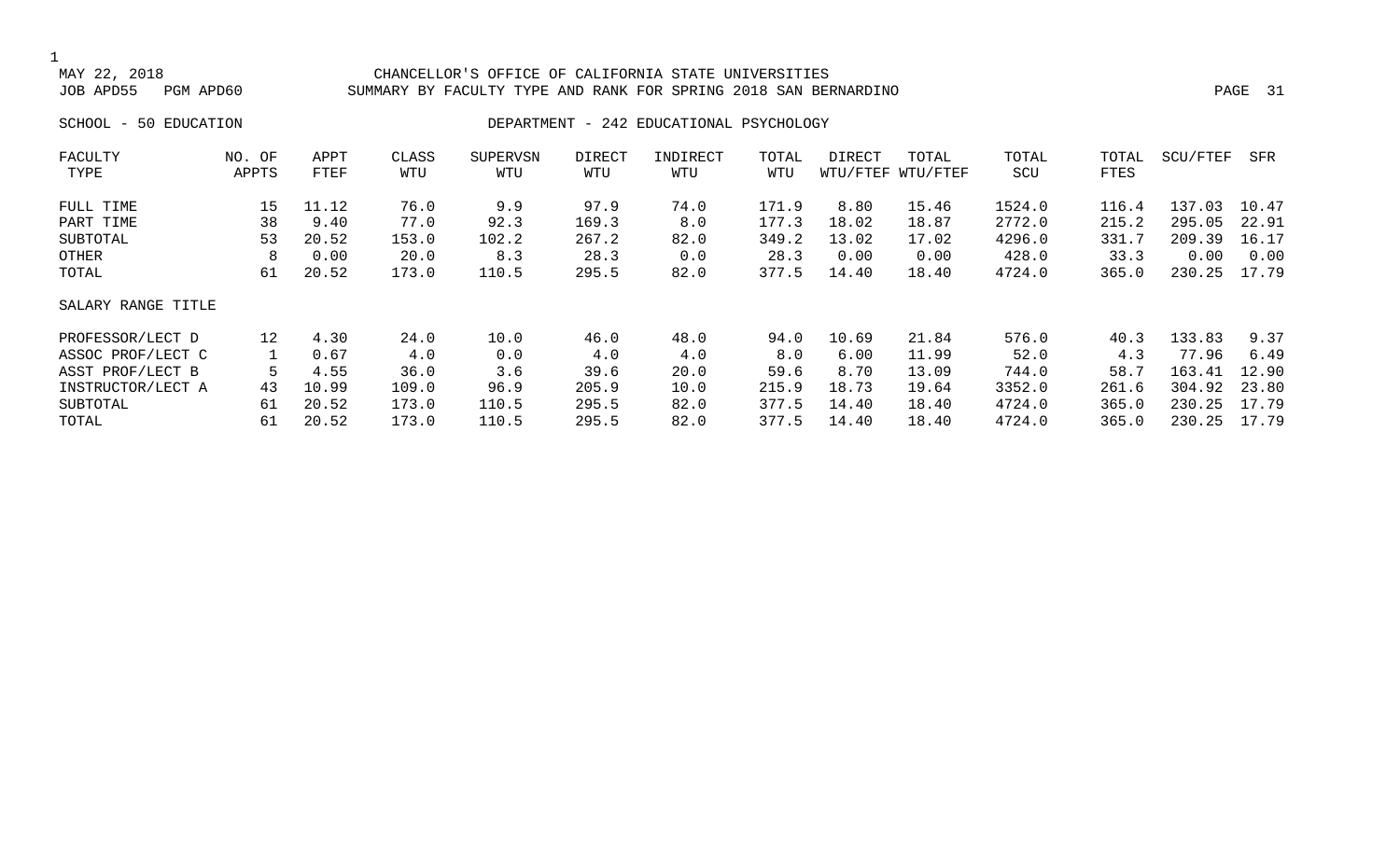#### CHANCELLOR'S OFFICE OF CALIFORNIA STATE UNIVERSITIES JOB APD55 PGM APD60 SUMMARY BY FACULTY TYPE AND RANK FOR SPRING 2018 SAN BERNARDINO PAGE 32

### SCHOOL - 50 EDUCATION **DEPARTMENT - 245 TEACHER PREPARATION**

| FACULTY<br>TYPE    | NO. OF<br>APPTS | APPT<br>FTEF | CLASS<br>WTU | SUPERVSN<br>WTU | DIRECT<br>WTU | INDIRECT<br>WTU | TOTAL<br>WTU | DIRECT | TOTAL<br>WTU/FTEF WTU/FTEF | TOTAL<br>SCU | TOTAL<br>FTES | SCU/FTEF | SFR   |
|--------------------|-----------------|--------------|--------------|-----------------|---------------|-----------------|--------------|--------|----------------------------|--------------|---------------|----------|-------|
|                    |                 |              |              |                 |               |                 |              |        |                            |              |               |          |       |
| FULL TIME          | 12              | 11.09        | 73.2         | 15.7            | 92.9          | 61.0            | 153.9        | 8.38   | 13.88                      | 1068.0       | 86.2          | 96.35    | 7.77  |
| PART TIME          | 13              | 3.03         | 35.2         | 5.3             | 40.5          | 3.0             | 43.5         | 13.39  | 14.38                      | 504.0        | 40.3          | 166.61   | 13.32 |
| SUBTOTAL           | 25              | 14.11        | 108.4        | 21.0            | 133.4         | 64.0            | 197.4        | 9.45   | 13.99                      | 1572.0       | 126.5         | 111.41   | 8.96  |
| OTHER              |                 | 0.00         | 0.0          | 2.4             | 2.4           | 0.0             | 2.4          | 0.00   | 0.00                       | 9.0          | 0.6           | 0.00     | 0.00  |
| TOTAL              | 26              | 14.11        | 108.4        | 23.4            | 135.8         | 64.0            | 199.8        | 9.62   | 14.16                      | 1581.0       | 127.1         | 112.05   | 9.00  |
| SALARY RANGE TITLE |                 |              |              |                 |               |                 |              |        |                            |              |               |          |       |
| PROFESSOR/LECT D   |                 | 4.25         | 24.0         | 12.4            | 40.4          | 24.0            | 64.4         | 9.50   | 15.15                      | 462.0        | 37.8          | 108.65   | 8.88  |
| ASST PROF/LECT B   | 4               | 4.00         | 27.0         | 0.0             | 27.0          | 23.0            | 50.0         | 6.75   | 12.50                      | 351.0        | 27.8          | 87.75    | 6.95  |
| INSTRUCTOR/LECT A  | 15              | 5.86         | 57.4         | 11.0            | 68.4          | 17.0            | 85.4         | 11.68  | 14.58                      | 768.0        | 61.5          | 131.10   | 10.51 |
| SUBTOTAL           | 26              | 14.11        | 108.4        | 23.4            | 135.8         | 64.0            | 199.8        | 9.62   | 14.16                      | 1581.0       | 127.1         | 112.05   | 9.00  |
| TOTAL              | 26              | 14.11        | 108.4        | 23.4            | 135.8         | 64.0            | 199.8        | 9.62   | 14.16                      | 1581.0       | 127.1         | 112.05   | 9.00  |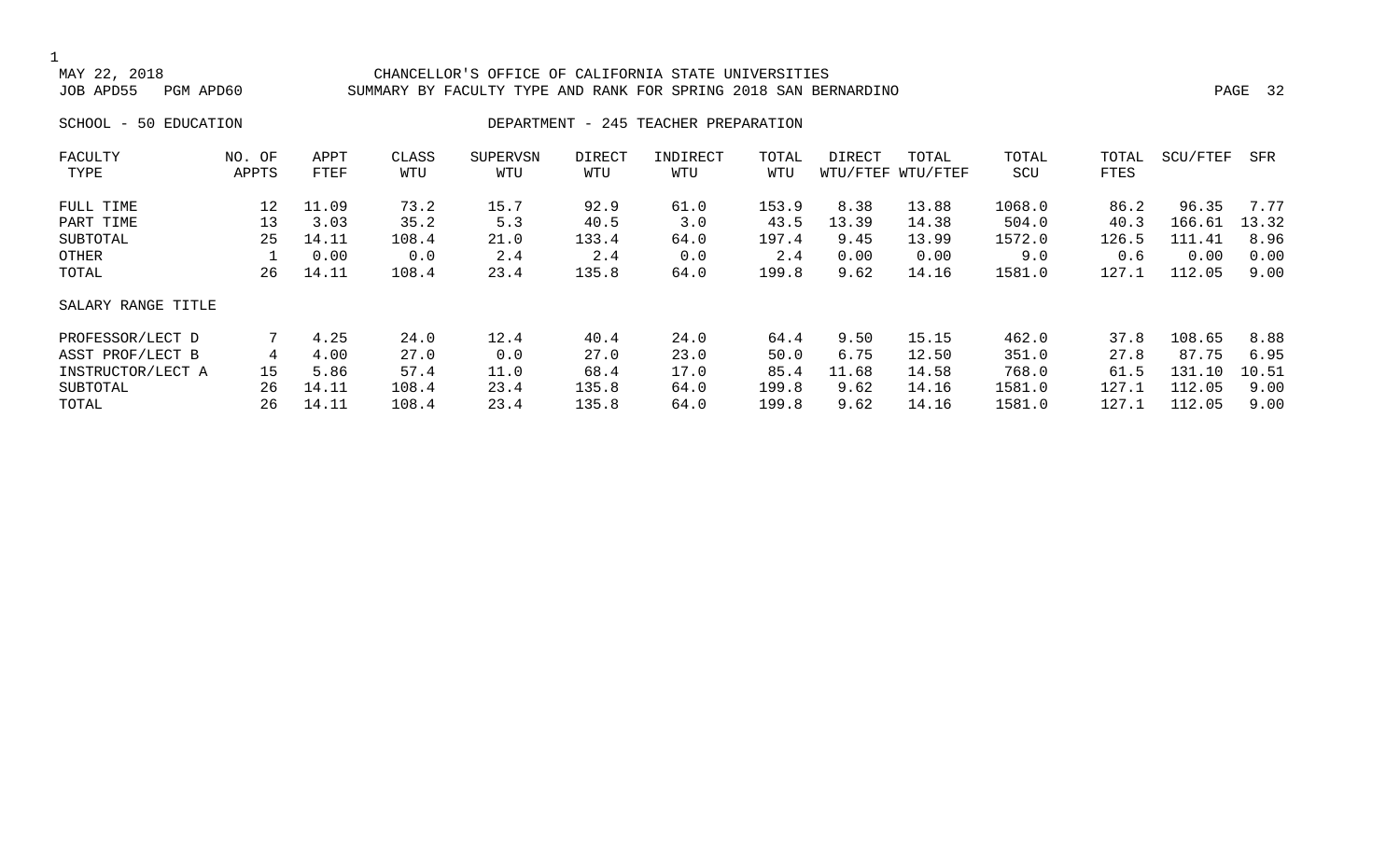### 1<br>MAY 22, 2018 MAY 22, 2018 CHANCELLOR'S OFFICE OF CALIFORNIA STATE UNIVERSITIES SUMMARY BY FACULTY TYPE AND RANK FOR SPRING 2018 SAN BERNARDINO PAGE 2018 SAN BERNARDINO SCHOOL - 50 EDUCATION **DEPARTMENT - 701 TEACHER EDUCATION** FACULTY NO. OF APPT CLASS SUPERVSN DIRECT INDIRECT TOTAL DIRECT TOTAL TOTAL TOTAL SCU/FTEF SFR TYPE APPTS FTEF WTU WTU WTU WTU WTU WTU/FTEF WTU/FTEF SCU FTES FULL TIME 18 10.95 66.0 8.5 74.5 72.0 146.5 6.80 13.38 1284.0 90.3 117.27 8.25 PART TIME 69 17.67 145.0 104.7 253.7 0.0 253.7 14.36 14.36 4571.0 314.7 258.76 17.82 SUBTOTAL 87 28.61 211.0 113.2 328.2 72.0 400.2 11.47 13.99 5855.0 405.1 204.62 14.16 TOTAL 87 28.61 211.0 113.2 328.2 72.0 400.2 11.47 13.99 5855.0 405.1 204.62 14.16 SALARY RANGE TITLE PROFESSOR/LECT D 15 9.87 70.0 7.5 81.5 52.0 133.5 8.26 13.53 1316.0 94.3 133.37 9.55 ASSOC PROF/LECT C  $1$  0.50 4.0 0.0 4.0 0.0 4.0 4.0 8.00 8.00 68.0 5.7 136.00 11.34 ASST PROF/LECT B 3 1.00 4.0 1.0 5.0 20.0 25.0 5.00 25.00 96.0 6.7 96.00 6.66 INSTRUCTOR/LECT A 67 16.98 129.0 104.7 233.7 0.0 233.7 13.76 13.76 4295.0 293.1 252.94 17.26

SUBTOTAL 86 28.35 207.0 113.2 324.2 72.0 396.2 11.44 13.98 5775.0 399.7 203.73 14.10 OTHER 1 0.27 4.0 0.0 4.0 0.0 4.0 14.98 14.98 80.0 5.4 299.63 20.22 SUBTOTAL 1 0.27 4.0 0.0 4.0 0.0 4.0 14.98 14.98 80.0 5.4 299.63 20.22 TOTAL 87 28.61 211.0 113.2 328.2 72.0 400.2 11.47 13.99 5855.0 405.1 204.62 14.16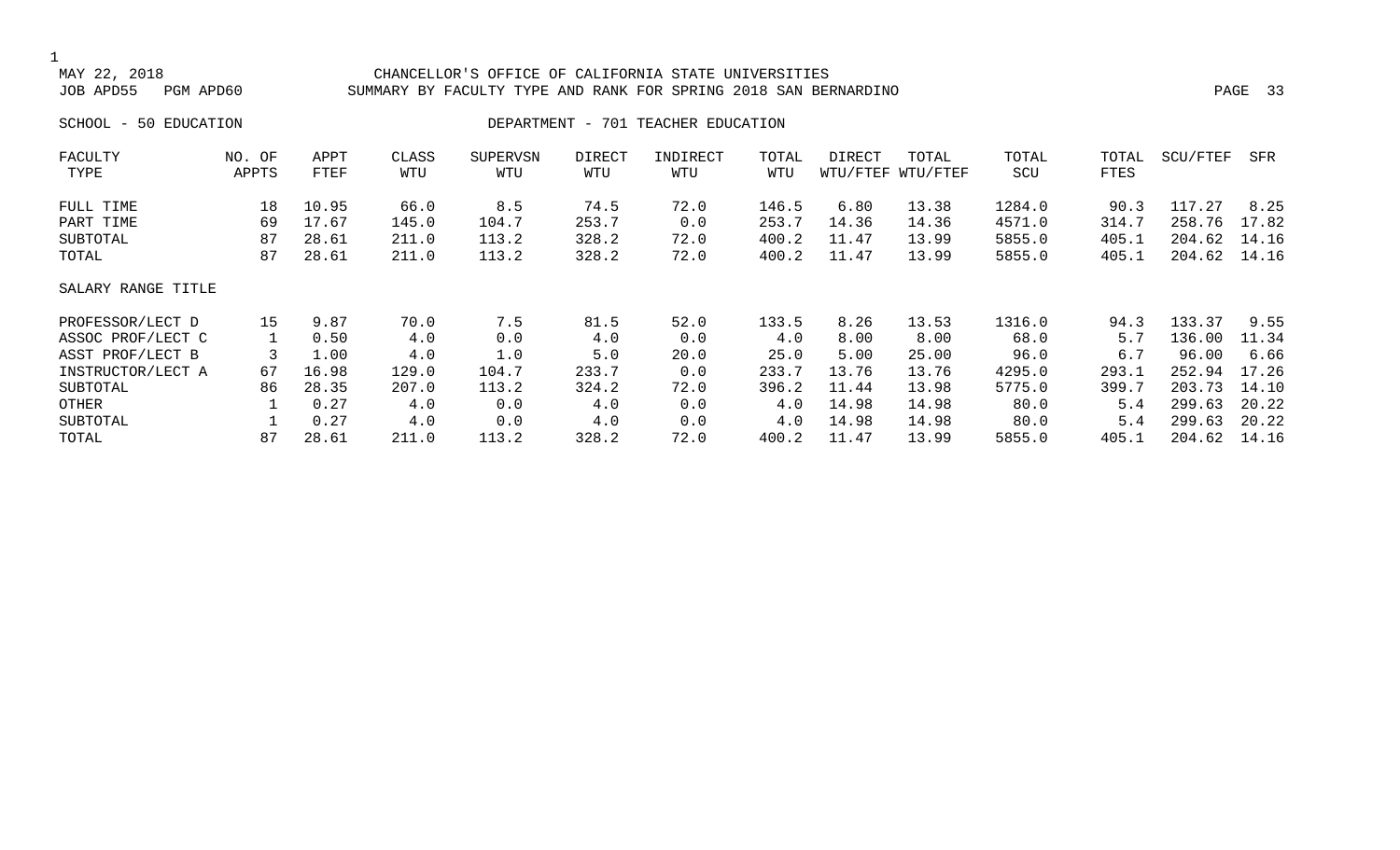#### MAY 22, 2018 CHANCELLOR'S OFFICE OF CALIFORNIA STATE UNIVERSITIES SUMMARY BY FACULTY TYPE AND RANK FOR SPRING 2018 SAN BERNARDINO PART AND RANK 24

SCHOOL - 50 EDUCATION

| FACULTY            | NO. OF | APPT  | CLASS | <b>SUPERVSN</b> | DIRECT | INDIRECT | TOTAL | DIRECT | TOTAL             | TOTAL   | TOTAL | SCU/FTEF | SFR   |
|--------------------|--------|-------|-------|-----------------|--------|----------|-------|--------|-------------------|---------|-------|----------|-------|
| TYPE               | APPTS  | FTEF  | WTU   | WTU             | WTU    | WTU      | WTU   |        | WTU/FTEF WTU/FTEF | SCU     | FTES  |          |       |
| FULL TIME          | 46     | 33.16 | 223.2 | 34.1            | 273.3  | 207.0    | 480.3 | 8.24   | 14.49             | 4188.0  | 315.0 | 126.31   | 9.50  |
| PART TIME          | 120    | 30.09 | 257.2 | 202.3           | 463.5  | 11.0     | 474.5 | 15.41  | 15.77             | 7847.0  | 570.3 | 260.83   | 18.95 |
| SUBTOTAL           | 166    | 63.24 | 480.4 | 236.4           | 736.8  | 218.0    | 954.8 | 11.65  | 15.10             | 12035.0 | 885.3 | 190.30   | 14.00 |
| OTHER              | 9      | 0.00  | 20.0  | 10.7            | 30.7   | 0.0      | 30.7  | 0.00   | 0.00              | 437.0   | 33.9  | 0.00     | 0.00  |
| TOTAL              | 175    | 63.24 | 500.4 | 247.1           | 767.5  | 218.0    | 985.5 | 12.14  | 15.58             | 12472.0 | 919.2 | 197.21   | 14.53 |
| SALARY RANGE TITLE |        |       |       |                 |        |          |       |        |                   |         |       |          |       |
| PROFESSOR/LECT D   | 35     | 18.42 | 126.0 | 29.9            | 175.9  | 124.0    | 299.9 | 9.55   | 16.28             | 2666.0  | 194.4 | 144.71   | 10.55 |
| ASSOC PROF/LECT C  | 2      | 1.17  | 8.0   | 0.0             | 8.0    | 4.0      | 12.0  | 6.86   | 10.28             | 120.0   | 10.0  | 102.83   | 8.57  |
| ASST PROF/LECT B   | 12     | 9.55  | 67.0  | 4.6             | 71.6   | 63.0     | 134.6 | 7.50   | 14.09             | 1191.0  | 93.2  | 124.67   | 9.76  |
| INSTRUCTOR/LECT A  | 125    | 33.83 | 295.4 | 212.6           | 508.0  | 27.0     | 535.0 | 15.02  | 15.81             | 8415.0  | 616.2 | 248.74   | 18.21 |
| SUBTOTAL           | 174    | 62.97 | 496.4 | 247.1           | 763.5  | 218.0    | 981.5 | 12.12  | 15.59             | 12392.0 | 913.8 | 196.78   | 14.51 |
| OTHER              |        | 0.27  | 4.0   | 0.0             | 4.0    | 0.0      | 4.0   | 14.98  | 14.98             | 80.0    | 5.4   | 299.63   | 20.22 |
| SUBTOTAL           |        | 0.27  | 4.0   | 0.0             | 4.0    | 0.0      | 4.0   | 14.98  | 14.98             | 80.0    | 5.4   | 299.63   | 20.22 |
| TOTAL              | 175    | 63.24 | 500.4 | 247.1           | 767.5  | 218.0    | 985.5 | 12.14  | 15.58             | 12472.0 | 919.2 | 197.21   | 14.53 |
|                    |        |       |       |                 |        |          |       |        |                   |         |       |          |       |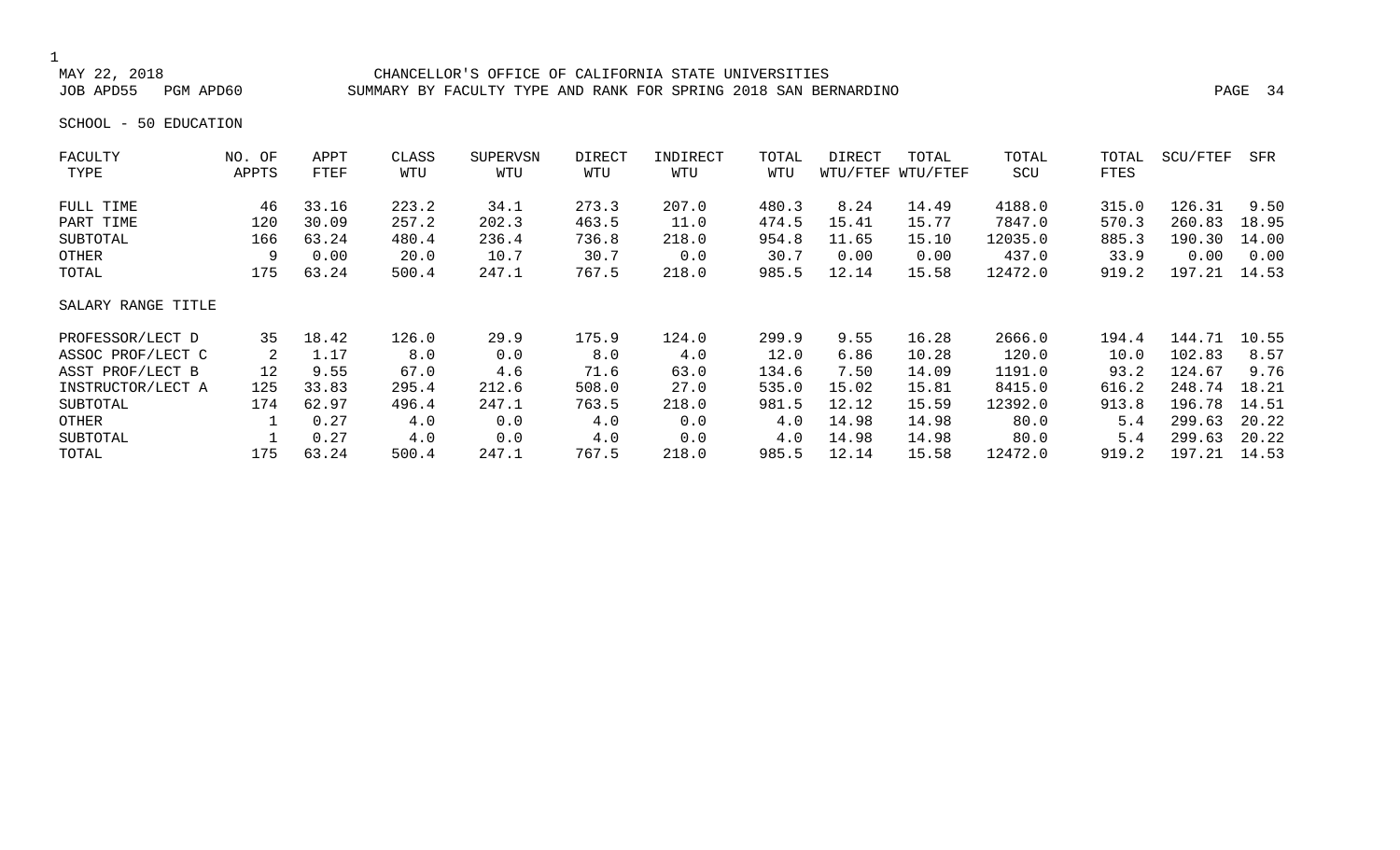#### 1<br>MAY 22, 2018 CHANCELLOR'S OFFICE OF CALIFORNIA STATE UNIVERSITIES JOB APD55 PGM APD60 SUMMARY BY FACULTY TYPE AND RANK FOR SPRING 2018 SAN BERNARDINO PAGE 35

SCHOOL - 66 NATURAL SCI AND MATH DEPARTMENT - 145 BIOLOGY

| FACULTY            | NO. OF | APPT  | CLASS | <b>SUPERVSN</b> | DIRECT | INDIRECT | TOTAL | DIRECT | TOTAL             | TOTAL  | TOTAL | SCU/FTEF | SFR   |
|--------------------|--------|-------|-------|-----------------|--------|----------|-------|--------|-------------------|--------|-------|----------|-------|
| TYPE               | APPTS  | FTEF  | WTU   | WTU             | WTU    | WTU      | WTU   |        | WTU/FTEF WTU/FTEF | SCU    | FTES  |          |       |
| FULL TIME          | 17     | 15.87 | 135.4 | 21.6            | 207.8  | 20.0     | 227.8 | 13.09  | 14.35             | 5746.0 | 384.9 | 362.00   | 24.25 |
| PART TIME          | 28     | 9.90  | 146.0 | 0.0             | 151.8  | 1.0      | 152.8 | 15.34  | 15.44             | 3462.0 | 230.8 | 349.77   | 23.32 |
| SUBTOTAL           | 45     | 25.77 | 281.4 | 21.6            | 359.6  | 21.0     | 380.6 | 13.95  | 14.77             | 9208.0 | 615.7 | 357.30   | 23.89 |
| TOTAL              | 45     | 25.77 | 281.4 | 21.6            | 359.6  | 21.0     | 380.6 | 13.95  | 14.77             | 9208.0 | 615.7 | 357.30   | 23.89 |
| SALARY RANGE TITLE |        |       |       |                 |        |          |       |        |                   |        |       |          |       |
| PROFESSOR/LECT D   | 11     | 8.87  | 71.3  | 15.1            | 112.2  | 17.0     | 129.2 | 12.65  | 14.56             | 2227.0 | 149.8 | 250.99   | 16.88 |
| ASSOC PROF/LECT C  |        | 1.00  | 11.9  | 0.5             | 16.4   | 0.0      | 16.4  | 16.38  | 16.38             | 135.0  | 9.2   | 134.87   | 9.14  |
| ASST PROF/LECT B   | 4      | 4.00  | 32.2  | 6.0             | 55.2   | 0.0      | 55.2  | 13.80  | 13.80             | 1316.0 | 88.1  | 329.00   | 22.02 |
| INSTRUCTOR/LECT A  | 13     | 5.05  | 68.0  | 0.0             | 76.0   | 0.0      | 76.0  | 15.05  | 15.05             | 4360.0 | 290.7 | 863.37   | 57.56 |
| TCHNG ASSOCIATE    | 15     | 5.85  | 86.0  | 0.0             | 87.8   | 0.0      | 87.8  | 15.02  | 15.02             | 950.0  | 63.3  | 162.48   | 10.83 |
| SUBTOTAL           | 44     | 24.77 | 269.4 | 21.6            | 347.6  | 17.0     | 364.6 | 14.03  | 14.72             | 8988.0 | 601.0 | 362.84   | 24.26 |
| OTHER              |        | 1.00  | 12.0  | 0.0             | 12.0   | 4.0      | 16.0  | 12.00  | 16.00             | 220.0  | 14.7  | 220.00   | 14.67 |
| SUBTOTAL           |        | 1.00  | 12.0  | 0.0             | 12.0   | 4.0      | 16.0  | 12.00  | 16.00             | 220.0  | 14.7  | 220.00   | 14.67 |
| TOTAL              | 45     | 25.77 | 281.4 | 21.6            | 359.6  | 21.0     | 380.6 | 13.95  | 14.77             | 9208.0 | 615.7 | 357.30   | 23.89 |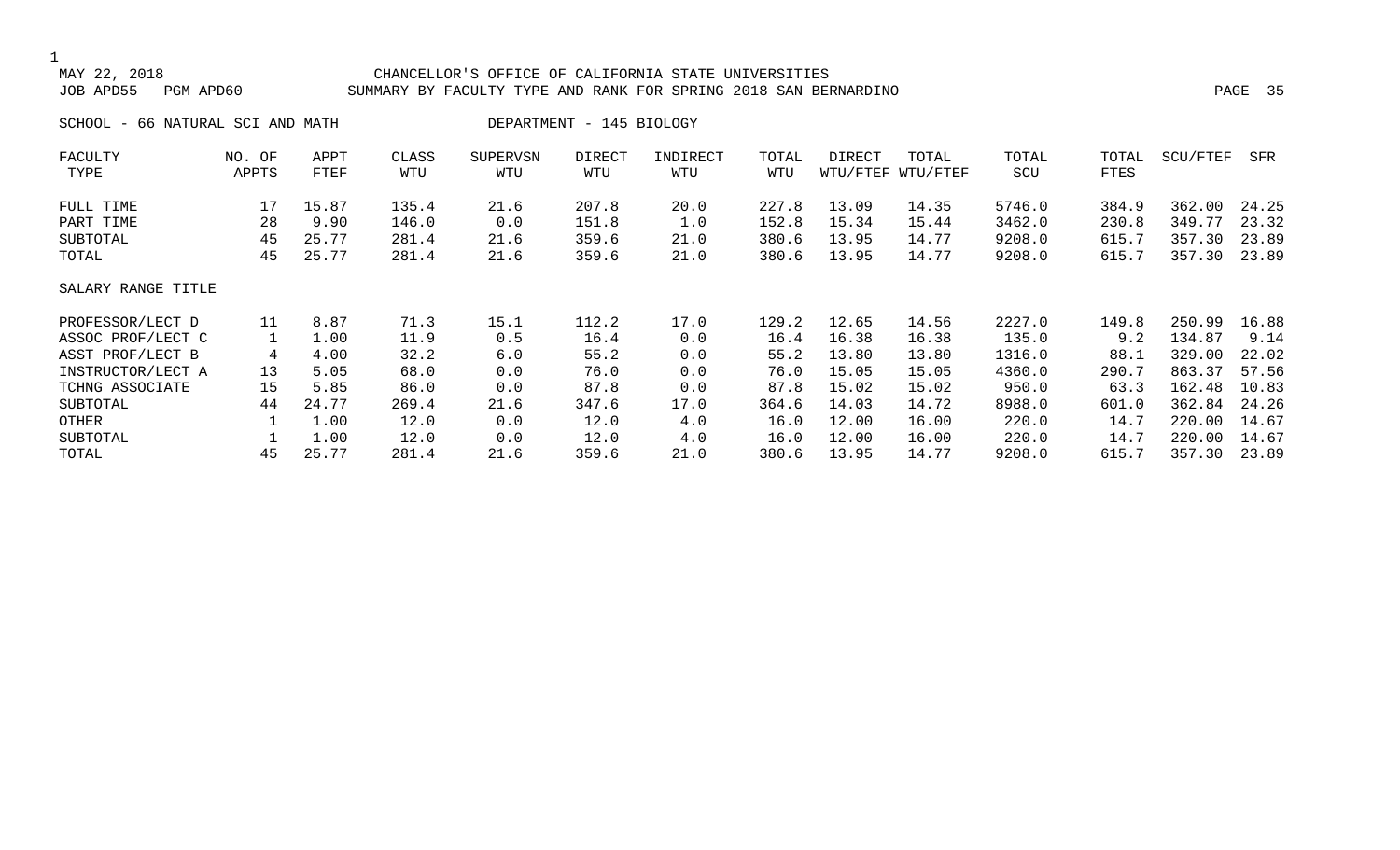#### CHANCELLOR'S OFFICE OF CALIFORNIA STATE UNIVERSITIES JOB APD55 PGM APD60 SUMMARY BY FACULTY TYPE AND RANK FOR SPRING 2018 SAN BERNARDINO PAGE 36

SCHOOL - 66 NATURAL SCI AND MATH DEPARTMENT - 168 CHEMISTRY AND BIOCHEMISTRY

| FACULTY            | NO. OF | APPT  | CLASS | <b>SUPERVSN</b> | <b>DIRECT</b> | INDIRECT | TOTAL | DIRECT | TOTAL             | TOTAL  | TOTAL | SCU/FTEF | SFR   |
|--------------------|--------|-------|-------|-----------------|---------------|----------|-------|--------|-------------------|--------|-------|----------|-------|
| TYPE               | APPTS  | FTEF  | WTU   | WTU             | WTU           | WTU      | WTU   |        | WTU/FTEF WTU/FTEF | SCU    | FTES  |          |       |
| FULL TIME          | 13     | 11.42 | 100.0 | 5.6             | 109.6         | 33.0     | 142.6 | 9.60   | 12.49             | 3578.0 | 238.6 | 313.34   | 20.90 |
| PART TIME          | 15     | 7.04  | 102.0 | 0.0             | 103.0         | 2.0      | 105.0 | 14.63  | 14.92             | 1936.0 | 129.1 | 275.08   | 18.34 |
| SUBTOTAL           | 28     | 18.46 | 202.0 | 5.6             | 212.6         | 35.0     | 247.6 | 11.52  | 13.41             | 5514.0 | 367.7 | 298.75   | 19.92 |
| TOTAL              | 28     | 18.46 | 202.0 | 5.6             | 212.6         | 35.0     | 247.6 | 11.52  | 13.41             | 5514.0 | 367.7 | 298.75   | 19.92 |
| SALARY RANGE TITLE |        |       |       |                 |               |          |       |        |                   |        |       |          |       |
| PROFESSOR/LECT D   | 8      | 6.75  | 62.0  | 1.3             | 64.3          | 20.0     | 84.3  | 9.52   | 12.49             | 1921.0 | 128.2 | 284.51   | 18.98 |
| ASSOC PROF/LECT C  |        | 2.67  | 27.0  | 0.0             | 27.0          | 4.0      | 31.0  | 10.13  | 11.63             | 996.0  | 66.4  | 373.59   | 24.91 |
| ASST PROF/LECT B   |        | 2.00  | 11.0  | 4.3             | 18.3          | 9.0      | 27.3  | 9.15   | 13.64             | 661.0  | 44.1  | 330.33   | 22.02 |
| INSTRUCTOR/LECT A  | 13     | 6.64  | 96.0  | 0.0             | 97.0          | 2.0      | 99.0  | 14.61  | 14.91             | 1856.0 | 123.7 | 279.60   | 18.64 |
| TCHNG ASSOCIATE    | 2      | 0.40  | 6.0   | 0.0             | 6.0           | 0.0      | 6.0   | 15.00  | 15.00             | 80.0   | 5.3   | 200.00   | 13.33 |
| SUBTOTAL           | 28     | 18.46 | 202.0 | 5.6             | 212.6         | 35.0     | 247.6 | 11.52  | 13.41             | 5514.0 | 367.7 | 298.75   | 19.92 |
| TOTAL              | 28     | 18.46 | 202.0 | 5.6             | 212.6         | 35.0     | 247.6 | 11.52  | 13.41             | 5514.0 | 367.7 | 298.75   | 19.92 |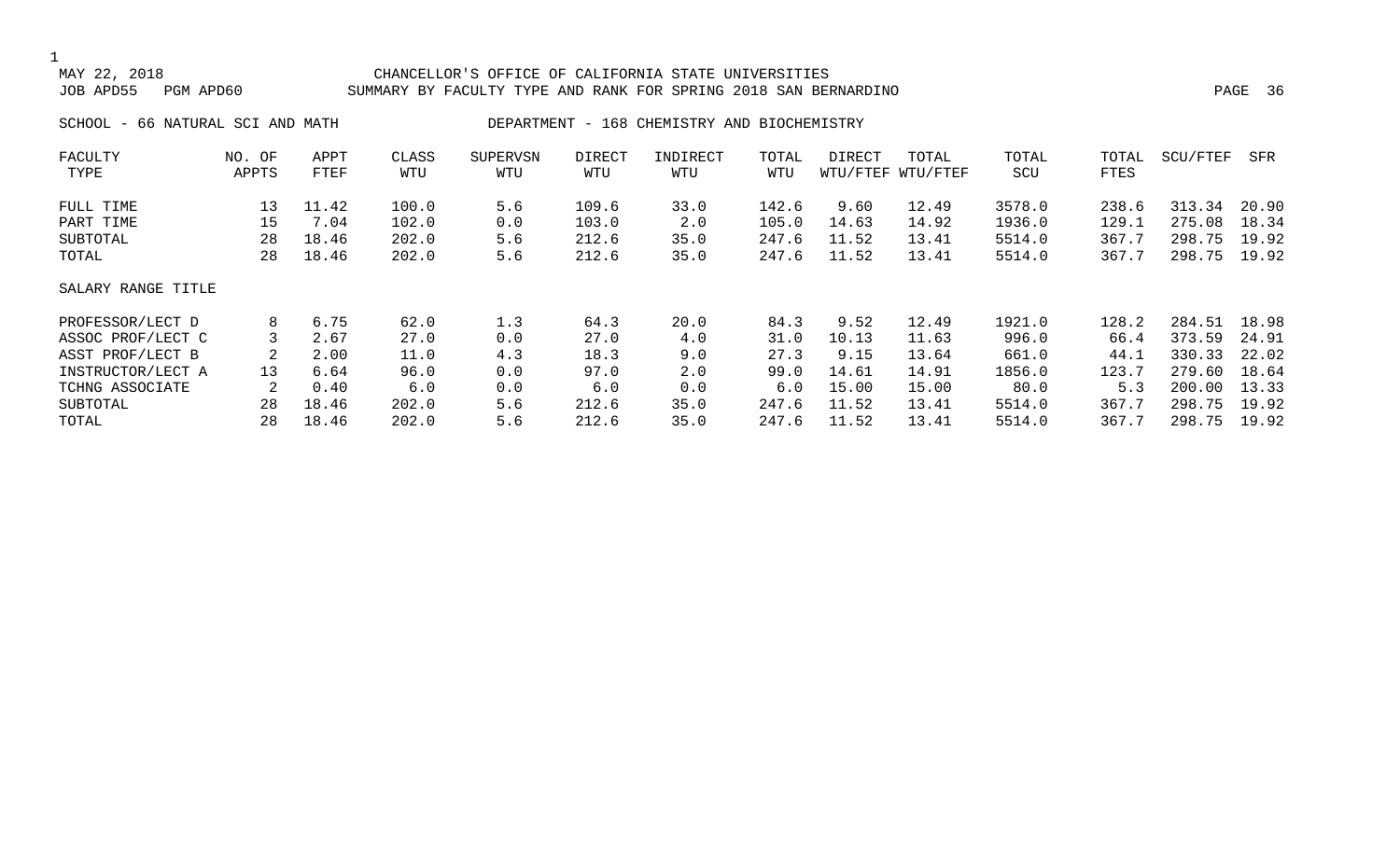#### CHANCELLOR'S OFFICE OF CALIFORNIA STATE UNIVERSITIES JOB APD55 PGM APD60 SUMMARY BY FACULTY TYPE AND RANK FOR SPRING 2018 SAN BERNARDINO PAGE 37

SCHOOL - 66 NATURAL SCI AND MATH DEPARTMENT - 189 COMPUTER SCIENCE

| FACULTY            | NO. OF | APPT  | CLASS | <b>SUPERVSN</b> | DIRECT | INDIRECT | TOTAL | DIRECT | TOTAL             | TOTAL  | TOTAL | SCU/FTEF | SFR   |
|--------------------|--------|-------|-------|-----------------|--------|----------|-------|--------|-------------------|--------|-------|----------|-------|
| TYPE               | APPTS  | FTEF  | WTU   | WTU             | WTU    | WTU      | WTU   |        | WTU/FTEF WTU/FTEF | SCU    | FTES  |          |       |
| FULL TIME          | 12     | 10.25 | 94.5  | 8.1             | 106.6  | 41.5     | 148.1 | 10.40  | 14.45             | 4927.0 | 329.6 | 480.78   | 32.16 |
| PART TIME          | 9      | 3.22  | 44.8  | 0.6             | 45.4   | 2.5      | 47.9  | 14.08  | 14.86             | 1204.0 | 80.4  | 373.45   | 24.94 |
| SUBTOTAL           | 21     | 13.47 | 139.3 | 8.7             | 152.0  | 44.0     | 196.0 | 11.28  | 14.55             | 6131.0 | 410.0 | 455.09   | 30.43 |
| TOTAL              | 21     | 13.47 | 139.3 | 8.7             | 152.0  | 44.0     | 196.0 | 11.28  | 14.55             | 6131.0 | 410.0 | 455.09   | 30.43 |
| SALARY RANGE TITLE |        |       |       |                 |        |          |       |        |                   |        |       |          |       |
| PROFESSOR/LECT D   | 10     | 8.08  | 76.9  | 8.7             | 85.6   | 29.6     | 115.2 | 10.59  | 14.26             | 2865.0 | 192.1 | 354.54   | 23.77 |
| ASST PROF/LECT B   |        | 2.00  | 10.6  | 0.0             | 10.6   | 13.4     | 24.0  | 5.30   | 12.00             | 264.0  | 17.7  | 132.00   | 8.83  |
| INSTRUCTOR/LECT A  |        | 3.22  | 49.2  | 0.0             | 53.2   | 1.0      | 54.2  | 16.54  | 16.85             | 2940.0 | 196.1 | 913.89   | 60.97 |
| TCHNG ASSOCIATE    |        | 0.17  | 2.6   | 0.0             | 2.6    | 0.0      | 2.6   | 14.94  | 14.94             | 62.0   | 4.2   | 356.32   | 23.85 |
| SUBTOTAL           | 21     | 13.47 | 139.3 | 8.7             | 152.0  | 44.0     | 196.0 | 11.28  | 14.55             | 6131.0 | 410.0 | 455.09   | 30.43 |
| TOTAL              | 21     | 13.47 | 139.3 | 8.7             | 152.0  | 44.0     | 196.0 | 11.28  | 14.55             | 6131.0 | 410.0 | 455.09   | 30.43 |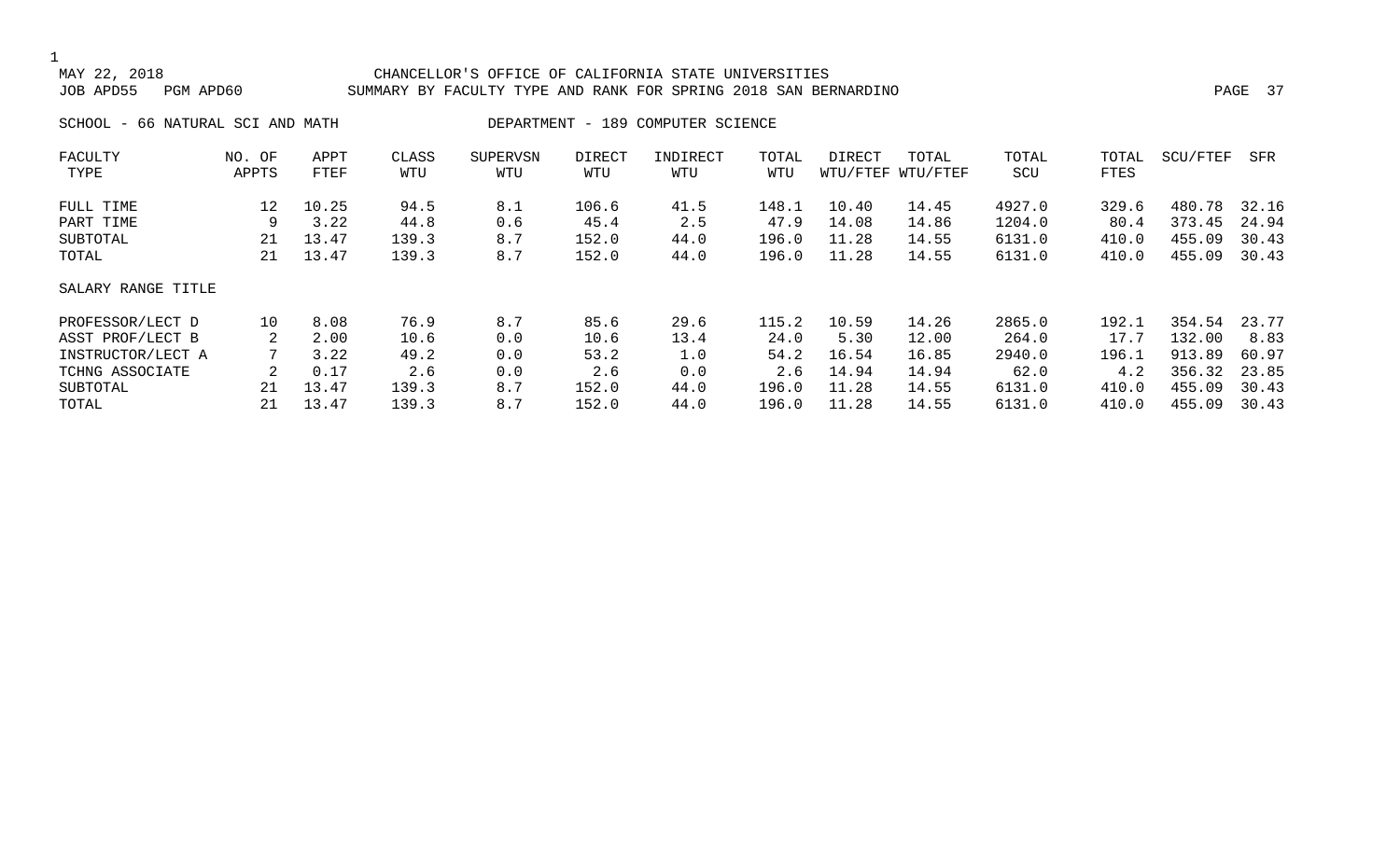1

### MAY 22, 2018 CHANCELLOR'S OFFICE OF CALIFORNIA STATE UNIVERSITIES JOB APD55 PGM APD60 SUMMARY BY FACULTY TYPE AND RANK FOR SPRING 2018 SAN BERNARDINO PAGE 38 SCHOOL - 66 NATURAL SCI AND MATH DEPARTMENT - 308 GEOLOGICAL SCIENCES

| FACULTY            | NO.<br>OF | APPT | CLASS | SUPERVSN | DIRECT | INDIRECT | TOTAL | DIRECT | TOTAL             | TOTAL  | TOTAL | SCU/FTEF | SFR   |
|--------------------|-----------|------|-------|----------|--------|----------|-------|--------|-------------------|--------|-------|----------|-------|
| TYPE               | APPTS     | FTEF | WTU   | WTU      | WTU    | WTU      | WTU   |        | WTU/FTEF WTU/FTEF | SCU    | FTES  |          |       |
| FULL TIME          |           | 5.30 | 56.0  | 6.3      | 62.3   | 11.0     | 73.3  | 11.75  | 13.83             | 2057.0 | 137.8 | 388.11   | 26.00 |
| PART TIME          | 10        | 3.54 | 48.0  | 1.8      | 52.8   | 1.0      | 53.8  | 14.91  | 15.19             | 2210.0 | 147.5 | 624.12   | 41.66 |
| SUBTOTAL           | 17        | 8.84 | 104.0 | 8.1      | 115.1  | 12.0     | 127.1 | 13.02  | 14.38             | 4267.0 | 285.3 | 482.64   | 32.27 |
| TOTAL              | 17        | 8.84 | 104.0 | 8.1      | 115.1  | 12.0     | 127.1 | 13.02  | 14.38             | 4267.0 | 285.3 | 482.64   | 32.27 |
| SALARY RANGE TITLE |           |      |       |          |        |          |       |        |                   |        |       |          |       |
| PROFESSOR/LECT D   | 4         | 2.30 | 23.0  | 2.0      | 25.0   | 6.0      | 31.0  | 10.87  | 13.48             | 1395.0 | 93.4  | 606.52   | 40.61 |
| ASSOC PROF/LECT C  |           | 1.00 | 12.0  | 0.7      | 12.7   | 0.0      | 12.7  | 12.71  | 12.71             | 107.0  | 7.2   | 107.11   | 7.23  |
| ASST PROF/LECT B   |           | 1.00 | 14.0  | 2.0      | 16.0   | 0.0      | 16.0  | 15.98  | 15.98             | 504.0  | 33.7  | 503.50   | 33.66 |
| INSTRUCTOR/LECT A  | 6         | 3.47 | 41.0  | 1.6      | 45.6   | 5.0      | 50.6  | 13.14  | 14.58             | 1806.0 | 120.5 | 520.31   | 34.71 |
| TCHNG ASSOCIATE    | 4         | 1.00 | 14.0  | 0.0      | 14.0   | 1.0      | 15.0  | 13.96  | 14.96             | 440.0  | 29.3  | 438.68   | 29.24 |
| SUBTOTAL           | 16        | 8.77 | 104.0 | 6.3      | 113.3  | 12.0     | 125.3 | 12.91  | 14.28             | 4252.0 | 284.1 | 484.61   | 32.38 |
| ADMINISTRATOR      |           | 0.07 | 0.0   | 1.8      | 1.8    | 0.0      | 1.8   | 26.87  | 26.87             | 15.0   | 1.2   | 223.88   | 17.91 |
| SUBTOTAL           |           | 0.07 | 0.0   | 1.8      | 1.8    | 0.0      | 1.8   | 26.87  | 26.87             | 15.0   | 1.2   | 223.88   | 17.91 |
| TOTAL              | 17        | 8.84 | 104.0 | 8.1      | 115.1  | 12.0     | 127.1 | 13.02  | 14.38             | 4267.0 | 285.3 | 482.64   | 32.27 |
|                    |           |      |       |          |        |          |       |        |                   |        |       |          |       |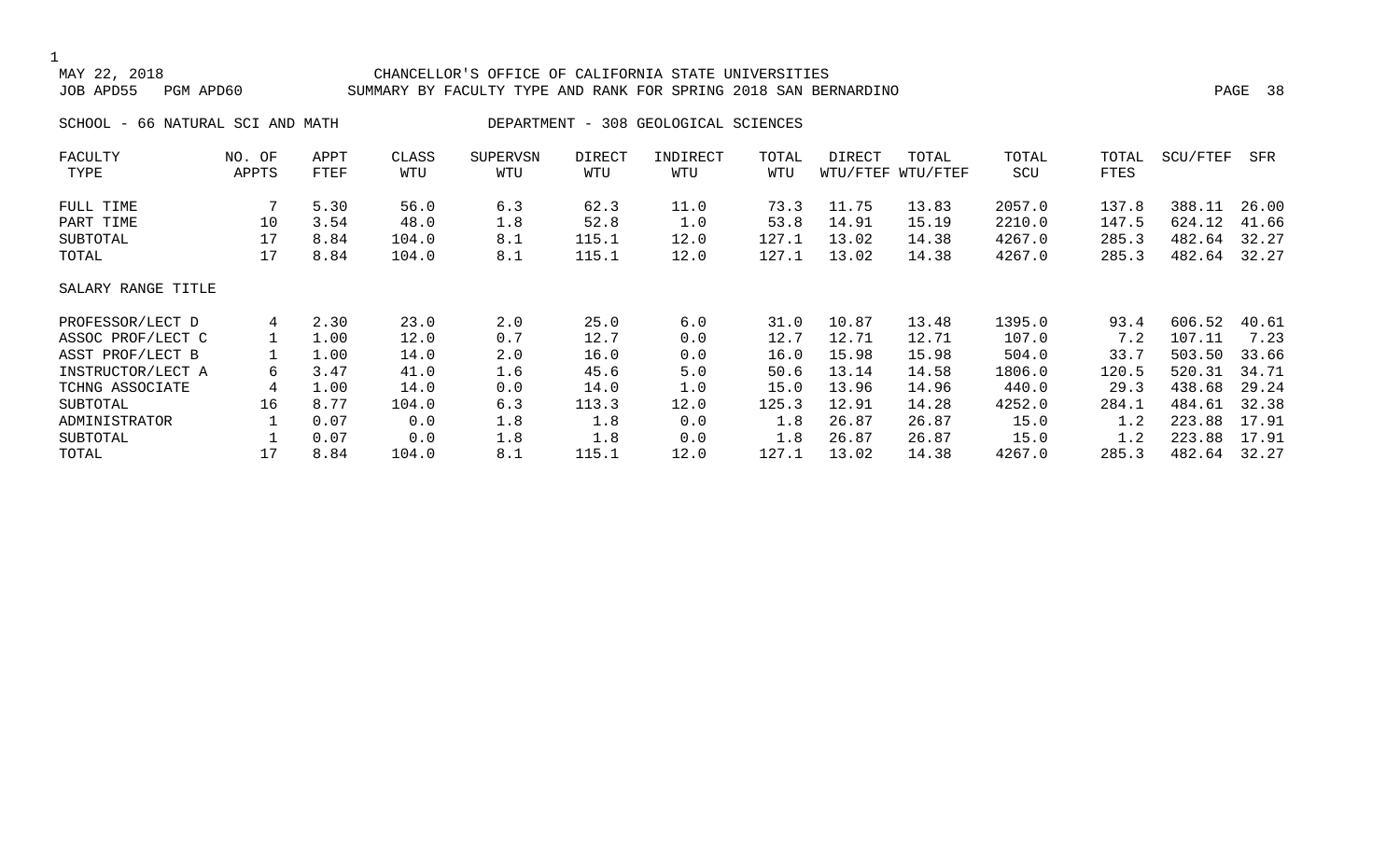#### CHANCELLOR'S OFFICE OF CALIFORNIA STATE UNIVERSITIES JOB APD55 PGM APD60 SUMMARY BY FACULTY TYPE AND RANK FOR SPRING 2018 SAN BERNARDINO PAGE 39

SCHOOL - 66 NATURAL SCI AND MATH DEPARTMENT - 337 HEALTH SCIENCE

| FACULTY            | NO. OF | APPT  | CLASS | <b>SUPERVSN</b> | <b>DIRECT</b> | INDIRECT | TOTAL | DIRECT | TOTAL             | TOTAL  | TOTAL | SCU/FTEF | SFR   |
|--------------------|--------|-------|-------|-----------------|---------------|----------|-------|--------|-------------------|--------|-------|----------|-------|
| TYPE               | APPTS  | FTEF  | WTU   | WTU             | WTU           | WTU      | WTU   |        | WTU/FTEF WTU/FTEF | SCU    | FTES  |          |       |
| FULL TIME          | 9      | 8.33  | 69.0  | 3.3             | 90.3          | 6.0      | 96.3  | 10.84  | 11.56             | 3569.0 | 243.1 | 428.30   | 29.18 |
| PART TIME          | 31     | 12.38 | 173.6 | 0.0             | 173.6         | 10.0     | 183.6 | 14.03  | 15.16             | 5428.0 | 372.0 | 438.63   | 30.06 |
| SUBTOTAL           | 40     | 20.71 | 242.6 | 3.3             | 263.9         | 16.0     | 279.9 | 12.74  | 13.71             | 8997.0 | 615.1 | 434.47   | 29.70 |
| TOTAL              | 40     | 20.71 | 242.6 | 3.3             | 263.9         | 16.0     | 279.9 | 12.74  | 13.71             | 8997.0 | 615.1 | 434.47   | 29.70 |
| SALARY RANGE TITLE |        |       |       |                 |               |          |       |        |                   |        |       |          |       |
| PROFESSOR/LECT D   | 3      | 1.83  | 14.0  | 1.3             | 19.3          | 4.0      | 23.3  | 10.53  | 12.71             | 337.0  | 22.5  | 183.85   | 12.26 |
| ASSOC PROF/LECT C  |        | 1.00  | 9.0   | 0.0             | 9.0           | 0.0      | 9.0   | 9.01   | 9.01              | 235.0  | 15.7  | 235.24   | 15.75 |
| ASST PROF/LECT B   | 4      | 4.00  | 40.0  | 0.0             | 44.0          | 0.0      | 44.0  | 11.00  | 11.00             | 1364.0 | 95.2  | 340.91   | 23.79 |
| INSTRUCTOR/LECT A  | 22     | 11.34 | 141.6 | 2.0             | 153.6         | 12.0     | 165.6 | 13.54  | 14.96             | 6477.0 | 442.8 | 571.16   | 39.04 |
| TCHNG ASSOCIATE    | 10     | 2.54  | 38.0  | 0.0             | 38.0          | 0.0      | 38.0  | 14.99  | 14.99             | 584.0  | 38.9  | 230.37   | 15.36 |
| SUBTOTAL           | 40     | 20.71 | 242.6 | 3.3             | 263.9         | 16.0     | 279.9 | 12.74  | 13.71             | 8997.0 | 615.1 | 434.47   | 29.70 |
| TOTAL              | 40     | 20.71 | 242.6 | 3.3             | 263.9         | 16.0     | 279.9 | 12.74  | 13.71             | 8997.0 | 615.1 | 434.47   | 29.70 |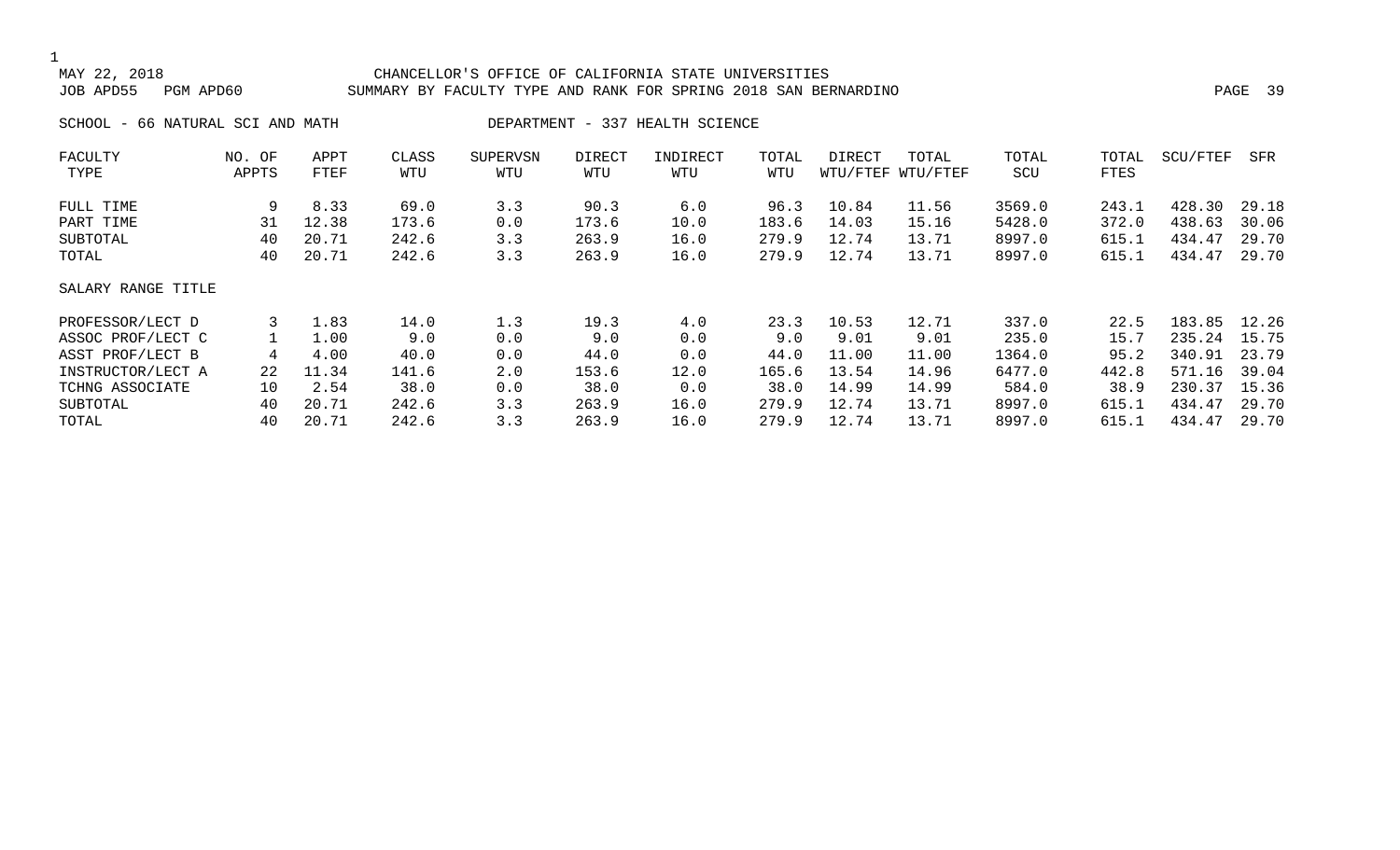#### CHANCELLOR'S OFFICE OF CALIFORNIA STATE UNIVERSITIES JOB APD55 PGM APD60 SUMMARY BY FACULTY TYPE AND RANK FOR SPRING 2018 SAN BERNARDINO PAGE 40

SCHOOL - 66 NATURAL SCI AND MATH DEPARTMENT - 421 KINESIOLOGY

| FACULTY            | NO. OF | APPT  | CLASS | <b>SUPERVSN</b> | DIRECT | INDIRECT | TOTAL | DIRECT | TOTAL             | TOTAL  | TOTAL | SCU/FTEF | SFR   |
|--------------------|--------|-------|-------|-----------------|--------|----------|-------|--------|-------------------|--------|-------|----------|-------|
| TYPE               | APPTS  | FTEF  | WTU   | WTU             | WTU    | WTU      | WTU   |        | WTU/FTEF WTU/FTEF | SCU    | FTES  |          |       |
| FULL TIME          | 13     | 11.60 | 124.8 | 8.2             | 146.0  | 21.4     | 167.4 | 12.59  | 14.43             | 3764.0 | 251.0 | 324.51   | 21.64 |
| PART TIME          | 28     | 12.47 | 175.1 | 0.0             | 179.1  | 0.0      | 179.1 | 14.37  | 14.37             | 6167.0 | 411.4 | 494.75   | 33.01 |
| SUBTOTAL           | 41     | 24.06 | 299.9 | 8.2             | 325.1  | 21.4     | 346.5 | 13.51  | 14.40             | 9931.0 | 662.4 | 412.69   | 27.53 |
| OTHER              |        | 0.00  | 0.0   | 0.3             | 0.3    | 0.0      | 0.3   | 0.00   | 0.00              | 2.0    | 0.1   | 0.00     | 0.00  |
| TOTAL              | 42     | 24.06 | 299.9 | 8.5             | 325.4  | 21.4     | 346.8 | 13.52  | 14.41             | 9933.0 | 662.6 | 412.77   | 27.53 |
| SALARY RANGE TITLE |        |       |       |                 |        |          |       |        |                   |        |       |          |       |
| PROFESSOR/LECT D   | 3      | 2.00  | 16.6  | 7.3             | 23.9   | 1.4      | 25.3  | 11.95  | 12.65             | 384.0  | 25.6  | 192.00   | 12.80 |
| ASSOC PROF/LECT C  |        | 1.00  | 8.0   | 0.6             | 8.6    | 4.0      | 12.6  | 8.59   | 12.59             | 258.0  | 17.2  | 257.74   | 17.18 |
| ASST PROF/LECT B   | 6      | 6.00  | 56.2  | 0.6             | 56.8   | 16.0     | 72.8  | 9.47   | 12.13             | 1526.0 | 101.7 | 254.33   | 16.96 |
| INSTRUCTOR/LECT A  | 31     | 15.06 | 219.1 | 0.0             | 224.1  | 0.0      | 224.1 | 14.88  | 14.88             | 7765.0 | 518.0 | 515.50   | 34.39 |
| SUBTOTAL           | 41     | 24.06 | 299.9 | 8.5             | 313.4  | 21.4     | 334.8 | 13.02  | 13.91             | 9933.0 | 662.6 | 412.77   | 27.53 |
| OTHER              |        | 0.00  | 0.0   | 0.0             | 12.0   | 0.0      | 12.0  | 0.00   | 0.00              | 0.0    | 0.0   | 0.00     | 0.00  |
| SUBTOTAL           |        | 0.00  | 0.0   | 0.0             | 12.0   | 0.0      | 12.0  | 0.00   | 0.00              | 0.0    | 0.0   | 0.00     | 0.00  |
| TOTAL              | 42     | 24.06 | 299.9 | 8.5             | 325.4  | 21.4     | 346.8 | 13.52  | 14.41             | 9933.0 | 662.6 | 412.77   | 27.53 |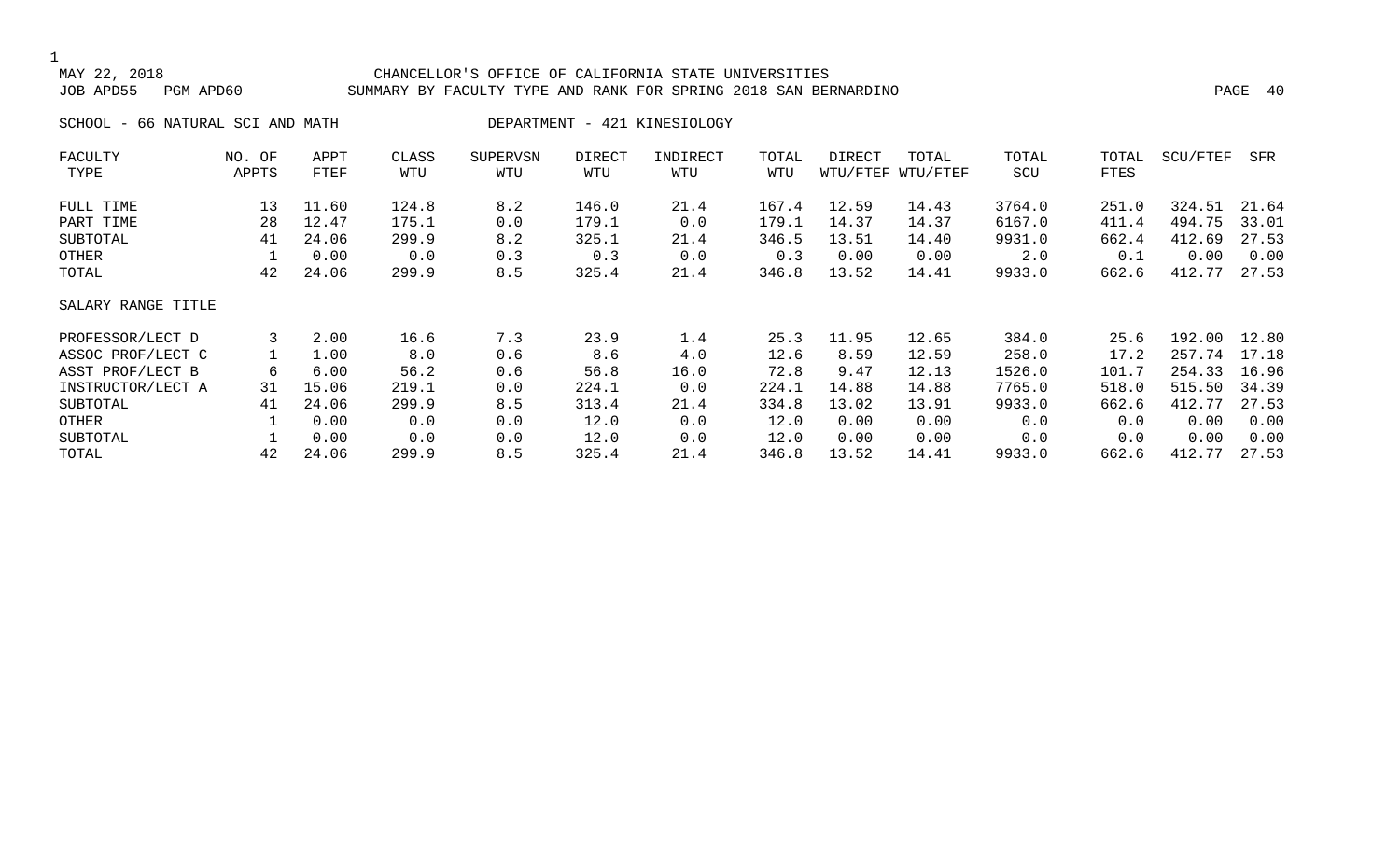#### CHANCELLOR'S OFFICE OF CALIFORNIA STATE UNIVERSITIES JOB APD55 PGM APD60 SUMMARY BY FACULTY TYPE AND RANK FOR SPRING 2018 SAN BERNARDINO PAGE 41

SCHOOL - 66 NATURAL SCI AND MATH DEPARTMENT - 487 MATHEMATICS

| FACULTY            | NO. OF | APPT  | CLASS | <b>SUPERVSN</b> | DIRECT | INDIRECT | TOTAL | DIRECT | TOTAL             | TOTAL   | TOTAL | SCU/FTEF   | SFR   |
|--------------------|--------|-------|-------|-----------------|--------|----------|-------|--------|-------------------|---------|-------|------------|-------|
| TYPE               | APPTS  | FTEF  | WTU   | WTU             | WTU    | WTU      | WTU   |        | WTU/FTEF WTU/FTEF | SCU     | FTES  |            |       |
| FULL TIME          | 25     | 21.99 | 203.5 | 8.2             | 215.7  | 61.0     | 276.7 | 9.81   | 12.58             | 5744.0  | 385.5 | 261<br>.17 | 17.53 |
| PART TIME          | 35     | 14.37 | 213.0 | 0.0             | 213.0  | 0.0      | 213.0 | 14.83  | 14.83             | 6344.0  | 423.9 | 441.60     | 29.51 |
| SUBTOTAL           | 60     | 36.36 | 416.5 | 8.2             | 428.7  | 61.0     | 489.7 | 11.79  | 13.47             | 12088.0 | 809.3 | 332.46     | 22.26 |
| TOTAL              | 60     | 36.36 | 416.5 | 8.2             | 428.7  | 61.0     | 489.7 | 11.79  | 13.47             | 12088.0 | 809.3 | 332.46     | 22.26 |
| SALARY RANGE TITLE |        |       |       |                 |        |          |       |        |                   |         |       |            |       |
| PROFESSOR/LECT D   | 2.1    | 17.41 | 164.5 | 7.9             | 176.4  | 42.0     | 218.4 | 10.13  | 12.54             | 4402.0  | 296.8 | 252.81     | 17.05 |
| ASSOC PROF/LECT C  |        | 0.33  | 4.0   | 0.0             | 4.0    | 0.0      | 4.0   | 12.01  | 12.01             | 120.0   | 8.0   | 360.36     | 24.02 |
| ASST PROF/LECT B   |        | 2.67  | 20.0  | 0.3             | 20.3   | 16.0     | 36.3  | 7.61   | 13.62             | 556.0   | 37.1  | 208.55     | 13.93 |
| INSTRUCTOR/LECT A  | 24     | 13.01 | 184.0 | 0.0             | 184.0  | 3.0      | 187.0 | 14.14  | 14.37             | 5486.0  | 365.8 | 421.64     | 28.11 |
| TCHNG ASSOCIATE    | 11     | 2.94  | 44.0  | 0.0             | 44.0   | 0.0      | 44.0  | 14.98  | 14.98             | 1524.0  | 101.6 | 518.90     | 34.59 |
| SUBTOTAL           | 60     | 36.36 | 416.5 | 8.2             | 428.7  | 61.0     | 489.7 | 11.79  | 13.47             | 12088.0 | 809.3 | 332.46     | 22.26 |
| TOTAL              | 60     | 36.36 | 416.5 | 8.2             | 428.7  | 61.0     | 489.7 | 11.79  | 13.47             | 12088.0 | 809.3 | 332.46     | 22.26 |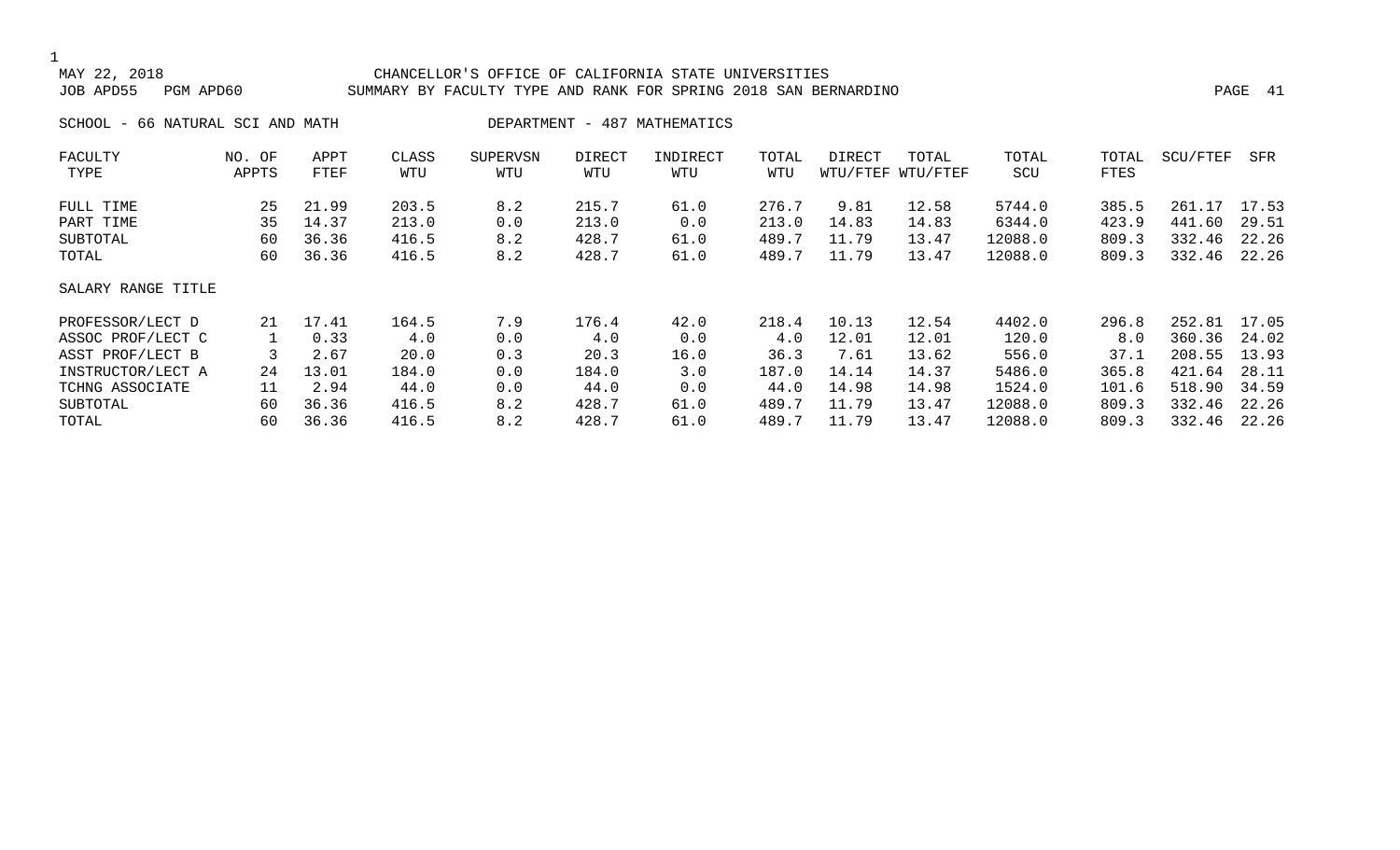#### CHANCELLOR'S OFFICE OF CALIFORNIA STATE UNIVERSITIES JOB APD55 PGM APD60 SUMMARY BY FACULTY TYPE AND RANK FOR SPRING 2018 SAN BERNARDINO PAGE 42

SCHOOL - 66 NATURAL SCI AND MATH DEPARTMENT - 510 NATURAL SCIENCE

| FACULTY            | OF<br>NO. | APPT | CLASS | <b>SUPERVSN</b> | <b>DIRECT</b> | INDIRECT | TOTAL | DIRECT | TOTAL             | TOTAL  | TOTAL | SCU/FTEF      | SFR   |
|--------------------|-----------|------|-------|-----------------|---------------|----------|-------|--------|-------------------|--------|-------|---------------|-------|
| TYPE               | APPTS     | FTEF | WTU   | WTU             | WTU           | WTU      | WTU   |        | WTU/FTEF WTU/FTEF | SCU    | FTES  |               |       |
| FULL TIME          |           | 1.33 | 0.0   | 0.0             | 0.0           | 0.0      | 0.0   | 0.00   | 0.00              | 0.0    | 0.0   | 0.00          | 0.00  |
| PART TIME          |           | 3.20 | 36.0  | 0.6             | 44.6          | 4.0      | 48.6  | 13.95  | 13.95             | 3949.0 | 263.3 | 234.83        | 82.32 |
| SUBTOTAL           | 10        | 4.53 | 36.0  | 0.6             | 44.6          | 4.0      | 48.6  | 9.84   | 9.84              | 3949.0 | 263.3 | 871.55        | 58.10 |
| TOTAL              | 10        | 4.53 | 36.0  | 0.6             | 44.6          | 4.0      | 48.6  | 9.84   | 9.84              | 3949.0 | 263.3 | 871<br>. . 55 | 58.10 |
| SALARY RANGE TITLE |           |      |       |                 |               |          |       |        |                   |        |       |               |       |
| INSTRUCTOR/LECT A  | 9         | 4.53 | 36.0  | 0.6             | 44.6          | 4.0      | 48.6  | 9.84   | 9.84              | 3949.0 | 263.3 | 871.55        | 58.10 |
| TCHNG ASSOCIATE    |           | 0.00 | 0.0   | 0.0             | 0.0           | 0.0      | 0.0   | 0.00   | 0.00              | 0.0    | 0.0   | 0.00          | 0.00  |
| SUBTOTAL           | 10        | 4.53 | 36.0  | 0.6             | 44.6          | 4.0      | 48.6  | 9.84   | 9.84              | 3949.0 | 263.3 | 871<br>.55    | 58.10 |
| TOTAL              | 10        | 4.53 | 36.0  | 0.6             | 44.6          | 4.0      | 48.6  | 9.84   | 9.84              | 3949.0 | 263.3 | 871<br>. 55   | 58.10 |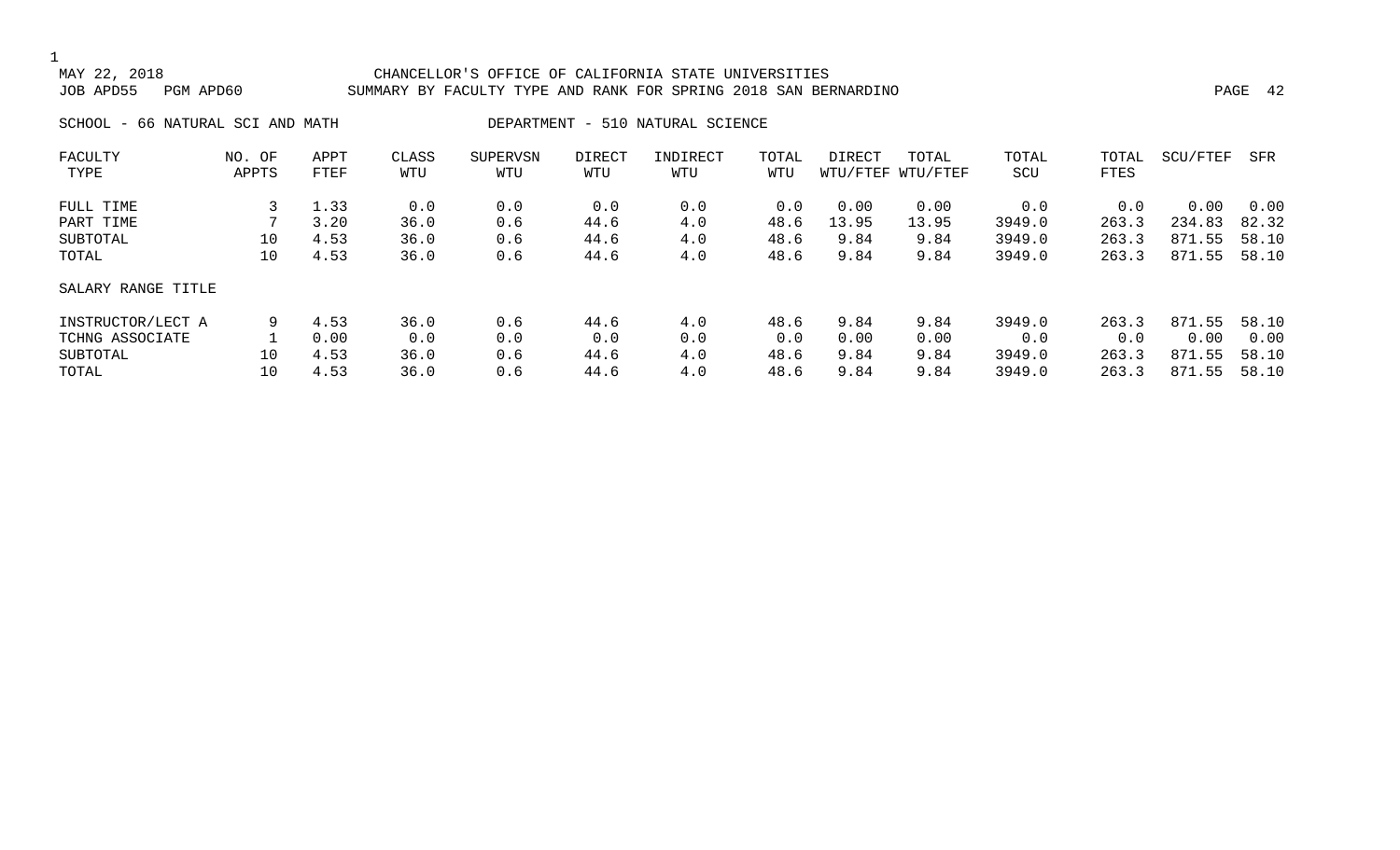#### CHANCELLOR'S OFFICE OF CALIFORNIA STATE UNIVERSITIES JOB APD55 PGM APD60 SUMMARY BY FACULTY TYPE AND RANK FOR SPRING 2018 SAN BERNARDINO PAGE 43

SCHOOL - 66 NATURAL SCI AND MATH DEPARTMENT - 515 NURSING

| FACULTY            | NO. OF | APPT  | CLASS | <b>SUPERVSN</b> | <b>DIRECT</b> | INDIRECT | TOTAL | DIRECT | TOTAL             | TOTAL  | TOTAL | SCU/FTEF | SFR   |
|--------------------|--------|-------|-------|-----------------|---------------|----------|-------|--------|-------------------|--------|-------|----------|-------|
| TYPE               | APPTS  | FTEF  | WTU   | WTU             | WTU           | WTU      | WTU   |        | WTU/FTEF WTU/FTEF | SCU    | FTES  |          |       |
| FULL TIME          | 14     | 12.00 | 122.6 | 0.0             | 124.6         | 63.5     | 188.1 | 10.39  | 15.68             | 1969.0 | 133.1 | 164.11   | 11.09 |
| PART TIME          | 25     | 12.28 | 174.0 | 2.5             | 178.5         | 2.0      | 180.5 | 14.53  | 14.69             | 1096.0 | 74.2  | 89.22    | 6.04  |
| SUBTOTAL           | 39     | 24.28 | 296.6 | 2.5             | 303.1         | 65.5     | 368.6 | 12.48  | 15.18             | 3065.0 | 207.3 | 126.23   | 8.54  |
| OTHER              |        | 0.00  | 0.0   | 0.0             | 0.0           | 0.0      | 0.0   | 0.00   | 0.00              | 0.0    | 0.0   | 0.00     | 0.00  |
| TOTAL              | 40     | 24.28 | 296.6 | 2.5             | 303.1         | 65.5     | 368.6 | 12.48  | 15.18             | 3065.0 | 207.3 | 126.23   | 8.54  |
| SALARY RANGE TITLE |        |       |       |                 |               |          |       |        |                   |        |       |          |       |
| PROFESSOR/LECT D   | 3      | 1.25  | 14.0  | 0.0             | 14.0          | 1.0      | 15.0  | 11.20  | 12.00             | 90.0   | 6.3   | 72.00    | 5.04  |
| ASSOC PROF/LECT C  |        | 2.00  | 20.0  | 0.0             | 20.0          | 5.0      | 25.0  | 10.01  | 12.51             | 484.0  | 32.9  | 242.12   | 16.47 |
| ASST PROF/LECT B   |        | 3.00  | 23.3  | 0.0             | 25.3          | 10.0     | 35.3  | 8.43   | 11.77             | 558.0  | 37.8  | 186.00   | 12.60 |
| INSTRUCTOR/LECT A  | 32     | 18.03 | 239.3 | 2.5             | 243.8         | 49.5     | 293.3 | 13.52  | 16.26             | 1933.0 | 130.2 | 107.19   | 7.22  |
| SUBTOTAL           | 40     | 24.28 | 296.6 | 2.5             | 303.1         | 65.5     | 368.6 | 12.48  | 15.18             | 3065.0 | 207.3 | 126.23   | 8.54  |
| TOTAL              | 40     | 24.28 | 296.6 | 2.5             | 303.1         | 65.5     | 368.6 | 12.48  | 15.18             | 3065.0 | 207.3 | 126.23   | 8.54  |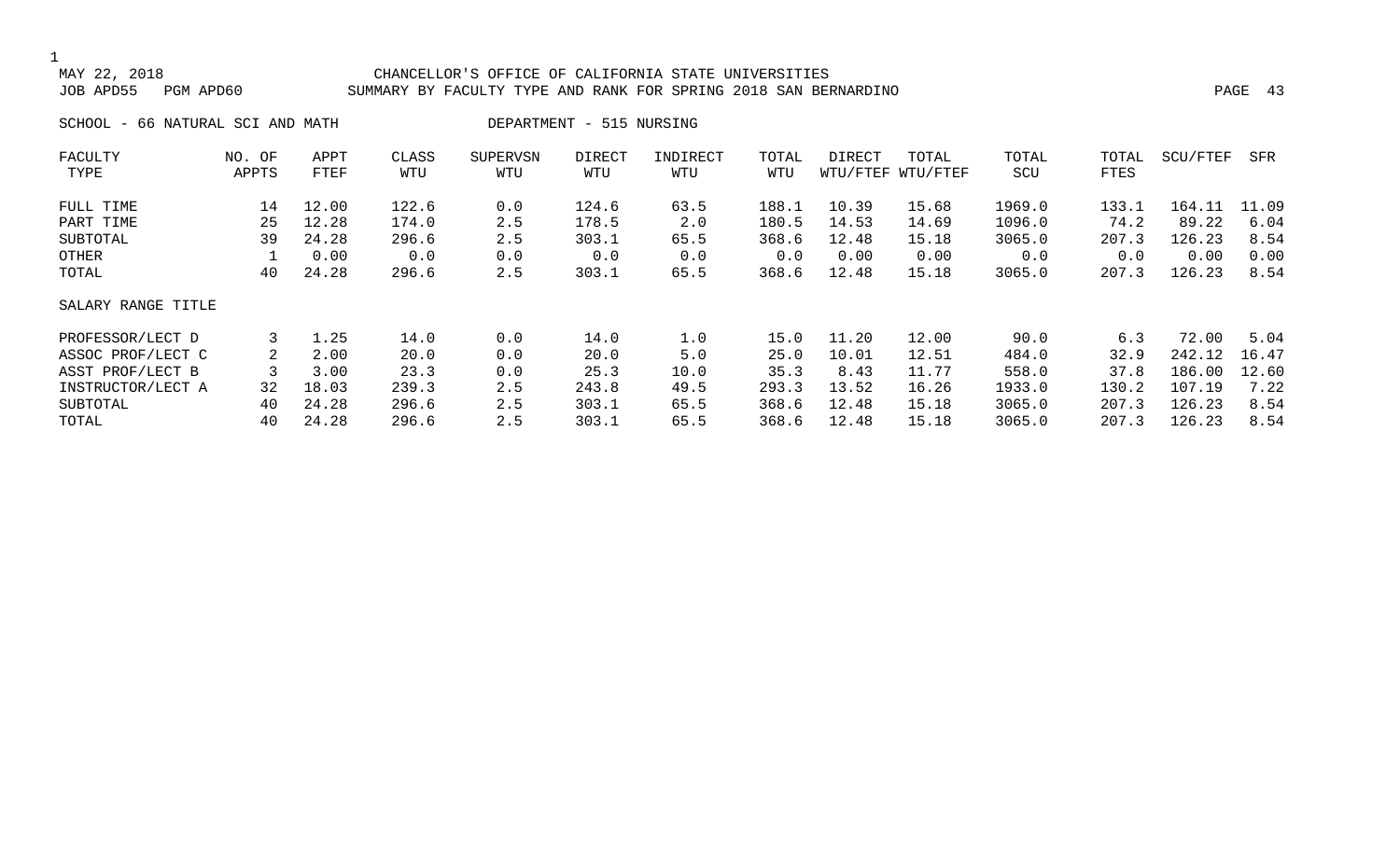#### CHANCELLOR'S OFFICE OF CALIFORNIA STATE UNIVERSITIES JOB APD55 PGM APD60 SUMMARY BY FACULTY TYPE AND RANK FOR SPRING 2018 SAN BERNARDINO PAGE 44

SCHOOL - 66 NATURAL SCI AND MATH DEPARTMENT - 571 PHYSICS

| FACULTY            | NO. OF | APPT | CLASS | <b>SUPERVSN</b> | <b>DIRECT</b> | INDIRECT | TOTAL | DIRECT | TOTAL             | TOTAL  | TOTAL | SCU/FTEF | SFR   |
|--------------------|--------|------|-------|-----------------|---------------|----------|-------|--------|-------------------|--------|-------|----------|-------|
| TYPE               | APPTS  | FTEF | WTU   | WTU             | WTU           | WTU      | WTU   |        | WTU/FTEF WTU/FTEF | SCU    | FTES  |          |       |
| FULL TIME          | 6      | 3.17 | 17.0  | 1.0             | 18.0          | 44.0     | 62.0  | 5.68   | 19.58             | 556.0  | 37.1  | 175.56   | 11.71 |
| PART TIME          | 13     | 6.82 | 97.0  | 0.0             | 99.0          | 1.0      | 100.0 | 14.51  | 14.66             | 2737.0 | 182.5 | 401.14   | 26.74 |
| SUBTOTAL           | 19     | 9.99 | 114.0 | 1.0             | 117.0         | 45.0     | 162.0 | 11.71  | 16.22             | 3293.0 | 219.5 | 329.63   | 21.97 |
| TOTAL              | 19     | 9.99 | 114.0 | 1.0             | 117.0         | 45.0     | 162.0 | 11.71  | 16.22             | 3293.0 | 219.5 | 329.63   | 21.97 |
| SALARY RANGE TITLE |        |      |       |                 |               |          |       |        |                   |        |       |          |       |
| PROFESSOR/LECT D   | 5      | 2.50 | 17.0  | 0.0             | 17.0          | 39.0     | 56.0  | 6.80   | 22.40             | 546.0  | 36.4  | 218.40   | 14.56 |
| ASSOC PROF/LECT C  |        | 0.67 | 0.0   | 1.0             | 1.0           | 5.0      | 6.0   | 1.50   | 9.00              | 10.0   | 0.7   | 14.99    | 1.00  |
| ASST PROF/LECT B   |        | 0.50 | 4.0   | 0.0             | 4.0           | 1.0      | 5.0   | 8.00   | 10.00             | 158.0  | 10.5  | 316.00   | 21.06 |
| INSTRUCTOR/LECT A  | 11     | 6.06 | 89.0  | 0.0             | 91.0          | 0.0      | 91.0  | 15.03  | 15.03             | 2515.0 | 167.7 | 415.29   | 27.69 |
| TCHNG ASSOCIATE    |        | 0.27 | 4.0   | 0.0             | 4.0           | 0.0      | 4.0   | 14.98  | 14.98             | 64.0   | 4.3   | 239.70   | 15.99 |
| SUBTOTAL           | 19     | 9.99 | 114.0 | 1.0             | 117.0         | 45.0     | 162.0 | 11.71  | 16.22             | 3293.0 | 219.5 | 329.63   | 21.97 |
| TOTAL              | 19     | 9.99 | 114.0 | 1.0             | 117.0         | 45.0     | 162.0 | 11.71  | 16.22             | 3293.0 | 219.5 | 329.63   | 21.97 |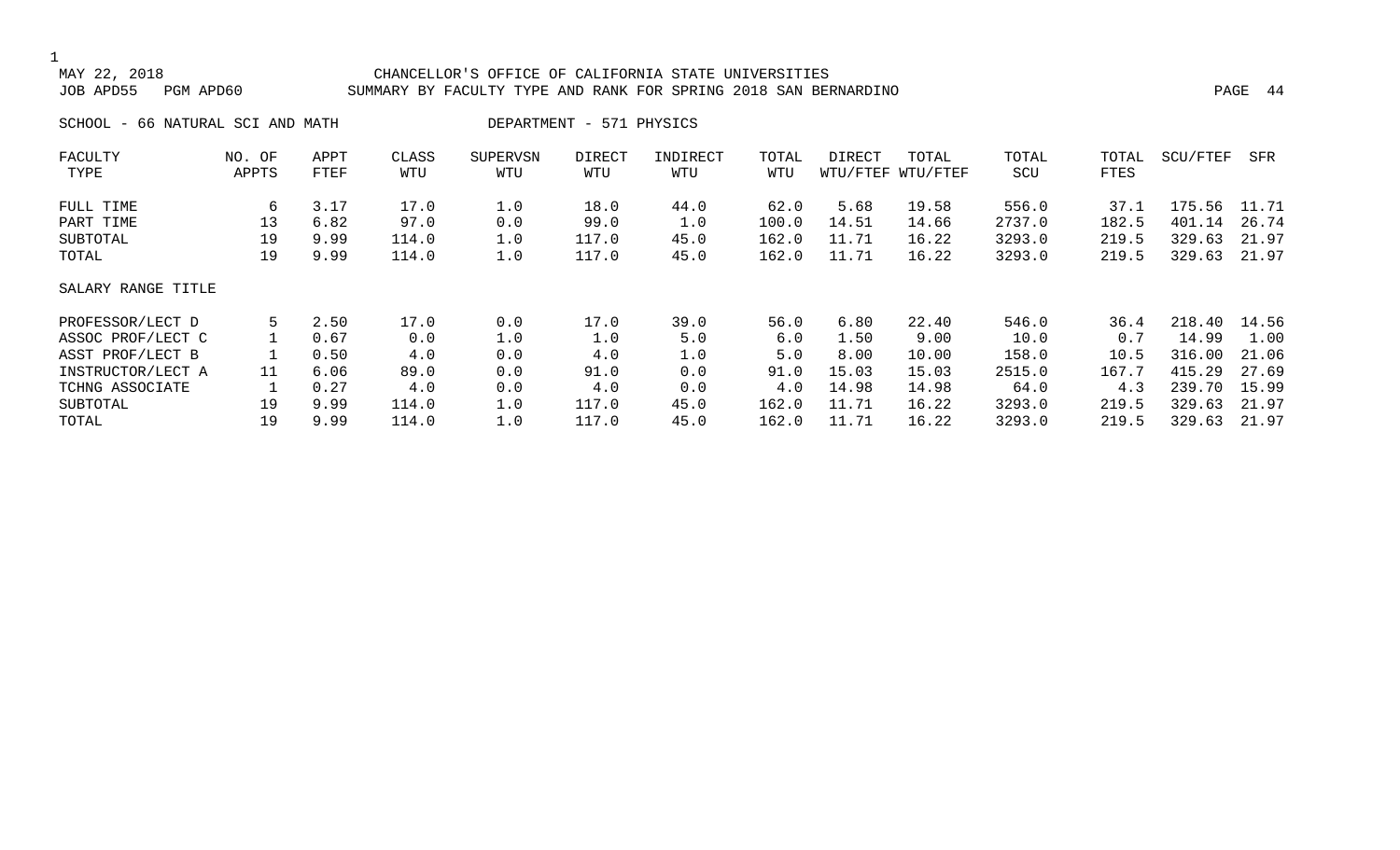#### CHANCELLOR'S OFFICE OF CALIFORNIA STATE UNIVERSITIES JOB APD55 PGM APD60 SUMMARY BY FACULTY TYPE AND RANK FOR SPRING 2018 SAN BERNARDINO PAGE 45

SCHOOL - 66 NATURAL SCI AND MATH

| FACULTY            | NO. OF | APPT   | CLASS  | <b>SUPERVSN</b> | DIRECT | INDIRECT | TOTAL  | DIRECT | TOTAL             | TOTAL   | TOTAL  | SCU/FTEF | SFR   |
|--------------------|--------|--------|--------|-----------------|--------|----------|--------|--------|-------------------|---------|--------|----------|-------|
| TYPE               | APPTS  | FTEF   | WTU    | WTU             | WTU    | WTU      | WTU    |        | WTU/FTEF WTU/FTEF | SCU     | FTES   |          |       |
| FULL TIME          | 119    | 101.26 | 922.8  | 62.3            | 1080.9 | 301.4    | 1382.3 | 10.67  | 13.65             | 31910.0 | 2140.6 | 315.12   | 21.14 |
| PART TIME          | 201    | 85.21  | 1209.5 | 5.5             | 1240.8 | 23.5     | 1264.3 | 14.56  | 14.84             | 34533.0 | 2315.0 | 405.26   | 27.17 |
| SUBTOTAL           | 320    | 186.48 | 2132.3 | 67.8            | 2321.7 | 324.9    | 2646.6 | 12.45  | 14.19             | 66443.0 | 4455.7 | 356.31   | 23.89 |
| OTHER              | 2      | 0.00   | 0.0    | 0.3             | 0.3    | 0.0      | 0.3    | 0.00   | 0.00              | 2.0     | 0.1    | 0.00     | 0.00  |
| TOTAL              | 322    | 186.48 | 2132.3 | 68.1            | 2322.0 | 324.9    | 2646.9 | 12.45  | 14.19             | 66445.0 | 4455.8 | 356.32   | 23.89 |
| SALARY RANGE TITLE |        |        |        |                 |        |          |        |        |                   |         |        |          |       |
| PROFESSOR/LECT D   | 68     | 51.00  | 459.3  | 43.6            | 537.7  | 160.0    | 697.7  | 10.54  | 13.68             | 14167.0 | 951.0  | 277.78   | 18.65 |
| ASSOC PROF/LECT C  | 11     | 9.67   | 91.9   | 2.8             | 98.7   | 18.0     | 116.7  | 10.21  | 12.07             | 2345.0  | 157.3  | 242.63   | 16.28 |
| ASST PROF/LECT B   | 26     | 25.17  | 211.3  | 13.2            | 250.5  | 65.4     | 315.9  | 9.95   | 12.55             | 6907.0  | 465.9  | 274.42   | 18.51 |
| INSTRUCTOR/LECT A  | 168    | 86.41  | 1163.2 | 6.7             | 1212.9 | 76.5     | 1289.4 | 14.04  | 14.92             | 39087.0 | 2618.8 | 452.34   | 30.31 |
| TCHNG ASSOCIATE    | 46     | 13.16  | 194.6  | 0.0             | 196.4  | 1.0      | 197.4  | 14.92  | 15.00             | 3704.0  | 247.0  | 281.39   | 18.76 |
| SUBTOTAL           | 319    | 185.41 | 2120.3 | 66.3            | 2296.2 | 320.9    | 2617.1 | 12.38  | 14.12             | 66210.0 | 4439.9 | 357.10   | 23.95 |
| ADMINISTRATOR      | 1      | 0.07   | 0.0    | 1.8             | 1.8    | 0.0      | 1.8    | 26.87  | 26.87             | 15.0    | 1.2    | 223.88   | 17.91 |
| OTHER              | 2      | 1.00   | 12.0   | 0.0             | 24.0   | 4.0      | 28.0   | 24.00  | 28.00             | 220.0   | 14.7   | 220.00   | 14.67 |
| SUBTOTAL           | 3      | 1.07   | 12.0   | 1.8             | 25.8   | 4.0      | 29.8   | 24.18  | 27.93             | 235.0   | 15.9   | 220.24   | 14.87 |
| TOTAL              | 322    | 186.48 | 2132.3 | 68.1            | 2322.0 | 324.9    | 2646.9 | 12.45  | 14.19             | 66445.0 | 4455.8 | 356.32   | 23.89 |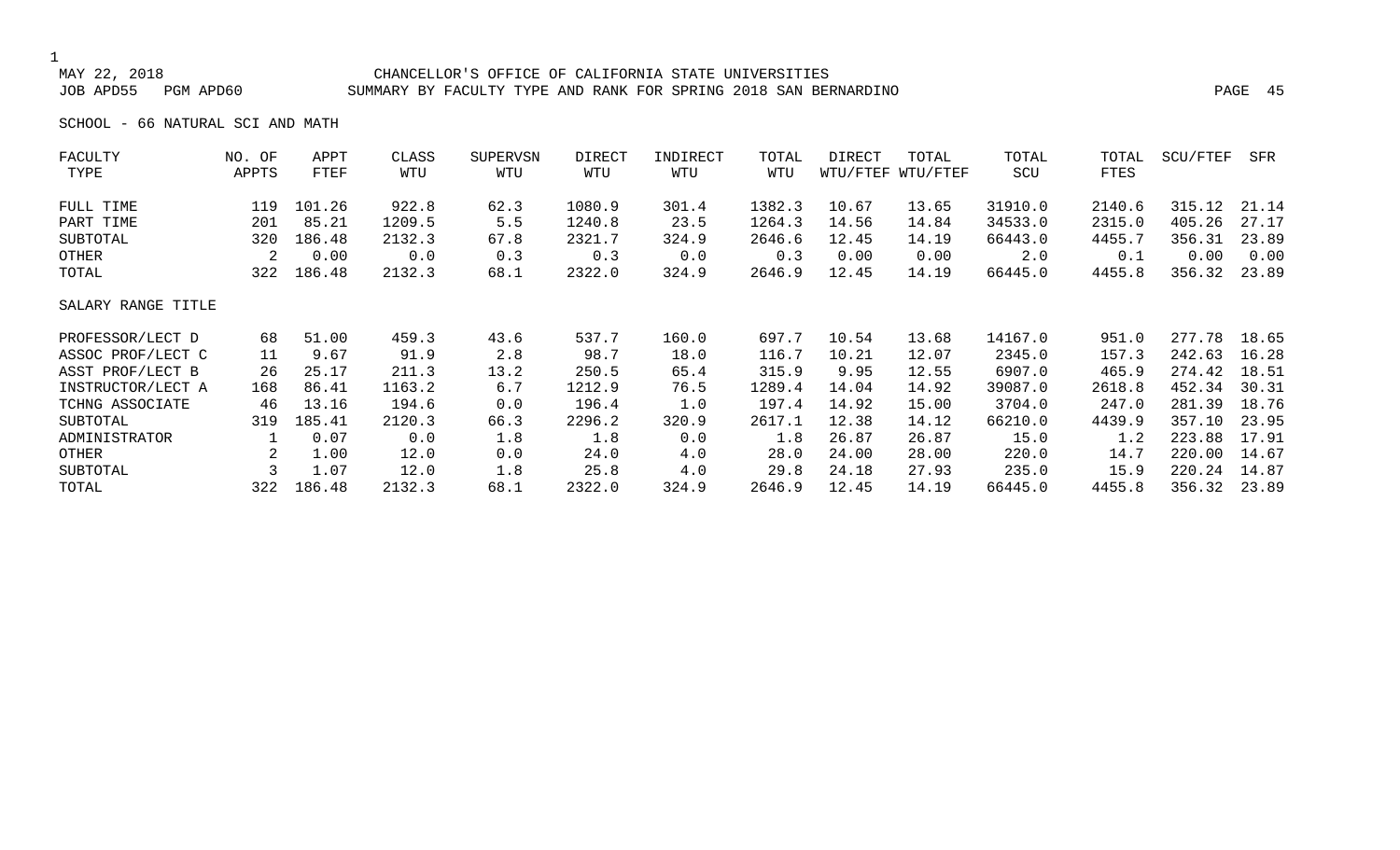#### MAY 22, 2018 CHANCELLOR'S OFFICE OF CALIFORNIA STATE UNIVERSITIES SUMMARY BY FACULTY TYPE AND RANK FOR SPRING 2018 SAN BERNARDINO PAGE 16 PAGE 46

#### SCHOOL - 99 ALL COLLEGE **DEPARTMENT - 373 INTERDISCIPLINARY STUDIES IN EDUCATION**

| FACULTY            | NO. OF | APPT | CLASS | <b>SUPERVSN</b> | DIRECT | INDIRECT | TOTAL | DIRECT | TOTAL             | TOTAL  | TOTAL | SCU/FTEF | SFR   |
|--------------------|--------|------|-------|-----------------|--------|----------|-------|--------|-------------------|--------|-------|----------|-------|
| TYPE               | APPTS  | FTEF | WTU   | WTU             | WTU    | WTU      | WTU   |        | WTU/FTEF WTU/FTEF | SCU    | FTES  |          |       |
| FULL TIME          | 3      | 0.75 | 28.0  | 0.0             | 28.0   | 0.0      | 28.0  | 37.33  | 37.33             | 848.0  | 56.5  | 130.67   | 75.37 |
| PART TIME          |        | 0.53 | 8.0   | 0.0             | 8.0    | 0.0      | 8.0   | 15.01  | 15.01             | 134.0  | 8.9   | 251.41   | 16.75 |
| SUBTOTAL           | 6      | 1.28 | 36.0  | 0.0             | 36.0   | 0.0      | 36.0  | 28.06  | 28.06             | 982.0  | 65.5  | 765.39   | 51.03 |
| OTHER              | 11     | 0.00 | 9.2   | 0.0             | 9.2    | 0.0      | 9.2   | 0.00   | 0.00              | 298.0  | 19.9  | 0.00     | 0.00  |
| TOTAL              | 17     | 1.28 | 45.2  | 0.0             | 45.2   | 0.0      | 45.2  | 35.23  | 35.23             | 1280.0 | 85.3  | 997.66   | 66.51 |
| SALARY RANGE TITLE |        |      |       |                 |        |          |       |        |                   |        |       |          |       |
| INSTRUCTOR/LECT A  | 3      | 0.52 | 32.0  | 0.0             | 32.0   | 0.0      | 32.0  | 61.90  | 61.90             | 936.0  | 62.4  | 810.44   | 20.70 |
| TCHNG ASSOCIATE    | 13     | 0.27 | 13.2  | 0.0             | 13.2   | 0.0      | 13.2  | 49.62  | 49.62             | 344.0  | 22.9  | 293.23   | 86.20 |
| SUBTOTAL           | 16     | 0.78 | 45.2  | 0.0             | 45.2   | 0.0      | 45.2  | 57.73  | 57.73             | 1280.0 | 85.3  | 634.74   | 8.98  |
| OTHER              |        | 0.50 | 0.0   | 0.0             | 0.0    | 0.0      | 0.0   | 0.00   | 0.00              | 0.0    | 0.0   | 0.00     | 0.00  |
| SUBTOTAL           |        | 0.50 | 0.0   | 0.0             | 0.0    | 0.0      | 0.0   | 0.00   | 0.00              | 0.0    | 0.0   | 0.00     | 0.00  |
| TOTAL              | 17     | 1.28 | 45.2  | 0.0             | 45.2   | 0.0      | 45.2  | 35.23  | 35.23             | 1280.0 | 85.3  | 997.66   | 66.51 |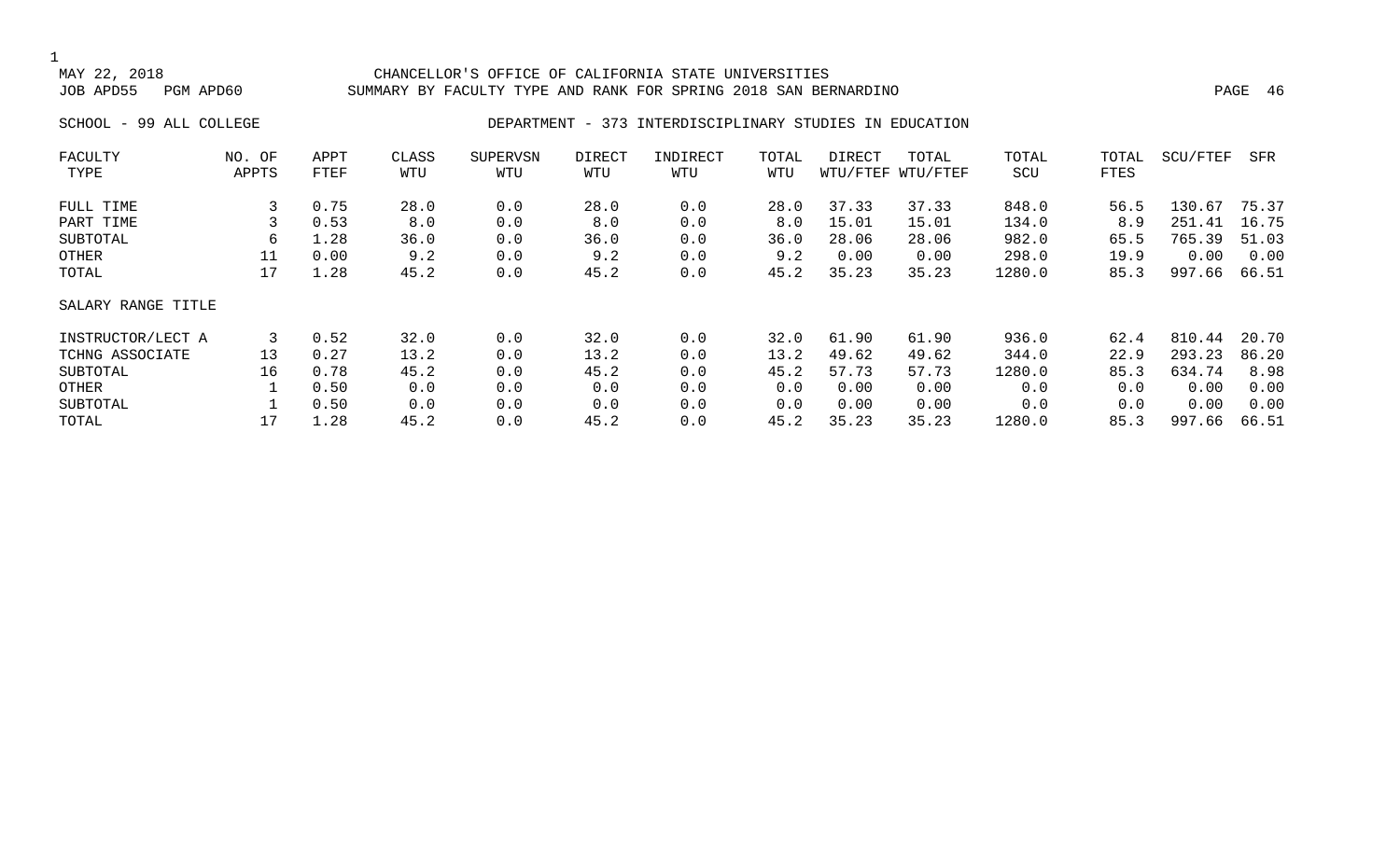#### MAY 22, 2018 CHANCELLOR'S OFFICE OF CALIFORNIA STATE UNIVERSITIES SUMMARY BY FACULTY TYPE AND RANK FOR SPRING 2018 SAN BERNARDINO **PAGE 47**

SCHOOL - 99 ALL COLLEGE

| NO. OF             | APPT | CLASS | SUPERVSN | DIRECT | INDIRECT | TOTAL | DIRECT | TOTAL | TOTAL             | TOTAL | SCU/FTEF | SFR   |
|--------------------|------|-------|----------|--------|----------|-------|--------|-------|-------------------|-------|----------|-------|
| APPTS              | FTEF | WTU   | WTU      | WTU    | WTU      | WTU   |        |       | SCU               | FTES  |          |       |
|                    | 0.75 | 28.0  | 0.0      | 28.0   | 0.0      | 28.0  | 37.33  | 37.33 | 848.0             | 56.5  | 130.67   | 75.37 |
|                    | 0.53 | 8.0   | 0.0      | 8.0    | 0.0      | 8.0   | 15.01  | 15.01 | 134.0             | 8.9   | 251.41   | 16.75 |
| 6                  | 1.28 | 36.0  | 0.0      | 36.0   | 0.0      | 36.0  | 28.06  | 28.06 | 982.0             | 65.5  | 765.39   | 51.03 |
| 11                 | 0.00 | 9.2   | 0.0      | 9.2    | 0.0      | 9.2   | 0.00   | 0.00  | 298.0             | 19.9  | 0.00     | 0.00  |
| 17                 | 1.28 | 45.2  | 0.0      | 45.2   | 0.0      | 45.2  | 35.23  | 35.23 | 1280.0            | 85.3  | 997.66   | 66.51 |
| SALARY RANGE TITLE |      |       |          |        |          |       |        |       |                   |       |          |       |
| 3                  | 0.52 | 32.0  | 0.0      | 32.0   | 0.0      | 32.0  | 61.90  | 61.90 | 936.0             | 62.4  | 810.44   | 20.70 |
| 13                 | 0.27 | 13.2  | 0.0      | 13.2   | 0.0      | 13.2  | 49.62  | 49.62 | 344.0             | 22.9  | 293.23   | 86.20 |
| 16                 | 0.78 | 45.2  | 0.0      | 45.2   | 0.0      | 45.2  | 57.73  | 57.73 | 1280.0            | 85.3  | 634.74   | 8.98  |
|                    | 0.50 | 0.0   | 0.0      | 0.0    | 0.0      | 0.0   | 0.00   | 0.00  | 0.0               | 0.0   | 0.00     | 0.00  |
|                    | 0.50 | 0.0   | 0.0      | 0.0    | 0.0      | 0.0   | 0.00   | 0.00  | 0.0               | 0.0   | 0.00     | 0.00  |
| 17                 | 1.28 | 45.2  | 0.0      | 45.2   | 0.0      | 45.2  | 35.23  | 35.23 | 1280.0            | 85.3  | 997.66   | 66.51 |
|                    |      |       |          |        |          |       |        |       | WTU/FTEF WTU/FTEF |       |          |       |